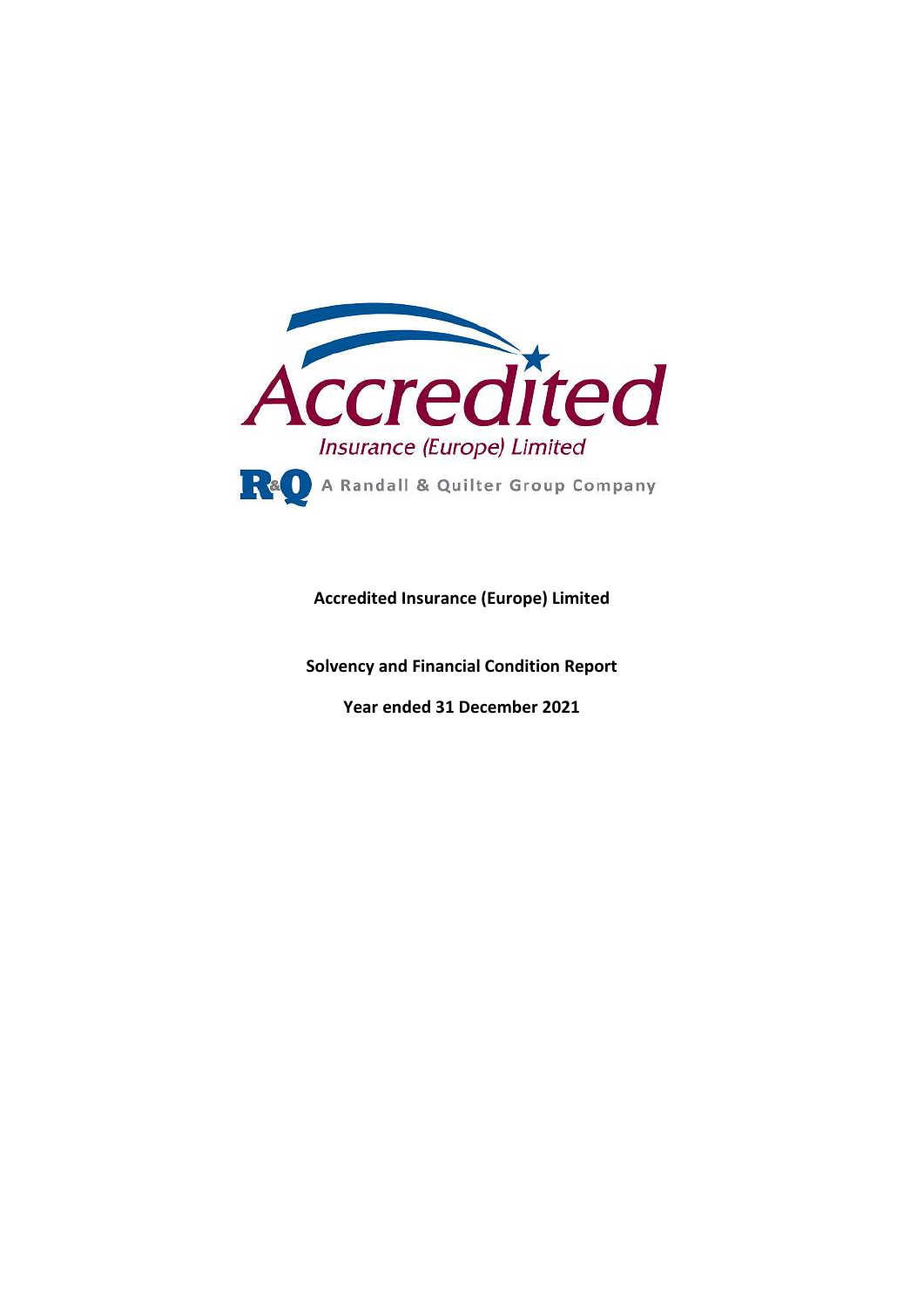

# **Contents**

| А.               |                                                                                     |  |
|------------------|-------------------------------------------------------------------------------------|--|
| A1.              |                                                                                     |  |
| A2.              |                                                                                     |  |
| A3.              |                                                                                     |  |
| A4.              |                                                                                     |  |
| A5.              |                                                                                     |  |
| B.               |                                                                                     |  |
| B1.              |                                                                                     |  |
| B <sub>2</sub> . |                                                                                     |  |
| B3.              | Risk Management System including the Own Risk and Solvency Assessment23             |  |
| B4.              |                                                                                     |  |
| B5.              |                                                                                     |  |
| B6.              |                                                                                     |  |
| B7.              |                                                                                     |  |
| B8.              |                                                                                     |  |
|                  |                                                                                     |  |
| C1.              |                                                                                     |  |
| $C2$ .           |                                                                                     |  |
| C3.              |                                                                                     |  |
| C4.              |                                                                                     |  |
| C5.              |                                                                                     |  |
| C6.              |                                                                                     |  |
|                  |                                                                                     |  |
| D1.              |                                                                                     |  |
| D <sub>2</sub> . |                                                                                     |  |
| D <sub>3</sub> . |                                                                                     |  |
| D4.              |                                                                                     |  |
| D5.              |                                                                                     |  |
| E.               |                                                                                     |  |
| E1.              |                                                                                     |  |
| E2.              | Solvency Capital Requirement and Minimum Capital Requirement57                      |  |
| E3.              | Use of the duration-based equity risk sub-module in the calculation of the Solvency |  |
|                  |                                                                                     |  |
| E4.              | Differences between the standard formula and any internal model used 58             |  |
| E5.              | Non-compliance with the Minimum Capital Requirement and non-compliance with         |  |
|                  |                                                                                     |  |
| E6.              |                                                                                     |  |
|                  |                                                                                     |  |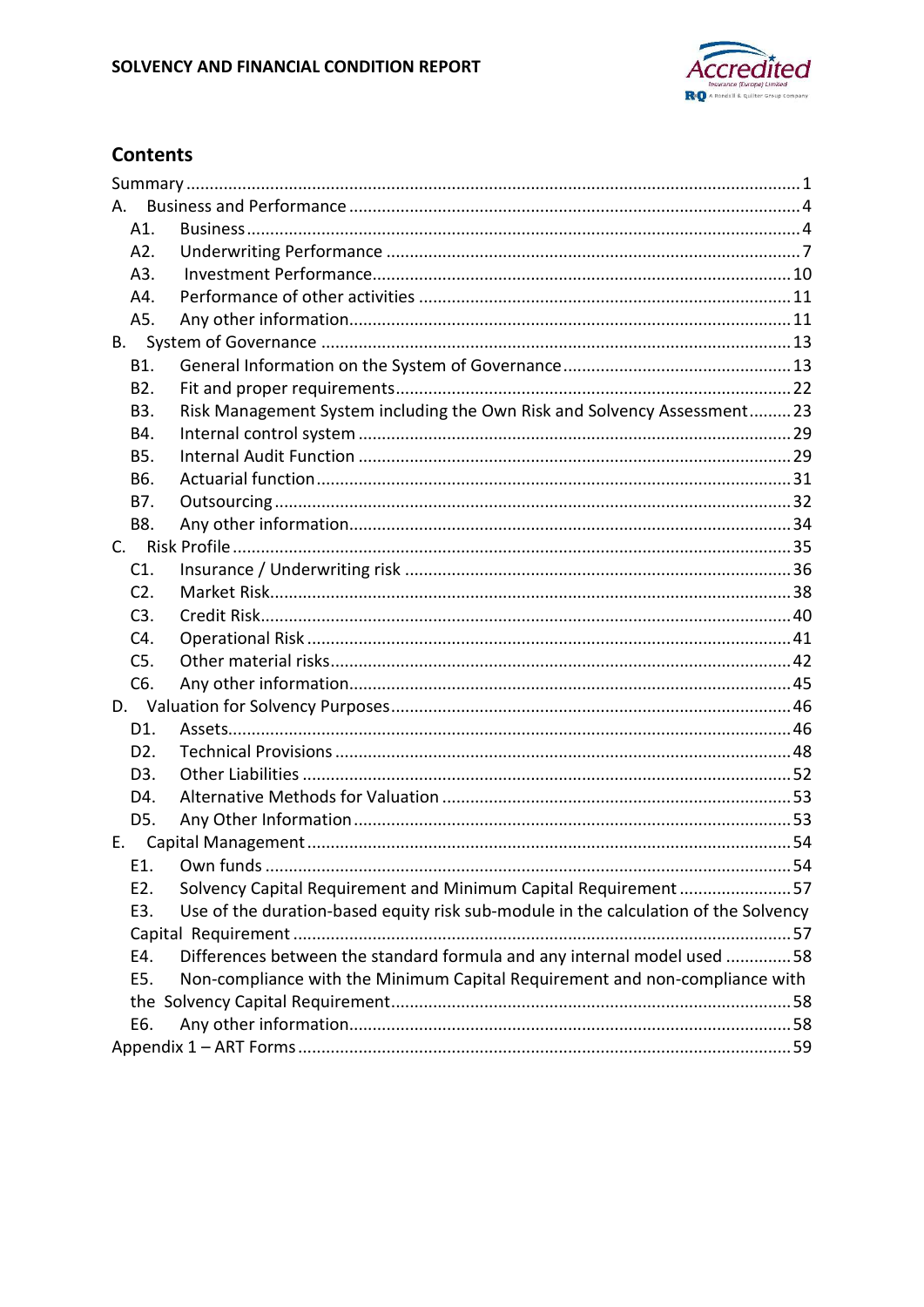

### **Summary**

This Solvency and Financial Condition Report has been prepared for Accredited Insurance (Europe) Limited ("the Company" or "AIEL"), in order to satisfy the requirements of Article 290 of the Commission Delegated Regulation 2015/35 ("Commission DR"). It refers to the financial year ended on 31 December 2021 ("the reference date"). The Company forms part of the Randall & Quilter Investment Holdings Ltd. Group ("the Group").

The Company has traditionally operated in the niche "run-off" or "legacy" business, purchasing or reinsuring portfolios/companies whose business would have been placed in run-off. However, since 2016, it changed its strategy to include program management business, a business which is now core to the overall Company strategy. During 2021, the Company achieved growth in both business streams.

On 30 March 2021, the domestic mergers of R&Q Alpha Insurance SE (SE 11) ('Alpha') and R&Q Beta Insurance SE (SE 12) ('Beta') into the Company were completed, whilst on 30 December 2021, the domestic merger of R&Q Insurance (Europe) Limited ('RQIE') was also completed. The merging companies are all authorised by the MFSA to carry on business of insurance and reinsurance. As a result of the mergers, the merging companies acquired by the Company have ceased to exist and the Company has succeeded in acquiring all the assets, rights, liabilities and obligations of the merging companies.

Four legacy transactions and an insurance business transfer were concluded, over and above the runoff portfolios taken on as a result of the three domestic mergers completed during the year. As at the end of December 2021, the Company managed/reinsured 34 legacy portfolios. As regards to program business, the Company concluded a number of new agreements with managing cover-holders (MGA) bringing the total programs to 36. Business written through these cover-holders include motor, surety, liability, property, miscellaneous financial loss and after-the-event (ATE) business in the United Kingdom, Republic of Ireland, Italy, Greece, Spain, Poland and the Netherlands. The Company takes a prudent approach and reinsures this book of business extensively through the use of Quota Share, Excess of Loss and Stop Loss reinsurance mainly with reinsurers that do not fall below the A- rating or equivalent.

By year end 2021, 22 of the active "program" portfolios were written through the UK Branch office. In 2020, the Company submitted an application to the Prudential Regulatory Authority (PRA) in the United Kingdom to convert the UK Branch to a Third Country Branch, so as to enable the Company to continue to write business in the UK following the expiry of the Temporary Permissions Regime ("TPR"). The application is still in process as at the date of this report. In 2020, the Company established an Italian branch with the intention of expanding "program" operations in Italy. The Company wrote one program out of the Italian Branch in 2021.

Total premium generated during the year increased from £254.22m during 2020 to £417.54m during 2021. The four legacy transactions and the insurance business transfer mentioned above generated a premium of £30.53m (2020: £25.31m), with the remaining premium of £387.01m (2020: £228.91m) being generated from the program business. In line with the Company's prudent risk strategy on its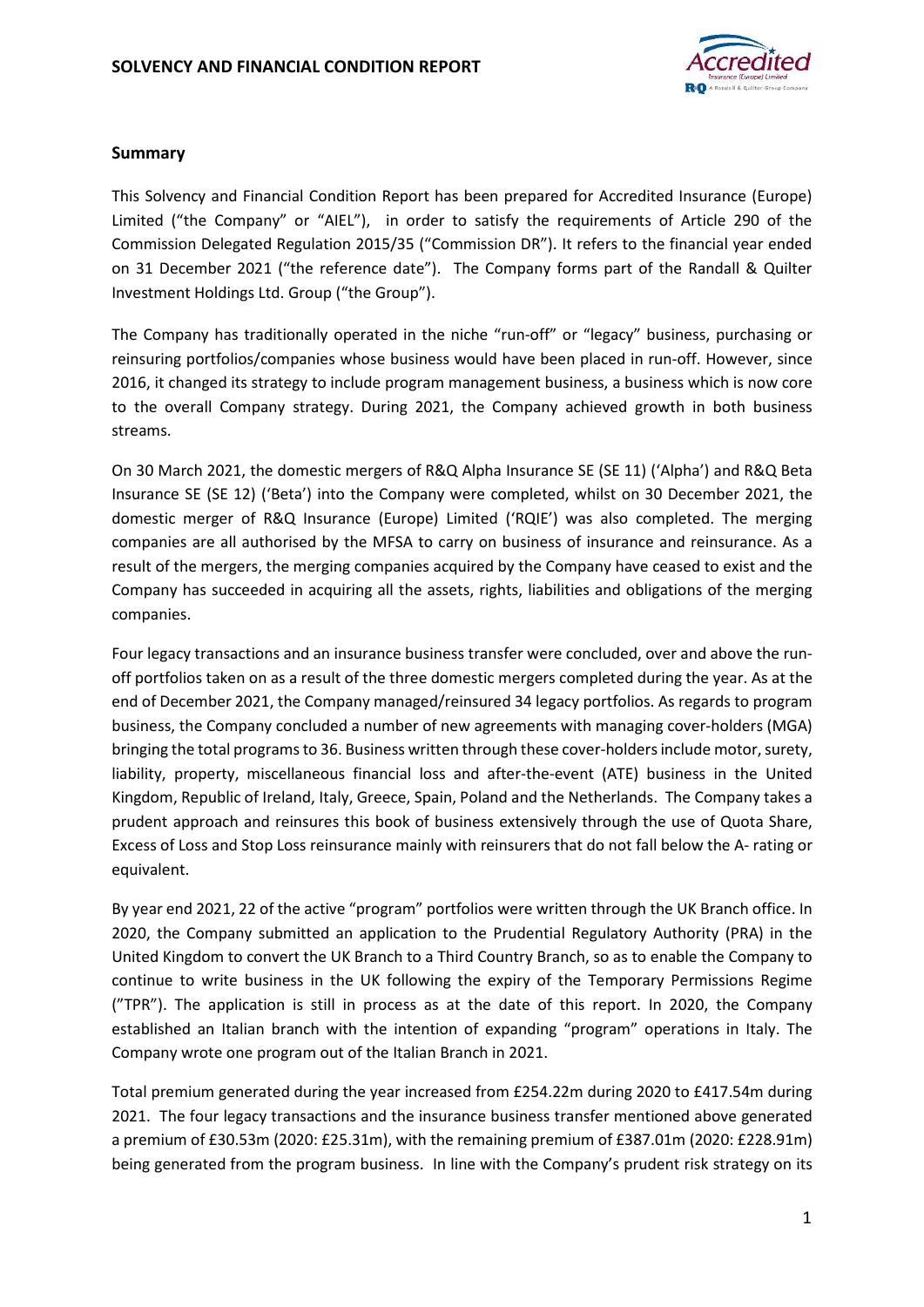

program business, outward reinsurance premium also increased significantly when compared to 2020, resulting in retained premium of £61.55m compared to £41.46m in 2020.

Net claims incurred of £37.04m (2020: £27.53m) represent £16.73m incurred claims on the program business, with the motor liability line of business making up the largest portion in line with volume of premium earned. The remainder, £20.31m, represents incurred claims on 'legacy' business mainly driven by £22.66m in net claims incurred from the transactions concluded or taken over through mergers in 2021, compensated by a positive movement of £2.35m on the existing portfolios.

The positive technical result for the year of £14.93m (2020: £6.83m) is driven mainly by day-one profits on the new legacy transaction, positive developments on claims reserves for past legacy transactions and an increase in over-rider commission in line with the growth in premium volume on the 'program' side.

The Company registered an investment loss for the year of £2.93m (2020: gain of £0.51m). This decrease is mainly attributed to the unrealised fair value losses on debt securities and unrealised differences on exchange, resulting mainly from the strengthening of the British pound against the Euro.

The continued investment in growing the 'program' business, process and systems improvements centred around increased automation and the implementation of IFRS 17 are currently causing the Company's cost base to temporarily grow faster than technical income. In fact, operating expenses increased from £4.99m in 2020 to £8.40m in 2021. As a result, despite a promising technical result, the Company registered a loss before tax of £5.34m for the year under review (2020: loss before tax of £0.01m).

A significant change to the way the Company absorbs future legacy transactions is expected, following the announcement made by the Company's ultimate parent entity, Randall & Quilter Investment Holdings Ltd, on 6 September 2021, with respect to the formation of Gibson Re, a Bermuda-domiciled collateralised reinsurer. Gibson Re will reinsure 80% of the Group's new qualifying legacy transactions for the next three years. Whilst this will mean less risk retained at the level of the Company, it will also result in the Company receiving annual recurring fees on the ceded reserves, as well as potential performance fees, thus transforming the Company's legacy operations into primarily a recurring feebased business. Existing legacy transactions will not be in any way affected by the formation of Gibson Re.

The Company maintains a strong capital position. At the reference date, the Solvency Capital Requirement amounted to £45.20m (2020: £41.42m) and the eligible own funds available to cover this requirement amounted to £93.60m (2020: £75.03m). These own funds consist of £71.00m Tier 1 unrestricted funds, £20.68 Tier 2 funds and £1.92m Tier 3 funds. Hence, the ratio of eligible own funds to SCR at the reference date was 207% (2020: 181%). The available own funds to cover the SCR stand at 209% (2020: 187%). The Minimum Capital Requirement was £12.77m, all of which is covered by eligible Tier 1 own funds. In 2021, the assumptions and methodology underlying the calculation of the eligible own funds and the SCR did not change significantly.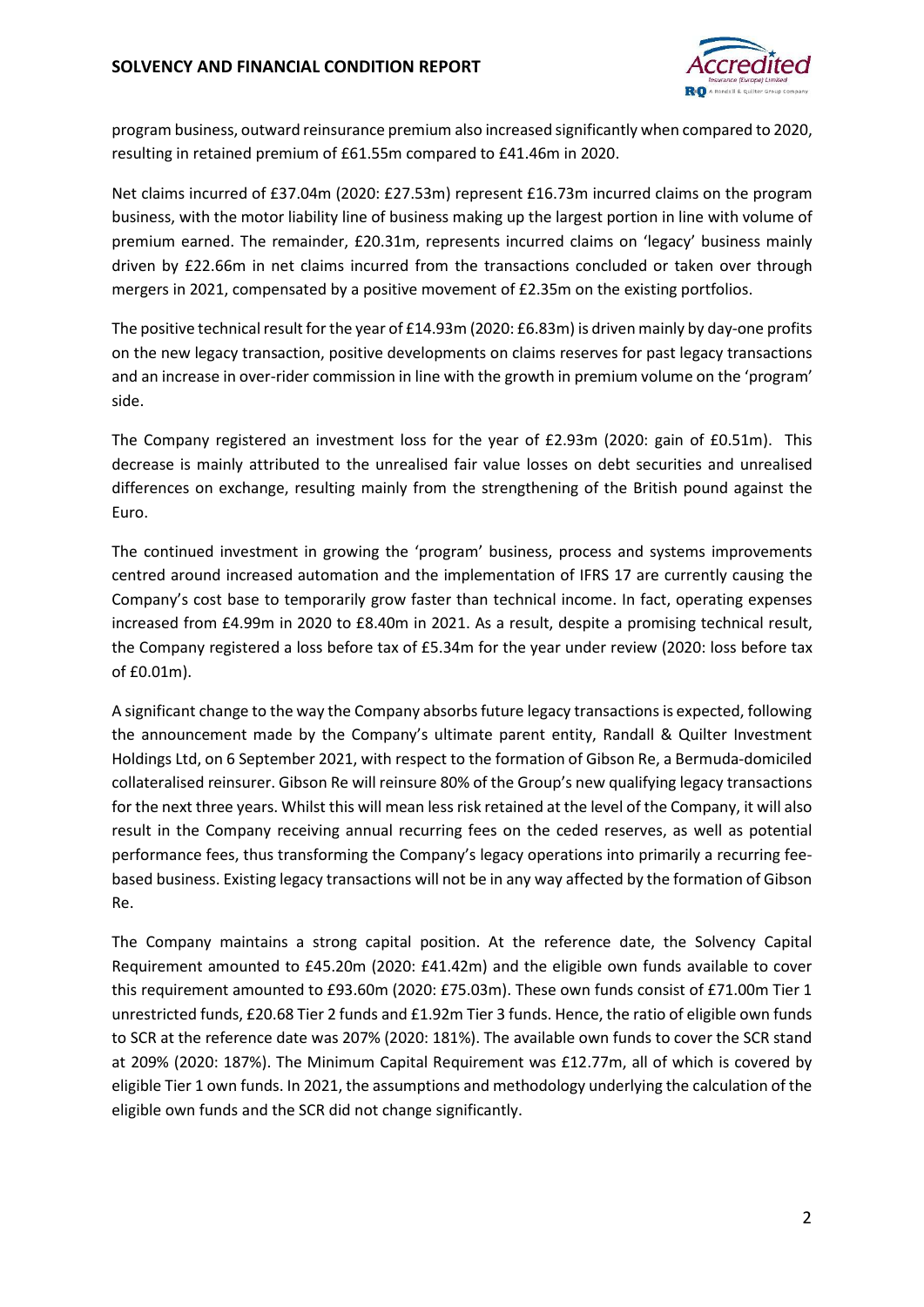

In 2021, the Company had its rating of A- re-affirmed by A.M Best as in previous years. This strong credit rating supports the Company in its strategy to be a market leader in the niche run-off and program markets.

The Directors have considered the impact of the COVID-19 outbreak on the Company's business. Whilst the full impact of the outbreak remains uncertain, the financial impact has been mostly limited to the unrealised losses in the Company's investment portfolio arising due to market conditions that are not solely driven by the pandemic. In this regard, the Directors continue to implement the Company's high quality and short duration investments strategy. The Company is well placed on program business written to date with minimal exposure to claims arising from COVID-19, with the vast majority of this exposure ceded to high quality rated reinsurers. The existing legacy book has minimal underwriting exposure remaining and no expected exposure to COVID-19 related claims. The Company's capital position is robust and the Directors are confident that the Company will continue trading through the current COVID-19 crisis.

The Company maintains a robust system of governance which, in light of the nature, scale and complexity of the Company' activities and its risk profile, is deemed to be adequate in ensuring the sound and prudent management of the Company. The system of governance revolves around the Board and its three Committees – the Audit Committee, the Underwriting and Claims Committee, the and the Compliance and Risk Committee, in addition to the key functions which are outsourced to the Group and external service providers in line with the Company's Outsourcing Policy. One of the mainstays of the system of governance is the risk management system which is designed to ensure that all material risks are identified and that policies and procedures are in place to manage or mitigate these risks, to assess their potential impact and to ensure that they are adequately reported.

The Board's current appetite is focused on underwriting risk, credit risk arising from reinsurance associated with the programs, and given the long-term nature of its underlying net technical provisions, on market risk.

No significant changes in the system of governance, including the risk management system, occurred during the year under review. The Board remains fit and proper, possessing a good mix of management and technical competences.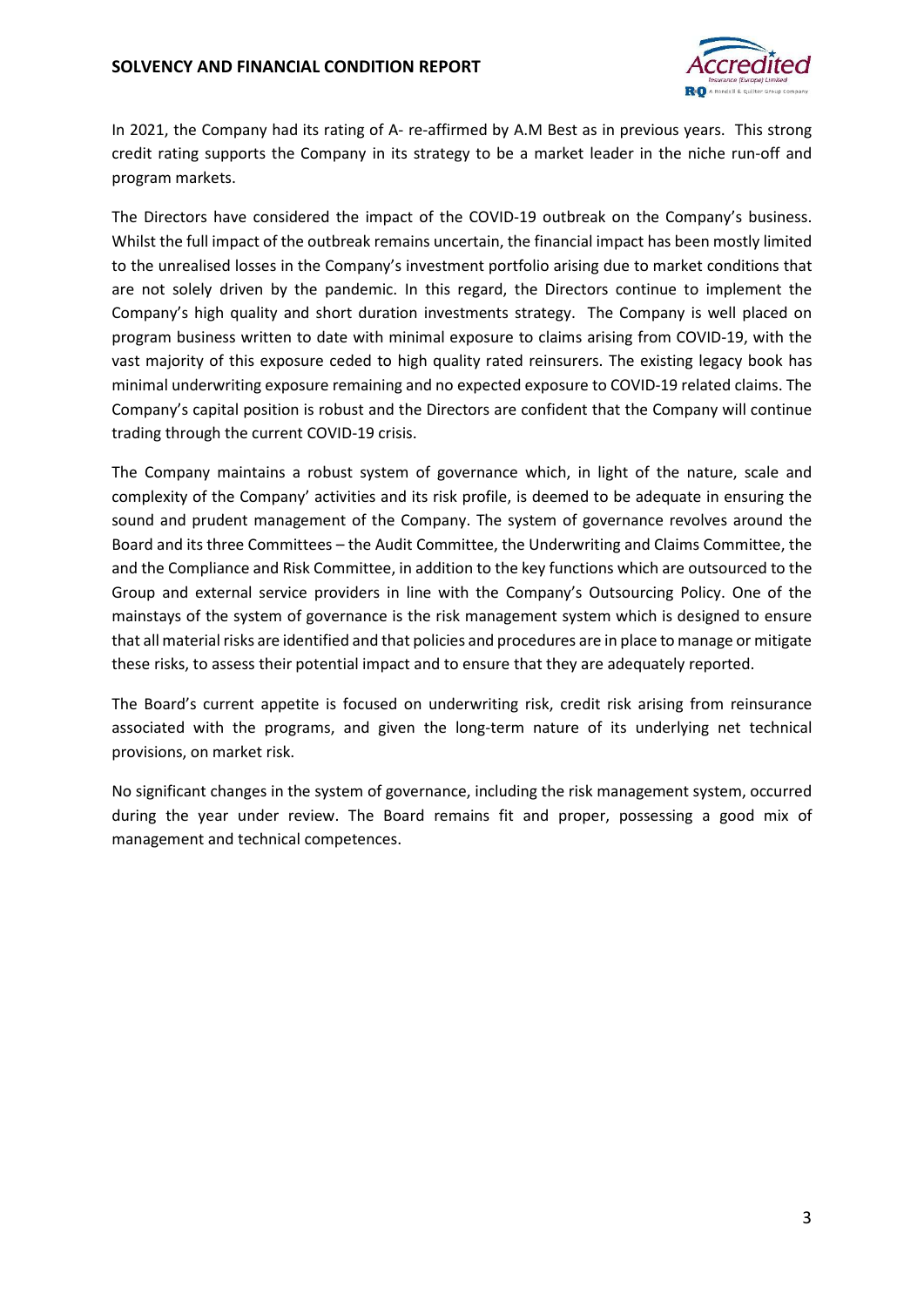

# **A. Business and Performance**

### **A1. Business**

| Name and Legal Form               | Accredited Insurance (Europe) Limited                            |               |       |
|-----------------------------------|------------------------------------------------------------------|---------------|-------|
| <b>National Supervisory</b>       | Malta Financial Services Authority                               |               |       |
| Authority                         | Ray Schembri                                                     |               |       |
|                                   | Director - Insurance and Pensions Supervisory Unit               |               |       |
|                                   | Notabile Road, BKR3000, Attard, Malta                            |               |       |
| <b>Group National Supervisory</b> | Bermuda Monetary Authority                                       |               |       |
| Authority                         | <b>Trudy Trott</b>                                               |               |       |
|                                   | BMA House, 43 Victoria Street, Hamilton, Bermuda                 |               |       |
| <b>Third Country Branch</b>       | Accredited Insurance (Europe) Limited - UK Branch                |               |       |
|                                   | 71 Fenchurch Street                                              |               |       |
|                                   | London                                                           |               |       |
| Branch operating under the        | EC3M 4BS<br>Accredited Insurance (Europe) Limited - Italy Branch |               |       |
| EEA freedom of                    | Via della Moscova n.3                                            |               |       |
| establishment basis               | Milano (MI)                                                      |               |       |
| <b>External Auditors</b>          | PKF Assurance (Malta) Limited                                    |               |       |
|                                   | Donna Greaves (Audit Partner)                                    |               |       |
|                                   | 35, Mannarino Road, Birkirkara, BKR9080, Malta                   |               |       |
| Qualifying holdings of the        | 99.99% - R&Q Holdings (Malta) Ltd                                |               |       |
| undertaking                       |                                                                  |               |       |
| <b>Ultimate Parent</b>            | Randall & Quilter Investment Holdings Ltd - Bermuda              |               |       |
| Undertaking                       |                                                                  |               |       |
| Qualifying Shareholders (as       |                                                                  | No. of        |       |
| at 8 February 2022)               | Name                                                             | Ordinary      | %     |
|                                   |                                                                  | <b>Shares</b> |       |
|                                   | <b>Brickell PC insurance Holdings LLC</b>                        | 58,423,064    | 21.23 |
|                                   | Phoenix Asset Management                                         | 28,314,076    | 10.29 |
|                                   | Partners Ltd                                                     |               |       |
|                                   | <b>Slater Investments</b>                                        | 26,679,842    | 9.69  |
|                                   | JO Hambro Capital Management                                     |               |       |
|                                   | Ltd                                                              | 18,335,673    | 6.66  |
|                                   |                                                                  |               |       |
|                                   | Aberdeen Standard Investments                                    | 18,199,562    | 6.61  |
|                                   |                                                                  |               |       |
|                                   | Premier Miton Group plc                                          | 17,102,184    | 6.21  |
|                                   | <b>Hudson Structured Capital</b>                                 | 11,779,119    | 4.28  |
|                                   | Management                                                       |               |       |
|                                   |                                                                  |               |       |
|                                   |                                                                  |               |       |
|                                   |                                                                  |               |       |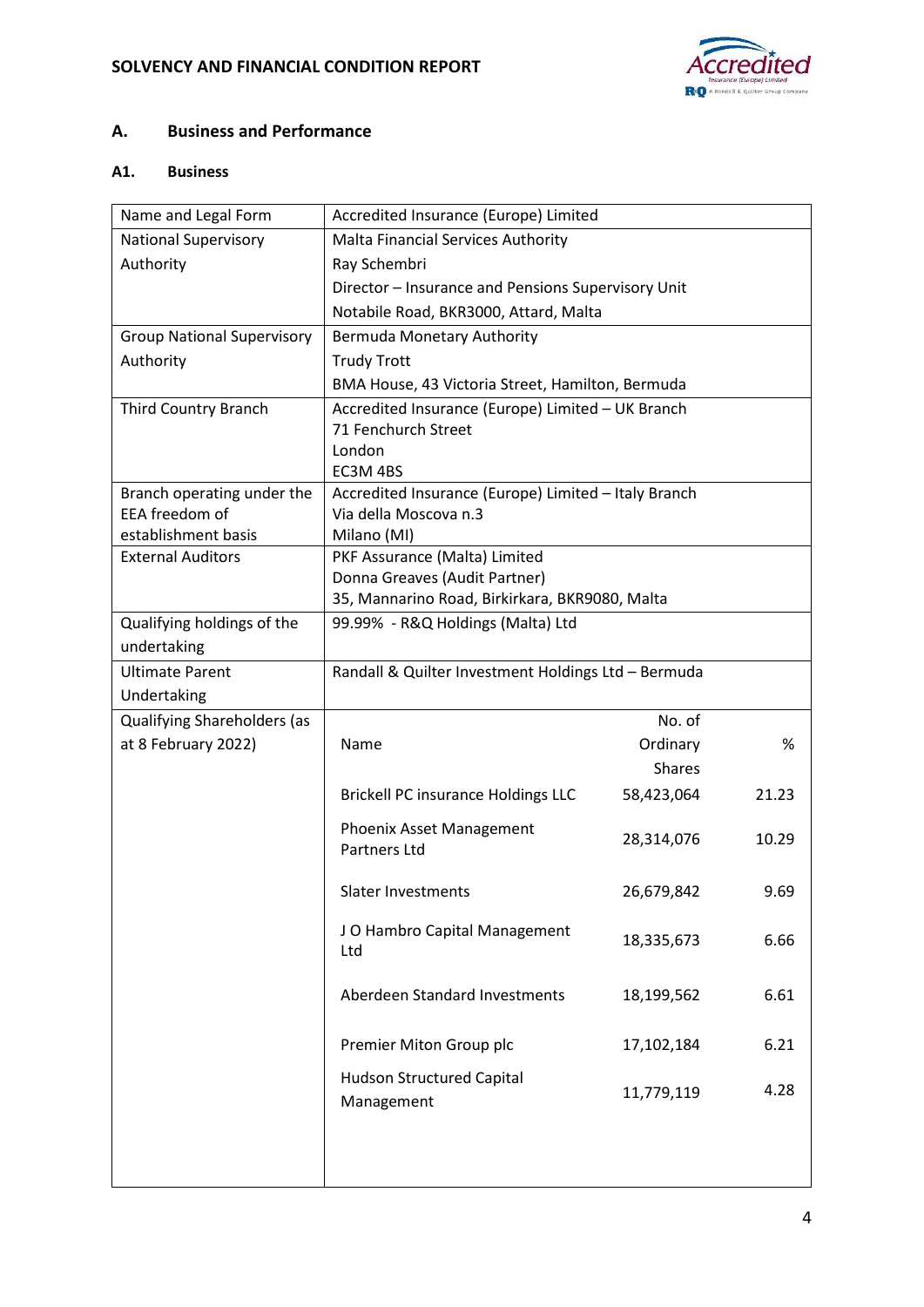

| <b>Authorised Classes of</b> | The Company is licenced to write the following classes of business |                                    |  |
|------------------------------|--------------------------------------------------------------------|------------------------------------|--|
| <b>Business</b>              | on a direct and reinsurance basis                                  |                                    |  |
|                              | Class $1 -$ Accident                                               | Class 10 - Motor vehicle liability |  |
|                              | Class 2 – Sickness                                                 | Class 11 - Aircraft Liability      |  |
|                              | Class 3 - Land Vehicles                                            | Class $12$ – Liability for Ships   |  |
|                              | Class 4 - Railway Rolling Stock                                    | Class 13 - General Liability       |  |
|                              | Class 5 - Aircraft                                                 | Class 14 - Credit                  |  |
|                              | Class $6 -$ Ships                                                  | Class 15 - Suretyship              |  |
|                              | Class 7 – Goods in Transit                                         | Class 16 - Miscellaneous           |  |
|                              | Class 8 – Fire & Natural Forces                                    | <b>Financial Loss</b>              |  |
|                              | Class $9$ – Other Damage to                                        | Class $17$ – Legal expenses        |  |
|                              | Property                                                           | Class 18 - Assistance              |  |

The abridged Group structure showing the position of Accredited Insurance (Europe) Limited within the Group is shown in the following table.

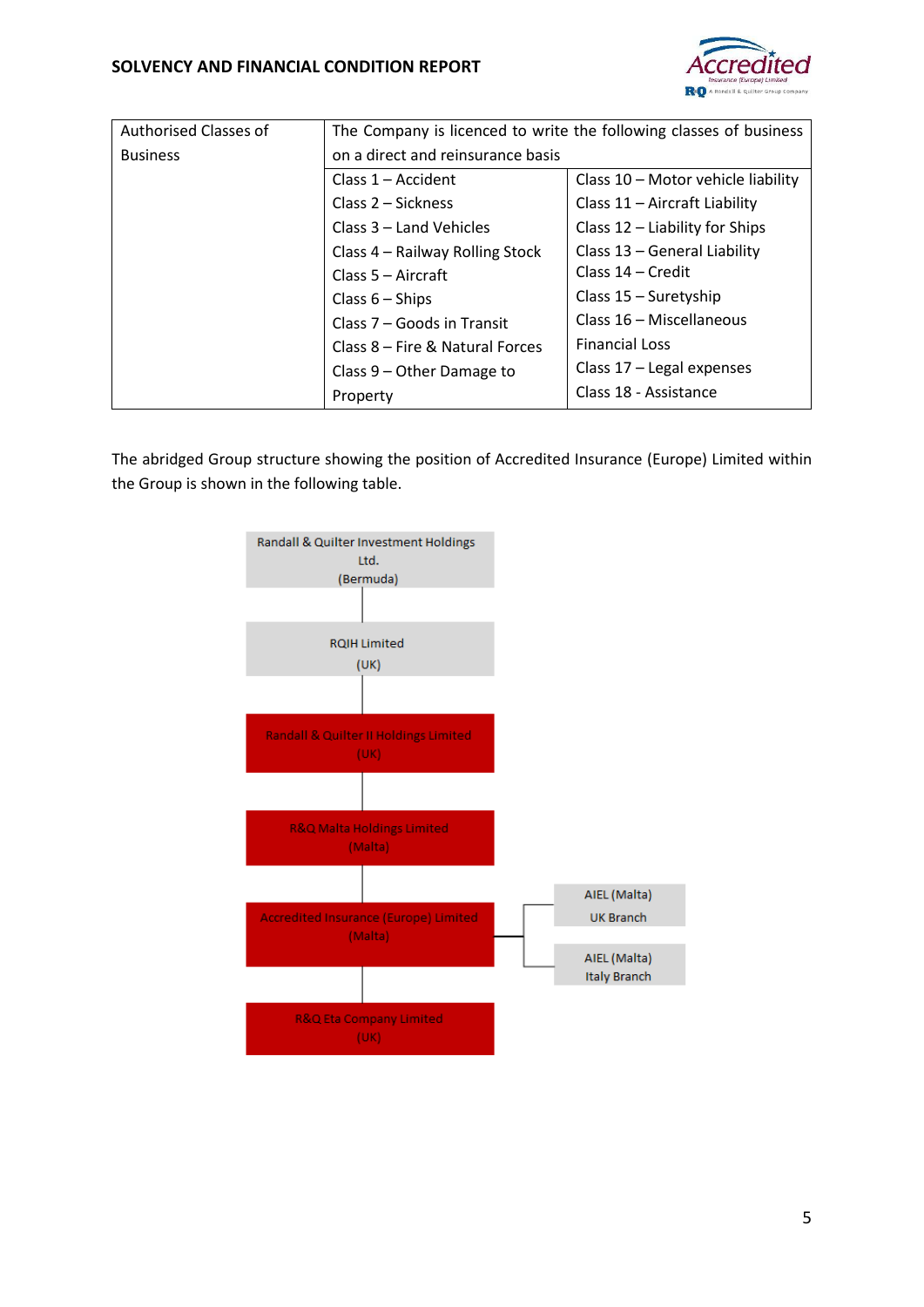#### **SOLVENCY AND FINANCIAL CONDITION REPORT**



#### **Significant events during the year**

During 2021, the Company concluded 12 new agreements with managing cover-holders writing "program" motor, property, surety, liability, financial loss and after-the event (ATE) business in the United Kingdom, Republic of Ireland, Italy, and other EU countries. This brings the total number of active program facilities up to 36 at the end of 2021, covering business written in the United Kingdom, Republic of Ireland, Italy, Greece, Spain, Poland, Netherlands and other EU countries. The Company takes a prudent approach with its program strategy and reinsures this book of business extensively through the use of Quota Share, Excess of Loss and Stop Loss reinsurance, mostly with reinsurers that do not fall below the A- rating or equivalent.

Upon the expiry of the Brexit Transition Period on 31 December 2020, the AIEL UK Branch continues to write business in the UK under the PRA's Temporary Permissions Regime (TPR) through a "deemed Part 4A permission". As part of its Brexit solution, the Company has submitted an application to PRA to operate as a Third Country Branch following the expiry of the TPR. The application is still in process as of the date of this report.

In 2020, the Company established an Italian Branch with the intention of expanding "program" operations in Italy. In 2021, the Company wrote one new program out of the Italian branch.

On 30 March 2021, the domestic mergers of R&Q Alpha Insurance SE (SE 11) and R&Q Beta Insurance SE (SE 12) into the Company were completed, which were both entities under common control. On 30 December 2021, the domestic merger of R&Q Insurance (Europe) Limited ('RQIE') was also completed, in line with the provisions of Maltese law. RQIE's shares were transferred to the Company from R&Q Malta Holdings Limited, the immediate parent company of both the Company and RQIE, prior to the merger taking place, funded via a shareholder's contribution of £6.66m and the settlement of the immediate parent company loan balance due to the Company. As a result of the mergers, the merging companies acquired by the Company have ceased to exist and the Company has succeeded in acquiring all the assets, rights, liabilities and obligations of the merging companies. The transactions of the acquired companies have been accounted for in the Company with an effective date of 1 January 2021 and resulted in net technical reserves taken on of £1.80m, relating to the run-off portfolios that were previously managed by the merged entities. The mergers of Alpha and Beta resulted in an increase in share capital of £6.48m, whilst the merger of RQIE resulted in a shareholder contribution of £6.66m being made, and a transfer of an investment property valued at £1.35m as at the end of the financial year.

In November 2021, the Company re-affirmed a rating of A- from A.M. Best. This will allow the Company to continue with its strategy to be a market leader in the niche legacy and program markets.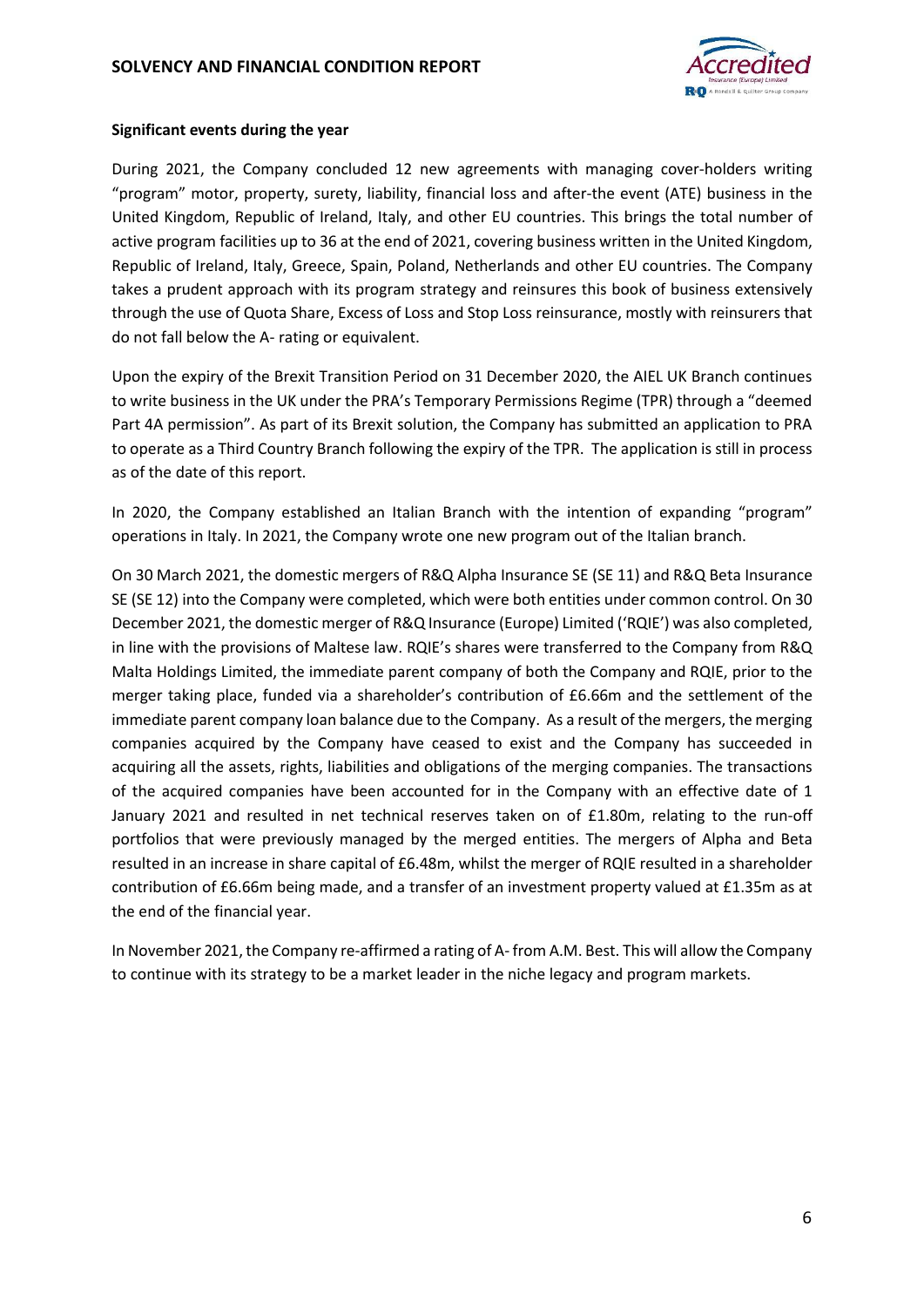

### **A2. Underwriting Performance**

The following are the highlights for the year:

### *Legacy Business*

A technical profit of £9.19m (before allocation of net investment income) was registered during 2021 on this type of business. Salient points for 2021 are as follows:

- The reinsurance arrangement with The United Kingdom Mutual Steam Ship Assurance Association (Europe) Limited / UK P&I Club N.V. ("UK P&I Club") was amended in 2021 to exclude the non-EEA UK P&I Club risks transferred to R&Q Gamma Company Limited ("R&Q Gamma") by a Part VII transfer approved in December 2021. The Company has continued to provide reinsurance in respect of the transferred risks through a high-level Adverse Development cover to R&Q Gamma.
- During 2021, the Company agreed to accept defined reinsurance liabilities from Delvag Versicherungs-AG by way of Portfolio Transfer anticipated to complete in Quarter 2 of 2022 with a 100% inward reinsurance arrangement established and effective as at 31 December 2020.
- A further two smaller 'legacy' transactions were completed in 2021.
- In total, the four legacy transactions outlined above generated £5.95m of technical income and resulted in a transfer of reserves of £16.35m as at the end of 2021.
- The mergers into the Company of R&Q Alpha Insurance Company SE, R&Q Beta Insurance Company SE and R&Q Insurance (Europe) Limited were completed in 2021 with an underwriting profit of £0.25m on the underlying legacy portfolios and £1.80m of technical liabilities transferred.
- Adjustments to provisions and unpaid balances together with additional premium received in 2021, net of amortisation of intangible assets, generated a further profit of £1.61m.
- A gain of £1.38m was registered following the recognition of an intangible asset upon the completion of an insurance business transfer, equivalent to the discounting impact on the reserves taken over.
- Reserves for claims which are IBNR are established based on an actuarial valuation that takes into consideration a number of factors including industry trends, current legal environment and geographical considerations. During 2021, the Company's total technical reserves on portfolios taken over in prior years remained largely stable with positive development on UK asbestosis exposures offsetting deteriorations in respect of European workers' compensation and liability.

In terms of legacy business, the Company expects to keep growing this area of business. The Directors are of the belief that the market will continue to provide opportunities for the Company in terms of companies looking for capital relief by disposing of liabilities and captive insurance companies looking to release capital or improve capital efficiency.

A significant change to the way the Company absorbs future legacy transactions is expected, following the announcement made by the Company's ultimate parent entity, Randall & Quilter Investment Holdings Ltd, on 6 September 2021, with respect to the formation of Gibson Re, a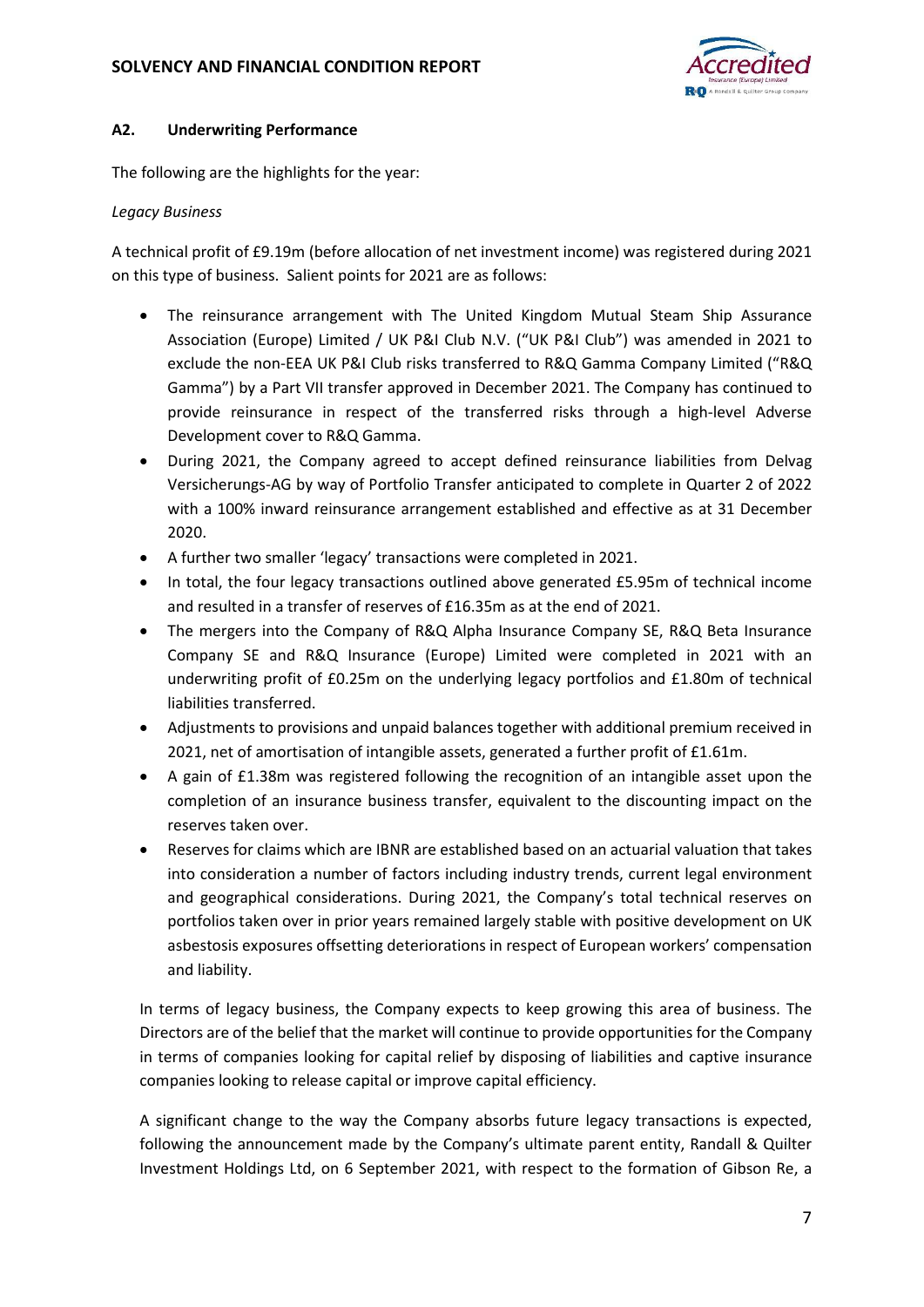

Bermuda-domiciled collateralised reinsurer. Gibson Re will reinsure 80% of the Group's new qualifying legacy transactions for the next three years. Whilst this will mean less risk retained at the level of the Company, it will also result in the Company receiving annual recurring fees on the ceded reserves, as well as potential performance fees, thus transforming the Company's legacy operations into primarily a recurring fee-based business. Existing legacy transactions will not be in any way affected by the formation of Gibson Re.

### *Program Business*

A technical profit of £6.96m (2020: £3.75m) before allocation of net investment income was registered during 2021 on this type of business. Highlights for 2021 are as follows:

- The technical profit is driven by the increase in earned over-rider commission from £6.69m in 2020 to £10.54m in 2021 in line with the growth in written and earned premium and in the number of live programs.
- The overrider commission was complemented by a net underwriting income on the retained portion of business of £3.72m (2020: £0.64m), by Group technical staff cost and service charge allocations of £2.00m (2020: £1.29m) and the cost of non-proportional reinsurance purchased to protect the balance sheet from large losses.
- The Company entered into a number of new programs during the year which have contributed to 14% of the program gross written premium for the year 2021. Together with the programs entered into in prior years, the program business generated gross written premium of £387.00m (2021: £228.91m), of which 78% is written in the United Kingdom, 11% is written in the Republic of Ireland, and the remainder in other EU countries. This business is substantially reinsured with £349.41m (2020: £209.55m) ceded to quota share reinsurers and £6.58m (2021: £3.21m) ceded under stop loss and excess of loss treaties on the Company's net retained portion of business.
- In line with prior years, motor business constitutes the biggest line of business for 2021. However given the increases in the property, liability and miscellaneous financial loss classes, the company has seen increased diversification across the written lines of business. In fact, the share of motor business has come down from 71% of program written premium in 2020 to 50% in 2021.
- By year end 2021, 22 of the active "program" portfolios were written through the UK Branch office. In 2021 the Company submitted an application to the PRA to convert the UK Branch to a Third Country Branch, so as to enable the Company to continue to write business in the UK following the expiry of the Temporary Permissions Regime ("TPR"). The application is still being processed. Moreover, in 2020, the Company established its Italian Branch with the intention of expanding its operations in Italy. In 2021, one program was written through this branch.

The Company has been able to significantly increase its volume of program business, improving its average over-rider commission rate, justifying expectations of continued strong growth prospects with the increasing number of MGA agreements entered into. The Company continues to work towards a number of strategic partnerships with key reinsurers to support its business growth. The market environment remains attractive to the Company as it continues to see a high volume of opportunities as MGAs and reinsurers seek long-term relationships in this arena.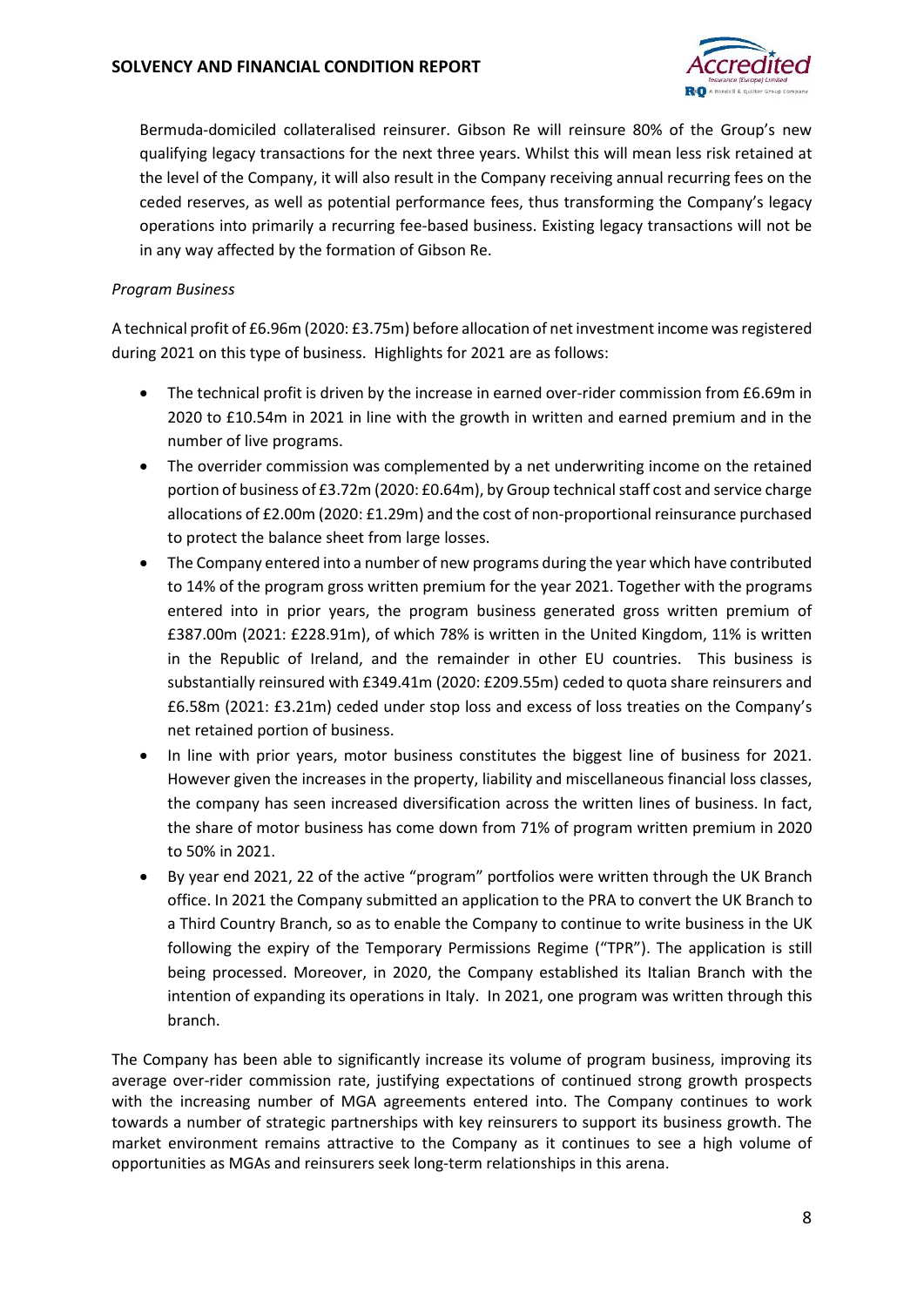

#### *Total Business*

Overall, the Company reported a technical profit of £14.93m (after an allocation of £1.22m in investment losses) for the 12 months to 31 December 2021 (2020: £6.83m) and is summarised below by material line of business with the comparative analysis for 2020.

| Year ended 31 December 2021:                      | <b>WC</b> | GL       | <b>Motor</b> | <b>Property</b> | <b>MF</b>    | <b>MAT</b>   | <b>Other</b> | <b>Total</b> |
|---------------------------------------------------|-----------|----------|--------------|-----------------|--------------|--------------|--------------|--------------|
|                                                   | f'000s    | £'000s   | £'000s       | f'000s          | f'000s       | £'000s       | £'000s       | £'000s       |
| Earned premiums, net of reinsurance               | 3.325     | 5.140    | 21,403       | 16,166          | 3.375        | 2.132        | 1,473        | 53,014       |
| Acquisition costs, net of reinsurance             | 0         | (1, 120) | (4,823)      | (2,089)         | (96)         | (111)        | (672)        | (8,911)      |
| Claims incurred, net of reinsurance               | 366       | (4,616)  | (10,789)     | (15, 446)       | (2,851)      | (2,628)      | (1,072)      | (37,036)     |
| <b>Net Underwriting Result</b>                    | 3,691     | (596)    | 5,791        | (1, 368)        | 428          | (608)        | (272)        | 7,067        |
| Other technical income                            | (318)     | 2,683    | 8,621        | (1,014)         | 187          | (70)         | 1,364        | 11,452       |
| Claims Handling Cost and other technical expenses | (192)     | (110)    | (1,788)      | 57              | (24)         | (54)         | (260)        | (2, 370)     |
|                                                   | 3,181     | 1,978    | 12,624       | (2, 325)        | 591          | (731)        | 832          | 16,149       |
| Allocated investment income                       | (217)     | (275)    | (234)        | (240)           | (47)         | (94)         | (114)        | (1,222)      |
| <b>Net Technical Result</b>                       | 2.964     | 1,703    | 12,390       | (2,566)         | 544          | (825)        | 718          | 14,928       |
|                                                   |           |          |              |                 |              |              |              |              |
| Year ended 31 December 2020:                      | <b>WC</b> | GL       | <b>Motor</b> | Property        | <b>Other</b> | <b>Total</b> |              |              |
|                                                   | f'000s    | f'000s   | f'000s       | f'000s          | £'000s       | £'000s       |              |              |
| Earned premiums, net of reinsurance               | 0         | 5,183    | 16,682       | 14,063          | 689          | 36,616       |              |              |
| Acquisition costs, net of reinsurance             | 0         | (551)    | (2, 182)     | (908)           | (273)        | (3,914)      |              |              |
| Claims incurred, net of reinsurance               | (234)     | (3,043)  | (13,901)     | (10, 288)       | (61)         | (27, 527)    |              |              |
| <b>Net Underwriting Result</b>                    | (234)     | 1,589    | 599          | 2.867           | 355          | 5,175        |              |              |
| Other technical income                            | 0         | 411      | 4.094        | 1,008           | 1,167        | 6,680        |              |              |
| Claims Handling Cost and other technical expenses | (364)     | (487)    | (1.093)      | (279)           | (168)        | (2, 392)     |              |              |
|                                                   | (599)     | 1,513    | 3,600        | 3,595           | 1,355        | 9,464        |              |              |
| Allocated investment income                       | (810)     | (738)    | (243)        | (433)           | (408)        | (2,633)      |              |              |
| <b>Net Technical Result</b>                       | (1,409)   | 774      | 3.357        | 3.162           | 946          | 6,831        |              |              |

Further detail is included within form AS.05.01.01 (attached within Appendix 2).

The material classes of business and geographical segmentation as defined by Gross Claims Reserves held by the Company are included within the below tables. In defining the geographical segmentation, the Company has assessed the geographical location of its Gross Claims Reserves (technical provisions less UPR) as being the most appropriate reflection of the exposure.

#### **Gross Claims Reserves**

|                             | 2021    | 2020    |
|-----------------------------|---------|---------|
|                             | £'000s  | f'000s  |
|                             |         |         |
| Casualty                    | 4.192   | 3,754   |
| <b>General Liability</b>    | 40,339  | 21,191  |
| Marine, Avation, Transport  | 5,958   | 3,705   |
| <b>Workers Compensation</b> | 21,376  | 15,230  |
| Motor                       | 142,545 | 108,107 |
| Property                    | 43,794  | 23,326  |
| Legal Expenses              | 2.143   | 424     |
| Misc. Fin Loss              | 2.740   | 265     |
| Other                       | 2,940   | 935     |
| <b>Total</b>                | 266,026 | 176.936 |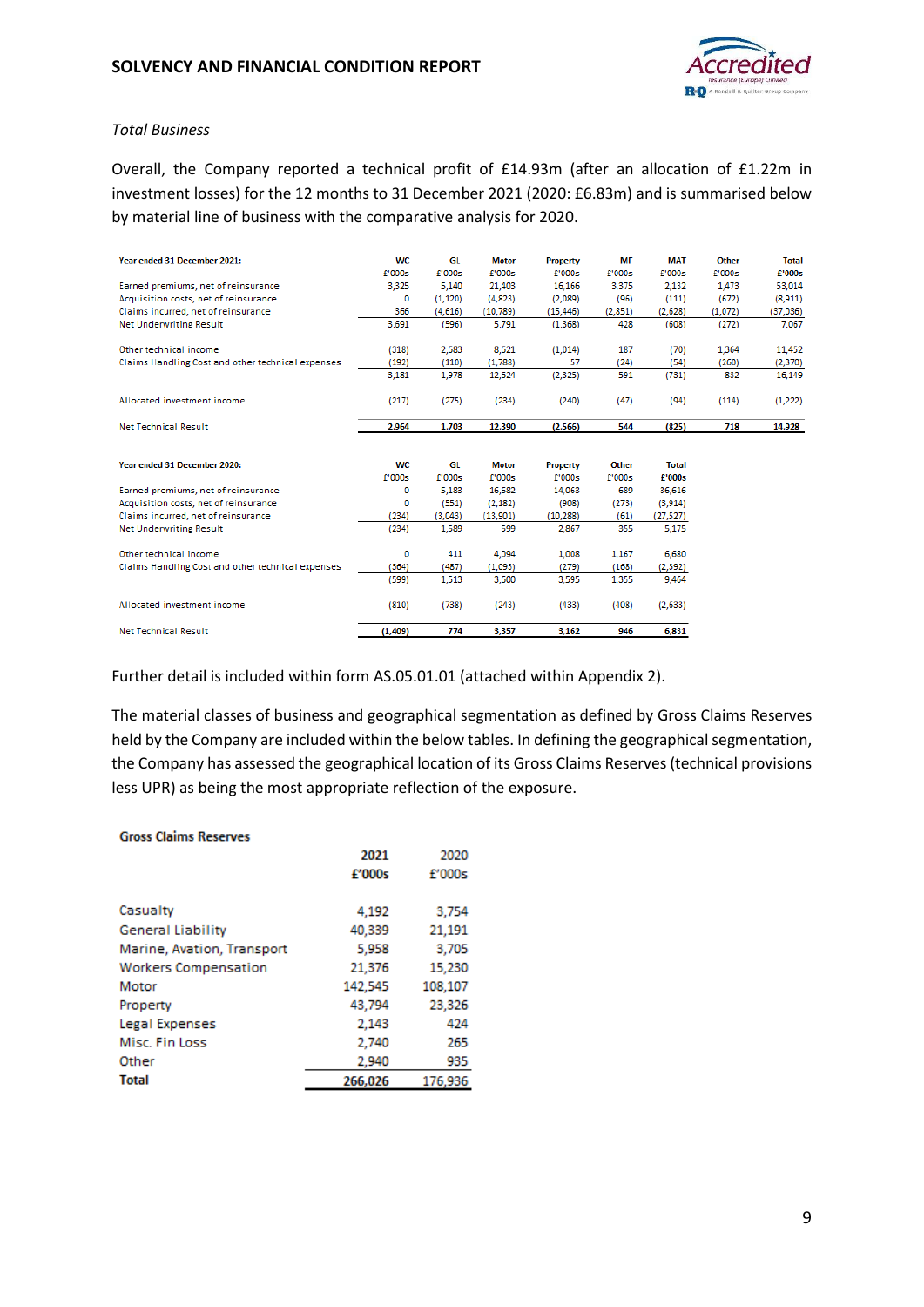

|                       | 2021    | 2020    |
|-----------------------|---------|---------|
| <b>United Kingdom</b> | 78.74%  | 69.78%  |
| Ireland               | 5.36%   | 0.00%   |
| <b>Netherlands</b>    | 3.05%   | 0.00%   |
| Europe (others)       | 6.50%   | 13.25%  |
| New Zealand           | 0.06%   | 1.75%   |
| <b>United States</b>  | 2.12%   | 6.79%   |
| Australia             | 1.49%   | 4.75%   |
| Other                 | 2.70%   | 3.68%   |
| Total                 | 100.00% | 100.00% |

#### **Geographical Segmentation of Classes of Business**

#### **A3. Investment Performance**

The Company's investment strategy covers the following:

- Invest primarily in marketable, investment grade-rated, short- and intermediate-term securities. Minimal investment will be made in fixed-rate long-term maturities. The Company will also consider loans to and investments in Group undertakings. Each prospective company investment will be considered as part of the overall Group investment strategy subject to appropriate controls, and on its own merits in terms of magnitude, available liquidity, and forecast risk/return.
- Adjust asset allocation mix and fixed-income sector weightings consistent with the outlook for markets, business conditions and corporate profitability.
- Limit over-concentration of assets in individual issuers.
- Exclude futures contracts, structured notes, options or venture capital, except for hedging purposes.

The Company's investment portfolio can be analysed as follows:

|                                        | 2021    | 2020    |
|----------------------------------------|---------|---------|
|                                        | £000s   | £000s   |
| Units in Collective Investment Schemes | 15,400  | 7,250   |
| Equities                               | 7,683   | 13,870  |
| <b>Debt Securities</b>                 | 104,539 | 64,646  |
| Loans to Group                         | 38,060  | 30,521  |
| Deposits with Banks                    | 5,472   | 35,089  |
| Investment property                    | 1,350   |         |
| Cash at Bank                           | 10,194  | 10,056  |
| <b>Total</b>                           | 182,698 | 161,432 |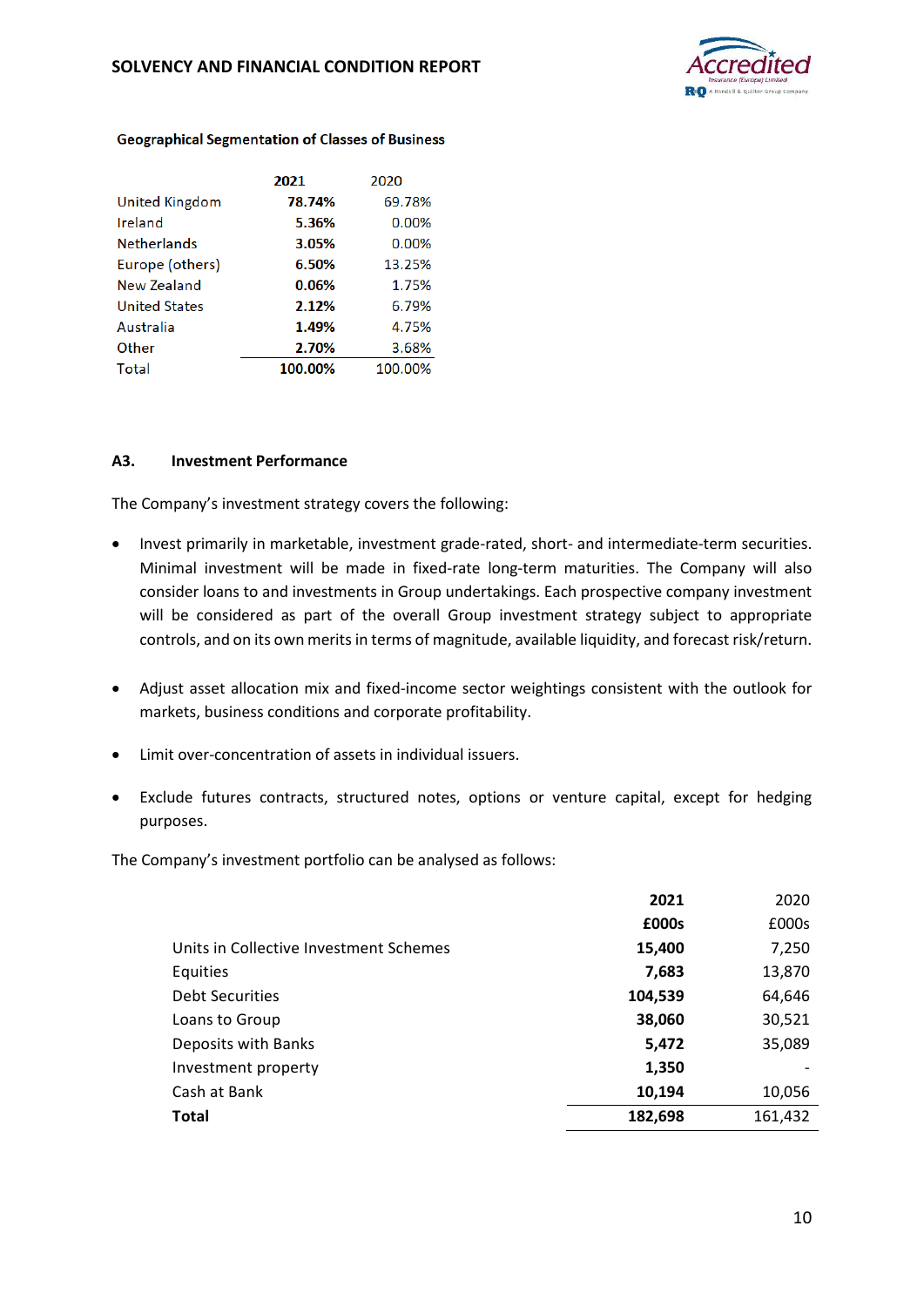### **SOLVENCY AND FINANCIAL CONDITION REPORT**



The Company registered an investment loss of £2.93m for the period under review (2020: gain of £0.51m), representing a significant decrease over the previous year, mainly attributed to the unrealised fair value loss on debt securities and unrealised differences on exchange. The fair value losses resulted from adverse volatility in capital markets, which significantly affected the Company's fixed income portfolio, in spite of the prudent investment strategy. The exchange losses resulted mainly from the strengthening of the British pound against the Euro.

The breakdown of the investment return is as follows:

|                                                               | 2021     | 2020     |
|---------------------------------------------------------------|----------|----------|
|                                                               | £000s    | £000s    |
| Interest on group loans                                       | 513      | 1,648    |
| Interest on debt securities                                   | 2,043    | 1,406    |
| Net fair value (losses)/gains on equities and debt securities | (3,219)  | (2, 255) |
| Net exchange differences                                      | (2, 254) | (85)     |
| Rental income                                                 | 163      |          |
| Investment management fees                                    | (209)    | (219)    |
| Other investment income                                       | 32       | 11       |
| <b>Total</b>                                                  | (2,931)  | 506      |

The Company enjoys a steady interest income flow on funds invested in debt securities. The reduction in interest income on loans to the Group is attributable mainly to reduced interest rates given the current interest rate climate. In addition, the Company obtained ownership of a commercial property in 2021, thus earning rental income, through the merger of RQIE. The property is valued at £1.35m at year end.

All investment returns are recognised in the profit and loss account. The Company had no significant investments in any securitisations.

#### **A4. Performance of other activities**

There are no further material matters to report here.

#### **A5. Any other information**

#### **Overall Result**

The Company registered a loss before tax of £5.34m (2020: £0.01m) for the year under consideration due to the increase in net operating expenses which offset the positive technical results.

The Company is experiencing a period of significant infrastructural change, driven by a number of different overarching projects, aimed at automating and radically improving the Company's core operational systems and streamlining business processes across the R&Q Group, in order to achieve a wide array of efficiencies to the Company's main workstreams. These projects have been given a significant push during 2021 and, in a staggered and risk-based approach, are expected to materially progress during 2022 with completed implementation by the middle of 2023. In addition, the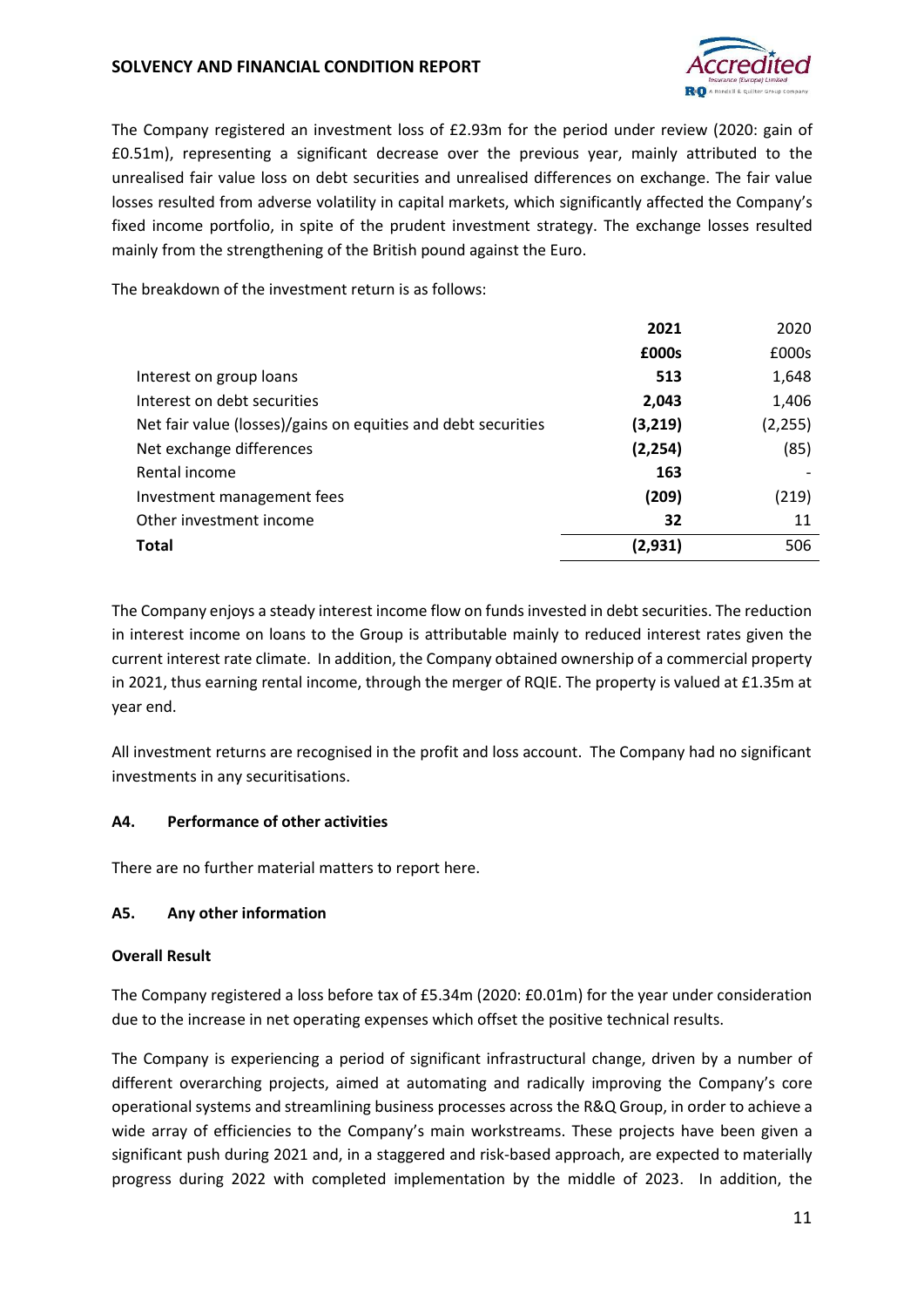### **SOLVENCY AND FINANCIAL CONDITION REPORT**



Company is also building the foundations for the substantial reporting and operational changes that will result from the implementation of the new accounting standard *IFRS 17 – Insurance Contracts*, that will come into force on 1 January 2023. As anticipated, these separate yet interlinked projects as well as the continued investment in growing the program business, both at the level of the Company and at the level of the Group, have significantly increased the Company's cost base, both in relation to directly incurred costs as well as recharges incurred by the Company from entities under common control. The Company's cost base is currently, yet temporarily, growing at a faster pace than technical income, and thus, despite a promising technical result, the Company registered a loss before tax for the year under review.

The Directors believe that once the current projects are completed, the rate of growth in technical income will outpace the rate of growth in costs. This development will result from a strong business strategy that continues to prove it can leverage market opportunities, as well as from the continued effective management of costs, and the Company reaping the benefits of the successful implementation of the current projects.

#### **Currency exposures**

As indicated within Section A2, given the global nature of the underlying business, particularly the reinsurance business, the Company carries technical reserves in the following major foreign currencies: Euro, US Dollar, Australian Dollar, Canadian Dollar and Norwegian Kroner. In line with its guidelines for investing in foreign currency, the Company aims to match its currency exposure on the assets and liabilities in order to minimise currency risk exposure as far as possible. In doing so, the Company also takes into consideration currency exposure on a Solvency II Balance Sheet basis, and the Company is willing to tolerate an additional level of currency risk on an IFRS basis if that results in increased capital efficiency. Calibration of currency exposures takes place on a quarterly basis post quarter-end and any temporary mismatches that are not a result of increased capital efficiency are adjusted post quarter-end.

|                       | Assets in foreign |          | Liabilities in foreign |           | <b>Net Exposure</b> |       |
|-----------------------|-------------------|----------|------------------------|-----------|---------------------|-------|
|                       |                   | currency |                        | currency  |                     |       |
|                       | 2021              | 2020     | 2021                   | 2020      | 2021                | 2020  |
|                       | £000              | £000     | £000                   | £000      | £000                | £000  |
| Currency of exposure: |                   |          |                        |           |                     |       |
| <b>USD</b>            | 44,005            | 13,900   | (40, 157)              | (12, 935) | 3,847               | 965   |
| <b>EUR</b>            | 144,631           | 88,027   | (143, 343)             | (87, 410) | 1,288               | 616   |
| <b>AUD</b>            | 5,834             | 5,382    | (6, 108)               | (5, 412)  | (275)               | (30)  |
| CAD                   | 123               | 107      | (123)                  | (65)      |                     | 42    |
| <b>DKK</b>            | 46                | 50       | (90)                   | (18)      | (43)                | 31    |
| <b>NOK</b>            | 1,377             | 76       | (1,409)                | (403)     | (32)                | (327) |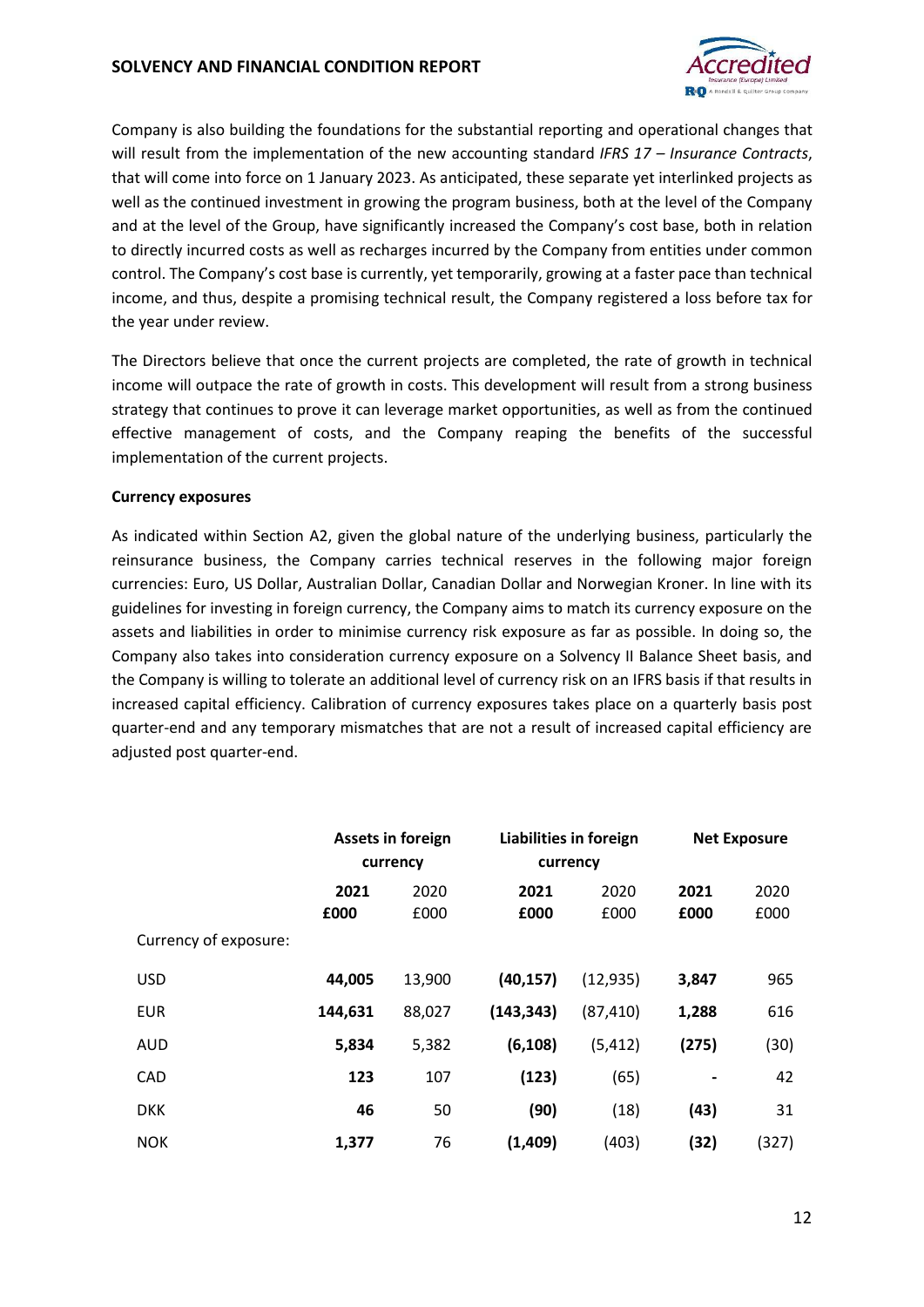

### **B. System of Governance**

#### **B1. General Information on the System of Governance**

#### **Structure of Administrative Management**

The Board of Directors recognises that it needs to be able to demonstrate that it has a system of governance which meets its regulatory expectations and is proportionate to the nature of the business, complies with existing requirements and is flexible enough to be able to adapt to changes in the regulatory and statutory environment. The system of governance is regularly reviewed and assessed to ensure it is appropriate given the nature, scale and complexity of the risks inherent to the Company.

The Organisation Structure of the Company as at 31<sup>st</sup> December 2021 is depicted in the following table: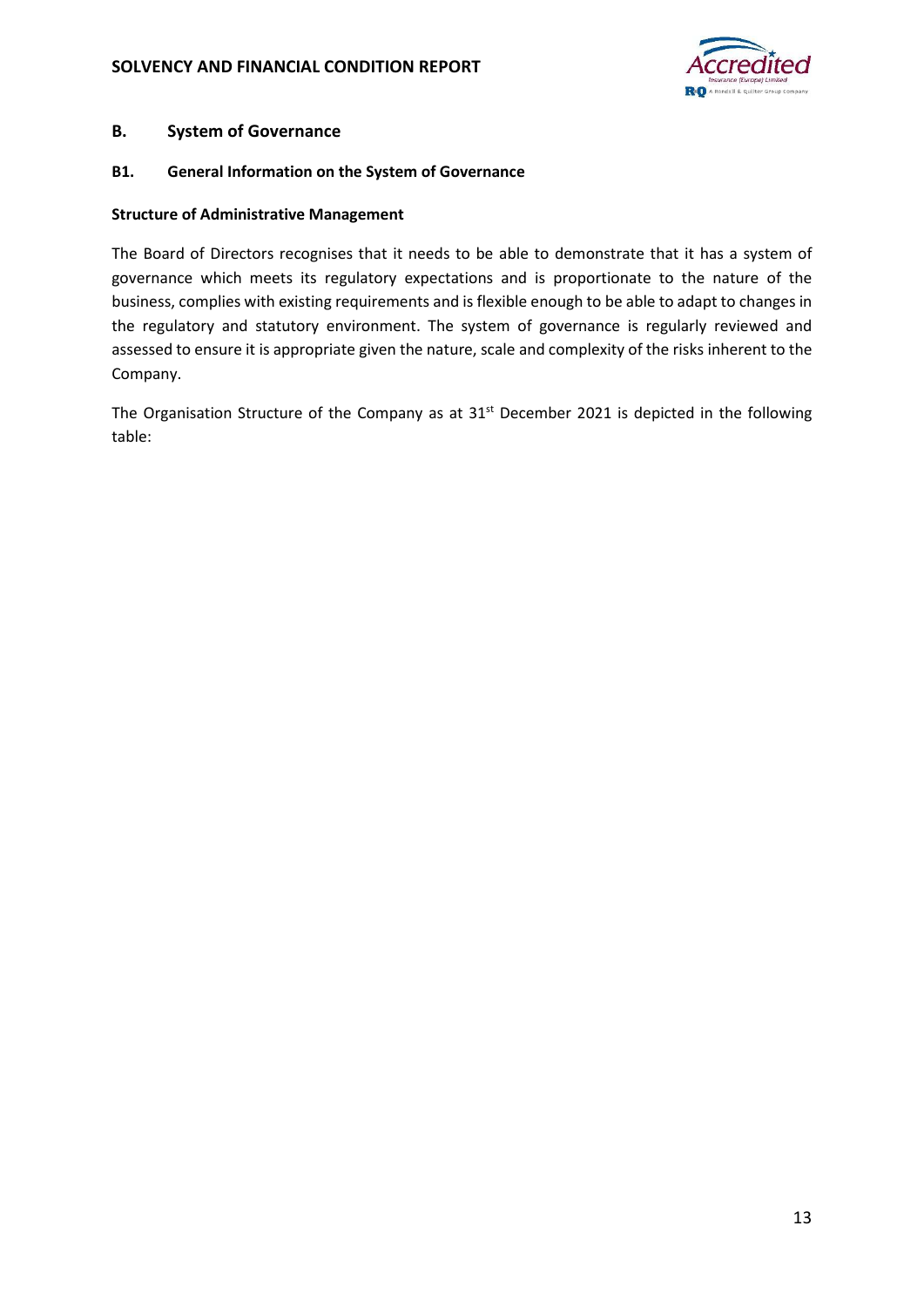



#### Accredited Insurance Europe limited - Organisational Structure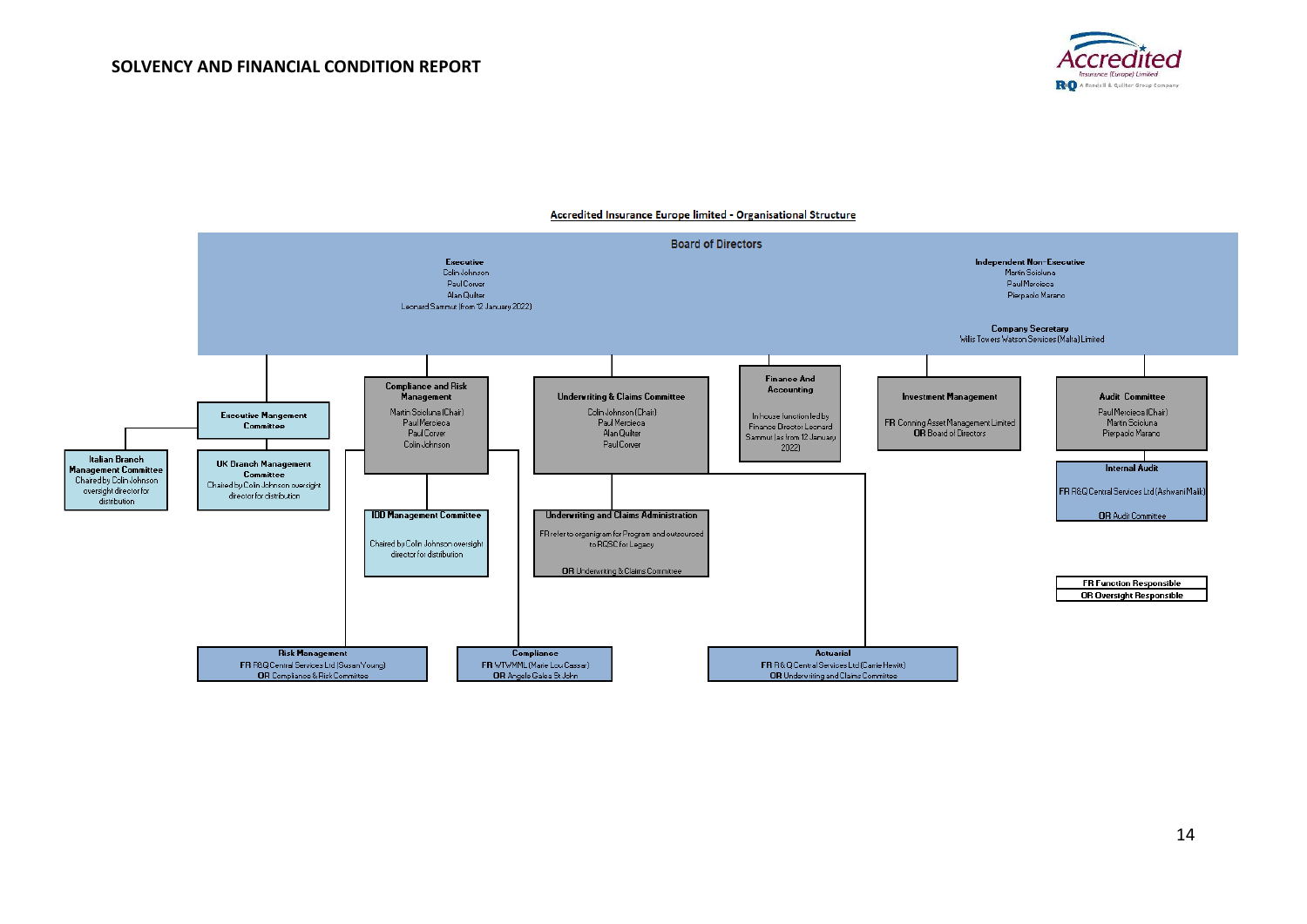

The Board of Directors:

- Provides entrepreneurial leadership of AIEL within a framework of prudent and effective controls which enables risk to be assessed and managed.
- Sets AIEL's strategic aims, ensures that the necessary financial resources are in place for the Company to meet its objectives.
- Sets AIEL's values and standards and ensure that its obligations to its shareholders and others are understood and met.
- Complies with all statutory and common law duties of a company registered in the European Union.
- Complies with the Memorandum and Articles of Association of the Company.
- Complies with requirements set out in the Maltese Regulatory framework governing its authorisation.
- Oversees the establishment and maintenance of robust and clearly documented systems and controls in accordance with applicable regulations.
- Oversees the process of outsourcing, and monitors the discharge of the Compliance, Risk Management, Internal Audit and Actuarial functions.
- Agrees the Investment Strategy and monitors the results against the strategy

In order to discharge its duties, the Board meets at least quarterly and on an ad-hoc basis as required.

The Board exercises accountability through oversight of a number of board committees who have the responsibility to oversee key functional areas of the Company. The relevant Committees are described below.

### **Risk and Compliance Committee**

The Board has tasked this Committee to oversee the management of enterprise risk and the compliance with the regulatory framework within the Company's internal control system. In this context, the Committee ensures that all regulatory and reporting obligations in relation to the above are met.

The Committee is also responsible for approving any new products, renewals of existing products or modified products, as per the delegation of authority given by the Board of Directors.

The following duties are set to achieve the above:

- To have oversight of the Compliance activity within the Company
- To review progress of any regulatory audit, or reviews, any requirements associated therewith, any recommendations arising and implementation thereof
- To monitor compliance with legal and regulatory requirements
- To approve the Delegated Authority Oversight Framework, approve the annual plan, receive final reports and monitor completion of actions
- To approve the annual Compliance Plan and monitor progress
- To receive management information on breaches and complaints
- To review on a regular basis all AIEL Risk Registers and/or similar Risk Management information that might have been implemented and maintained, to suggest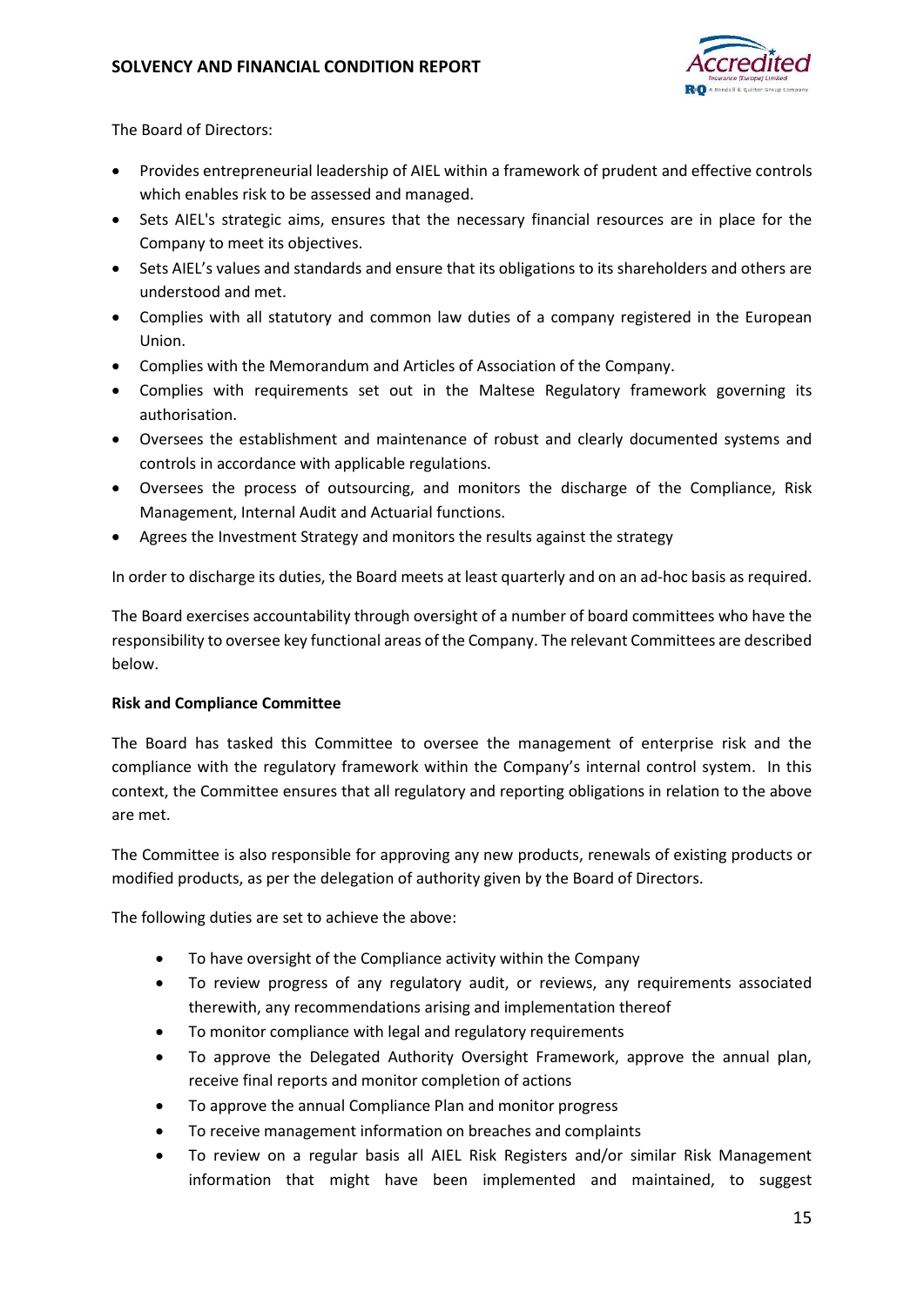

enhancements, approve deletions and additions, and oversee monitoring and implementation.

- To regularly evaluate the effectiveness and completeness of the Risk Management System
- To receive and review the yearly ORSA and other regulatory reporting
- To formally review appropriate policies and approve the associated processes, procedures, controls and templates established by management for Risk Management and Internal Control and ensure the following have been taken into consideration before escalating to the Board where necessary:
	- $\Rightarrow$  The nature and extent of risks facing AIEL and its operations;
	- $\Rightarrow$  The extent and categories of risk which the Board regards as acceptable for AIEL to bear;
	- $\Rightarrow$  The likelihood of the risks concerned materialising;
	- $\Rightarrow$  The ability of AIEL to reduce the incidence and impact on the business of risks that do materialise;
	- $\Rightarrow$  The costs of operating controls relative to the benefit thereby obtained by managing the related risks.
- To make proposals on risk appetite to be put forward for Board approval
- To consider and report on the different types of risk including, but not limited to:
	- $\Rightarrow$  Insurance Risk
	- $\Rightarrow$  Market Risk
	- $\Rightarrow$  Strategic Risk
	- $\Rightarrow$  Operational Risk
	- $\Rightarrow$  Credit Risk
	- $\Rightarrow$  Liquidity Risk
	- $\Rightarrow$  Group Risk
	- $\Rightarrow$  Regulatory/Legal Risk
	- $\Rightarrow$  Emerging Risk
	- $\Rightarrow$  Asset Liability Matching
- To ensure that appropriate levels of Risk Management reporting are maintained to the Committee and from the Committee to the Board.
- To have regard for any Risk Review carried out by a regulatory body or an associated regulatory body and ensure that the information and evidence given is in line with expectations.

In order to discharge its duties, the Committee meets at least quarterly and on an ad-hoc basis as required.

### **The Investment Committee**

In 2021, the Board has endorsed the Group's overall investment strategy, which provides for an Investment Committee at Group level, subject to compliance with any specific local regulatory obligations. Subsequently, the Board of Directors has taken over the responsibility for all investment matters previously delegated to the Company's Investment Committee. During 2021, the investment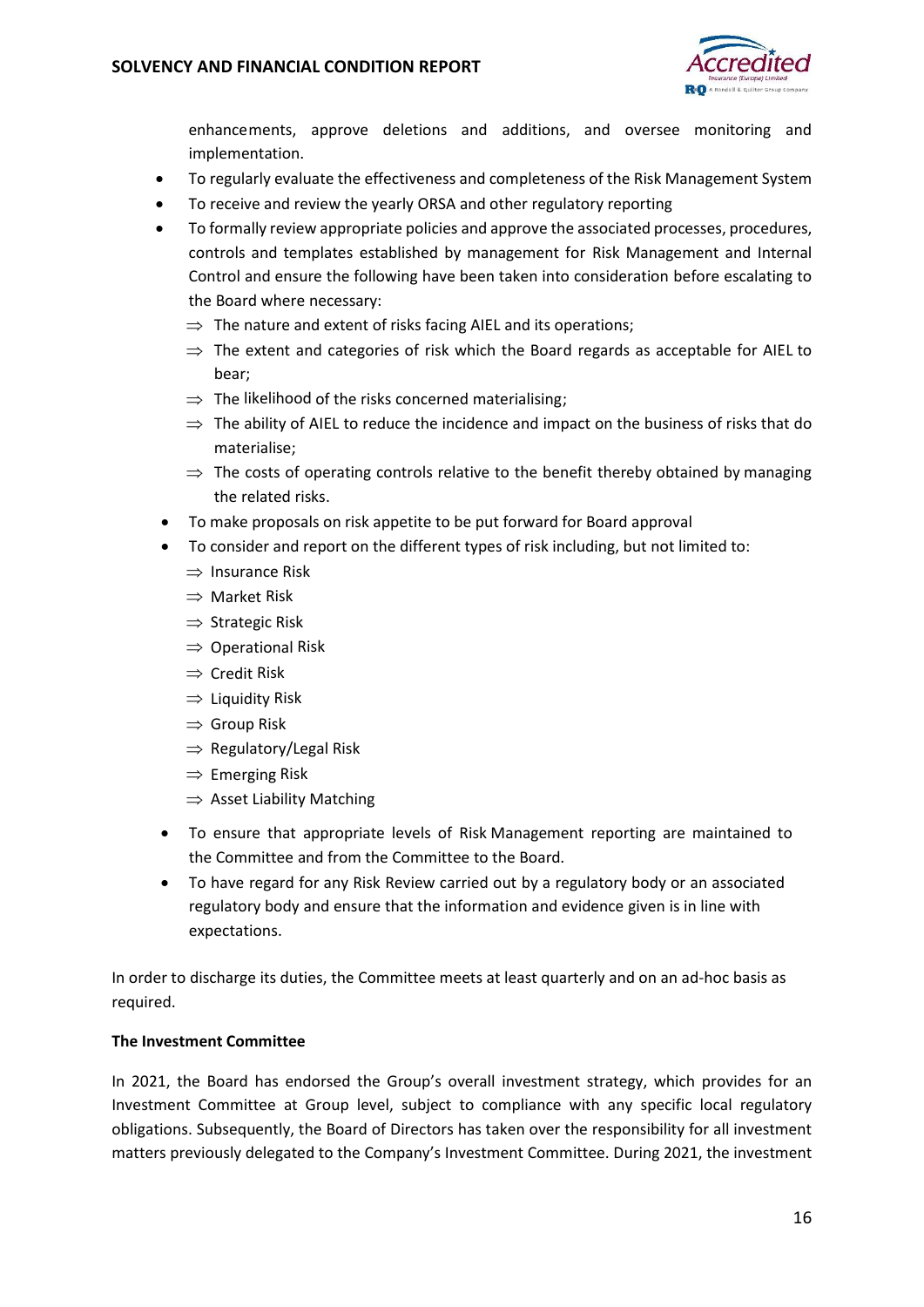

manager was changed from Morgan Stanley Investment Management Ltd to Conning Asset Management Ltd.

### **The Underwriting and Claims Committee**

The Board has also established an Underwriting and Claims Committee which is tasked to assist the Board in discharging its responsibilities and attend to the following:

- Determine and review on an annual basis the reinsurance strategy of the Company
- Provide advice to the Board
- Review the underwriting results of each portfolio on a quarterly basis
- Determine and implement on behalf of the Company suitable premium and contract terms in respect of the 'legacy' risks underwritten by the Company brought to it by its' intermediaries' network and refer to the Board accordingly
- Assess potential new underwriting opportunities for 'legacy' deals
- Review of agreements with brokers, reinsurers and other insurance advisors relative to 'legacy' business as applicable
- Set the underwriting parameters in line with the risk appetite of the Company
- Ensure that the Head of Underwriting for programme business is operating in line with the underwriting parameters and reinsurance strategy of the Company and in line with the delegated authority granted to him by the Board
- Determine and annually review the claims reserving policy of the Company
- Determine and annually review the Company's claims protocol/communications strategy
- Review of reports on major claims incurred and appropriateness of reserves held
- Review of Actuarial Function report on reserves held

In order to discharge its duties, the Committee meets at least quarterly and on an ad-hoc basis as required.

#### **The Audit Committee**

The Board has also established an Audit Committee which has oversight of the Company as a whole and, unless required otherwise by regulation, carries out the duties below:

- The Committee monitors the integrity of the financial statements and regulatory returns of the Company and reviews and reports to the board on significant financial reporting issues, including its annual and half-yearly reports, interim management statements, preliminary announcements and any other formal statements relating to its financial performance, and reviews and reports to the board on significant financial reporting issues and judgements which those statements contain, having regard to matters communicated to it by the external auditor.
- In particular, the Committee reviews and challenges where necessary:
	- $\Rightarrow$  the application of significant accounting policies and any changes to them;
	- $\Rightarrow$  the methods used to account for significant or unusual transactions where different approaches are possible;
	- $\Rightarrow$  whether the Company has adopted appropriate accounting policies and made appropriate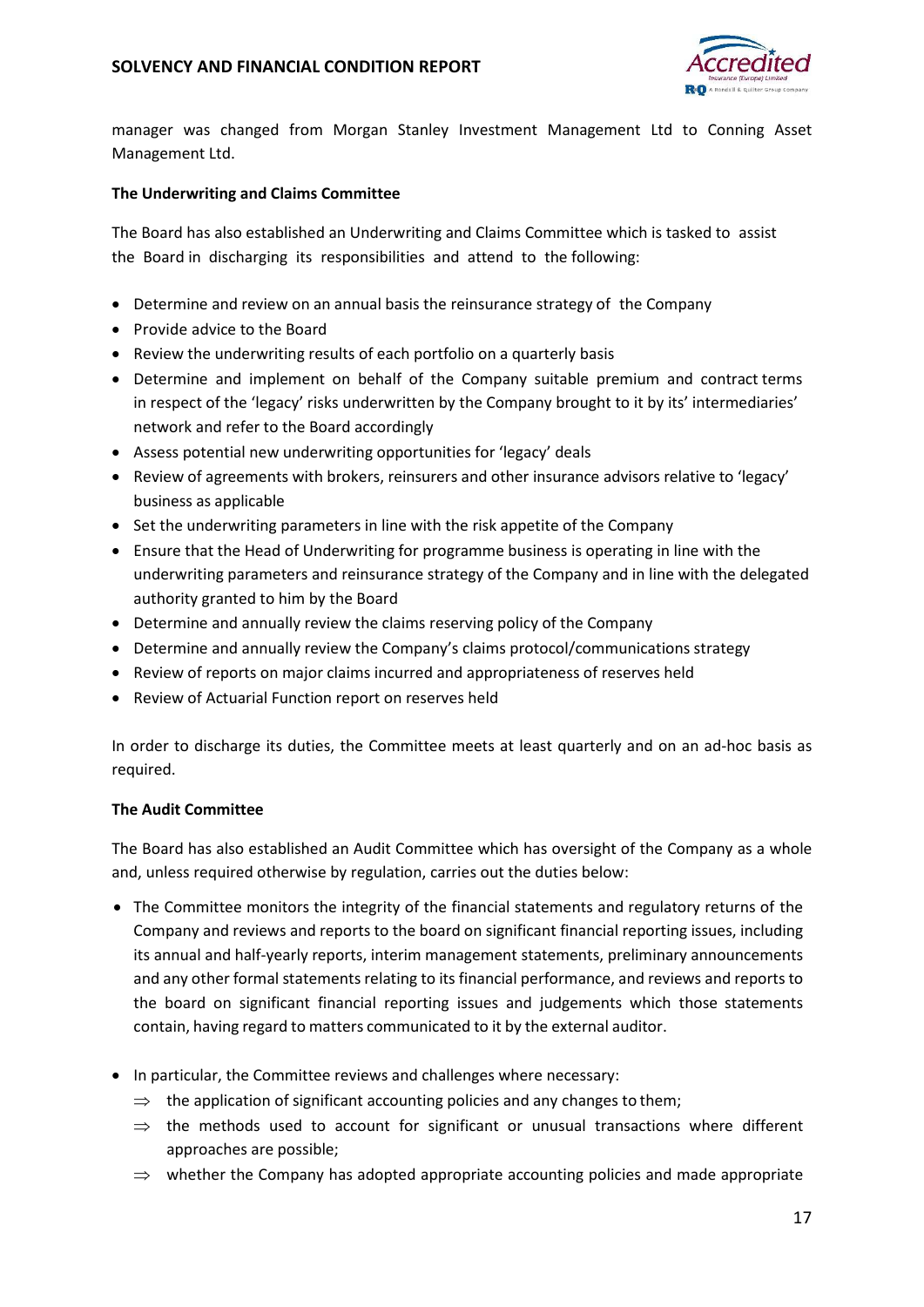

estimates and judgements, taking into account the external auditor's views on the financial statements;

- $\Rightarrow$  all material information presented with the financial statements;
- $\Rightarrow$  whether proper accounting records have been maintained and assets are adequately safeguarded; and
- $\Rightarrow$  whether reasonable steps have been taken for the prevention and detection of fraud and other irregularities.
- Specifically on compliance, whistleblowing and fraud, the Committee:
- $\Rightarrow$  reviews the adequacy and security of the Company's arrangements for its employees and contractors to raise concerns, in confidence, about possible wrongdoing in financial reporting or other matters and ensures that these arrangements allow proportionate and independent investigation of such matters and appropriate follow up action;
- $\Rightarrow$  reviews the Company's procedures for detecting fraud; and
- $\Rightarrow$  reviews the Company's systems and controls for the prevention of bribery and receives reports on non-compliance.
- Specifically on internal audit, the Committee:
- $\Rightarrow$  reviews and approves the role and mandate of internal audit, monitors and reviews the effectiveness of its work, and annually approves the internal audit charter ensuring it is appropriate for the current needs of the organisation;
- $\Rightarrow$  reviews and approves the annual internal audit plan to ensure it is aligned to the key risks of the business, and receives regular reports on work carried out;
- $\Rightarrow$  ensures that Internal Audit has unrestricted scope, the necessary resources to perform in accordance with appropriate professional standards for internal auditors and access to information to enable it to fulfil its mandate;
- $\Rightarrow$  ensures that there is open communication between different functions and that the Internal Audit Function evaluates the effectiveness of these functions as part of its internal audit plan;
- $\Rightarrow$  ensures that the Head of Internal Audit has direct access to the board Chair and to the Committee Chair, providing independence from the executive and accountability to the Committee;
- Specifically on external audit, the Committee:
- $\Rightarrow$  considers and makes recommendations to the Board in relation to the appointment, reappointment and removal of the Company's external auditor;
- $\Rightarrow$  develops and oversees the selection procedure for the appointment of the audit firm; ensuring that all tendering firms have access to all necessary information and individuals during the tendering process;
- $\Rightarrow$  if an external auditor resigns, investigates the issues leading to this and decides whether any action is required;
- $\Rightarrow$  oversees the relationship with the external auditor.

In order to discharge its duties, the Committee meets on a quarterly basis and on an ad-hoc basis as required.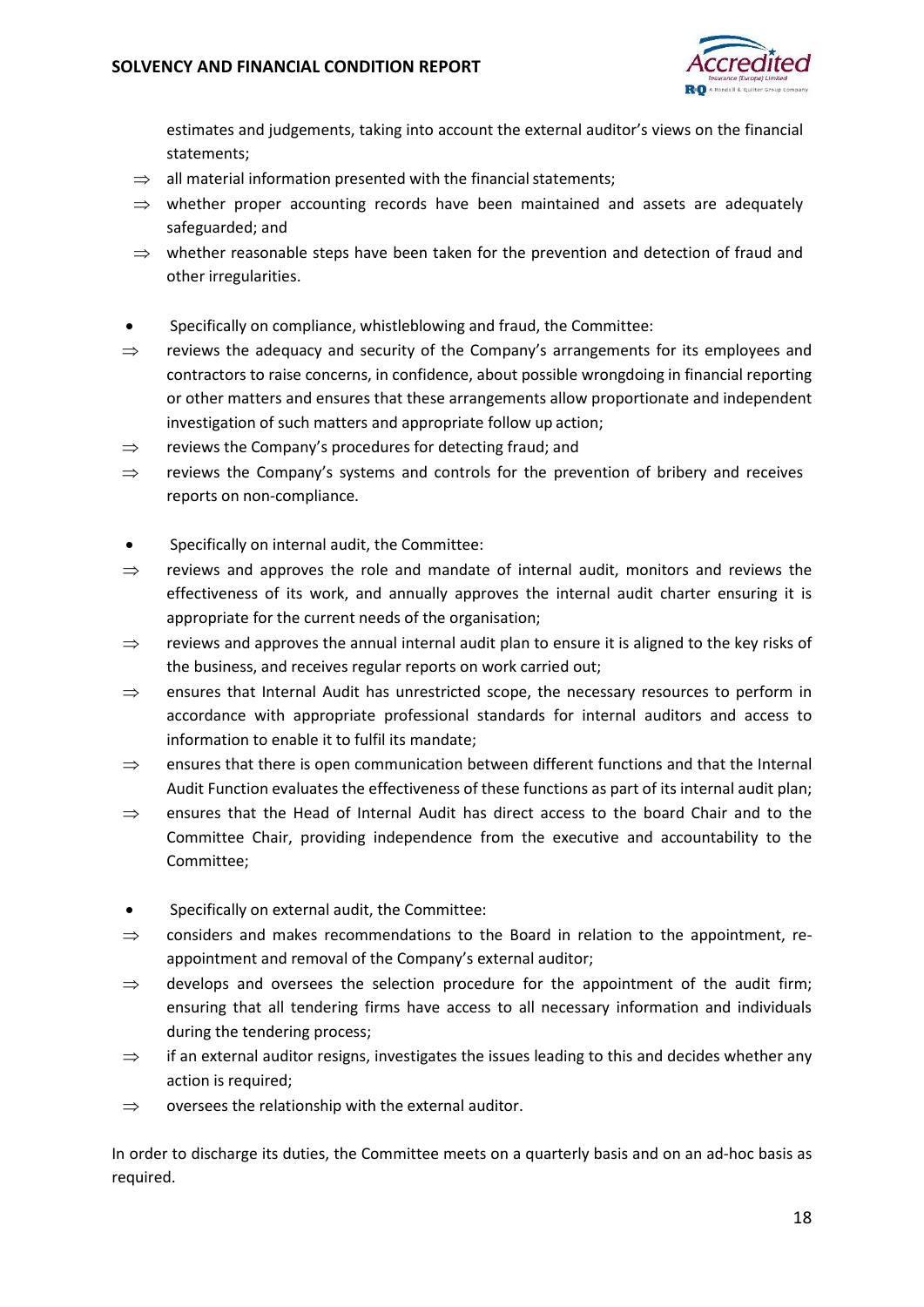

### **Internal Control Framework**

The Company has put in place a comprehensive and effective internal control system encompassing all activities, including those carried out by outsourced service providers, to ensure well-ordered and efficient operations. This is achieved through the following internal control framework:

- 1. ensuring the presence and application of individual internal policies and procedures for each of the key functions and activities of the Company;
- 2. ensuring that adequate approval procedures, authorization authorities, verification, reconciliations, and review procedures are in place for each function or activity and are adequately documented and communicated;
- 3. ensuring that adequate controls are in place pertaining to safeguarding the integrity and protection of information;
- 4. ensuring sufficient monitoring mechanisms are in place to facilitate assessments of the effectiveness of the controls in place; and
- 5. ensuring that proper procedures of the Compliance Function are in place, the Compliance Policy is being applied and the Compliance Plan is being implemented.

The Internal Control Framework is linked with the Risk Management Framework through each risk in the Risk Register being allocated a series of mitigating controls in order to bring the overall risk ratings to a level which are acceptable to the organisation i.e. within the risk appetite and tolerance limits.

### **Risk Management Function**

As part of its Risk Management Framework, the Company has established a Risk Management Function as set out in the Risk Management Policy. AIEL's Risk Management System (RMS) is a cohesive set of components, processes, policies, roles and responsibilities that in total are designed to sustain and uphold robust risk management throughout the business. It helps to ensure that the Company's performance and objectives are not undermined by unexpected events.

AIEL operates within a "Three lines of Defence" model that defines clear responsibilities and accountability for risk taking, as defined in the AIEL system of governance. AIEL has an appropriate Risk Appetite Framework which is:

- Articulated via a series of quantitative and qualitative statements.
- Supported by Key Risk Indicators (KRIs).
- Covering all the risk categories of the Company.

The risk appetite statements are reviewed by the Compliance and Risk Committee and approved annually by the Board in line with the strategy and risk profile.

The Board, together with the Risk Management Function and the Compliance and Risk Committee, considers the applicability and magnitude of the respective risk to the Company when deciding whether a specific policy is required to be drafted and embedded.

Unless otherwise stated, AIEL follows and embeds the Risk Management Function's suite of risk management tools and processes that enable the business to identify, assess, manage, monitor and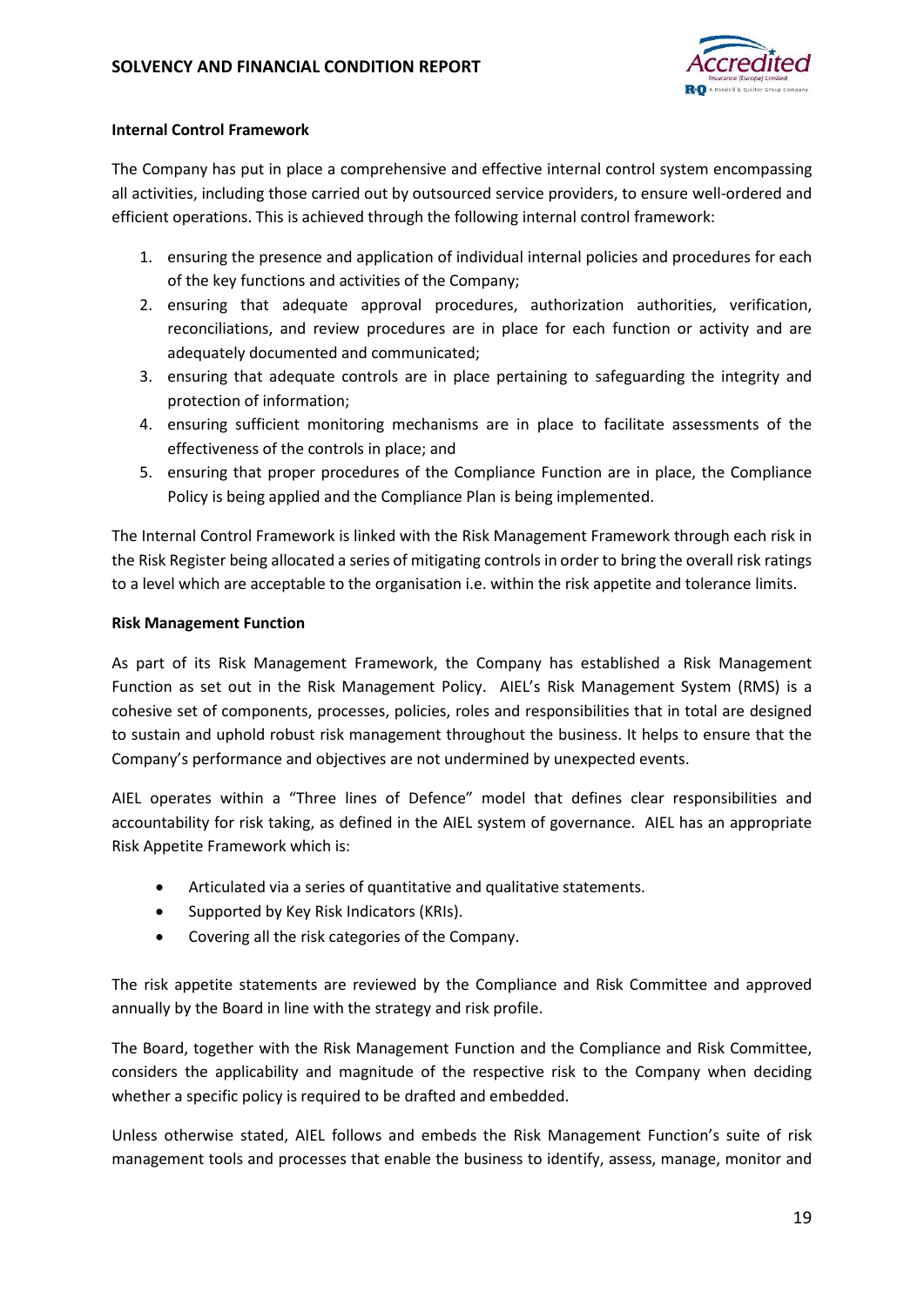

report on its risks. AIEL, in line with the Group's Risk Management System, processes and procedures, is responsible for:

- Identifying its own risks and controls in line with the defined risk universe;
- Assessing its risk and controls in line with the Group's Risk Management System, processes and procedures;
- Managing and monitoring its risks on an on-going basis, ensuring that the risks are mitigated to an acceptable level;
- Reporting on any internal losses or near-misses to the Risk Management Function;
- Supporting the Risk Management Function with risk reporting to the Compliance and Risk Committee and Board.

### **Compliance Function**

As part of its Internal Control Framework, the Company has established a Compliance Function as set out in the Internal Control Policy and Compliance Charter.

The Compliance function is responsible for:

- Proposing the Compliance Framework, strategy and the related policies, procedures, and Compliance Plan, for approval by the board
- Verifying that compliance / conduct risks identified are recorded in the overall Risk Register
- Monitor the training given to all staff and directors ensuring that it covers awareness of relevant laws, rules and standards as well as the need to comply with these
- Delivering the compliance plan, including tracking actions and any rule breaches and managing these to effective completion and closure
- Providing assurance to management and the Board that the business complies with applicable laws and regulations, the related internal policies and procedures, and the appropriate ethical standards
- Providing assurance to management and the Board that the policies and procedures are implemented
- Monitoring the completion of all regulatory returns within the stipulated deadlines
- Liaison with applicable regulatory bodies on the extension of permissions, licences, or other regulatory requirements.
- Managing complaints and conducting root cause analysis to inform business improvement where necessary
- Identifying and interpreting new and existing legislation and regulations applicable to AIEL, and communicating this to the business and the Compliance and Risk Committee and Board to ensure compliance
- Coordinating a response to regulatory enquiries, consultations, and requests for information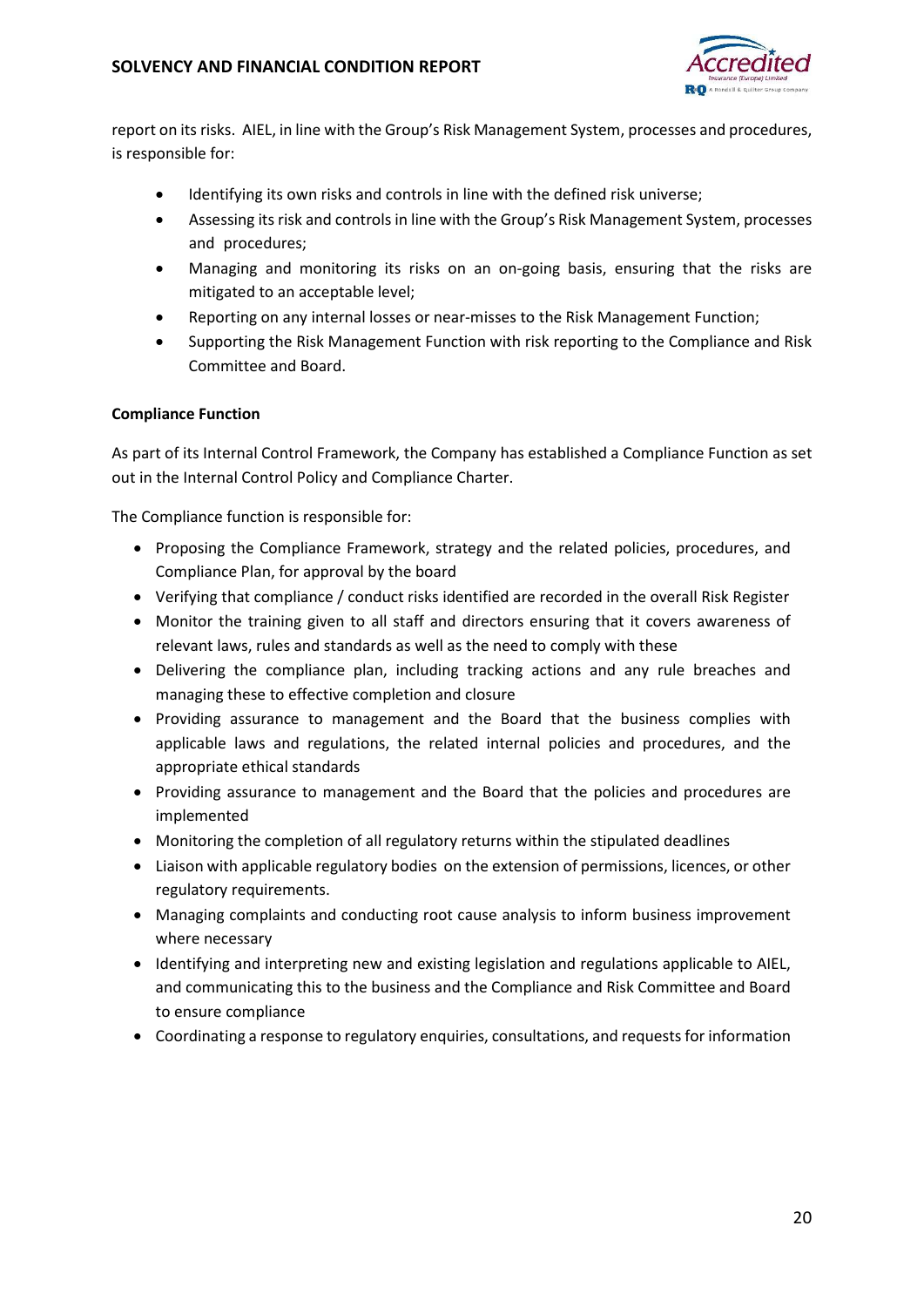

### **Actuarial Function**

The activities of the Actuarial Function are to :

- 1. Coordinate the calculation of technical provisions.
- 2. Ensure the appropriateness of the methodologies and underlying models used as well as the assumptions made in the calculation of technical provisions.
- 3. Assess the sufficiency and quality of the data used in the calculation of technical provisions.
- 4. Compare best estimates against experience.
- 5. Inform the Board of the reliability and adequacy of the calculation of technical provisions
- 6. Express an opinion on the overall underwriting and reinsurance policy.
- 7. Contribute to the effective implementation of the Risk Management System, in particular with respect to the risk modelling underlying the calculation of the capital requirements
- 8. Express an opinion on the calculations and underlying assumptions of the SCR and MCR

### **Internal Audit Function**

The Board acknowledges that the internal controls and system of governance of the Company must be supplemented by an effective Internal Audit function that independently evaluates the control systems within the Company.

The Internal Audit function periodically evaluates the adequacy and effectiveness of the internal control system and other elements of the system of governance of the Company.

The Internal Audit Function discharges its duties in line with recognised internal audit practices and keeps abreast of any developments in relation to these practices.

### **Changes in the System of Governance.**

During the year, an additional independent non-executive director was appointed as a director on the Board and as a member of the Audit Committee. Two directors resigned and a new director was appointed on 12 January 2022. The organogram in Section B reflects the position after these changes.

Except for the changes indicated above, no significant changes in the system of governance, including the risk management system, occurred during the year under review.

### **Remuneration Policy**

As at 31 December 2021, the Company employed a total of 46 staff. The Company continues to outsource certain functions to the Group and to other third-party providers. Further detail of outsourced arrangements is included in Section B7. Non-independent directors are not compensated separately for duties as directors since this is part of their overall employment responsibilities.

The Company's remuneration policy sits under the oversight of the Group Remuneration Committee. The Company is committed to ensuring that its practices promote the achievement of the overall aims and objectives of the Company, its financial stability and its risk management framework. The Company's Remuneration Policy is formulated to attract and retain high-calibre individuals and to motivate them to develop and implement the Company's business strategy in order to optimise long-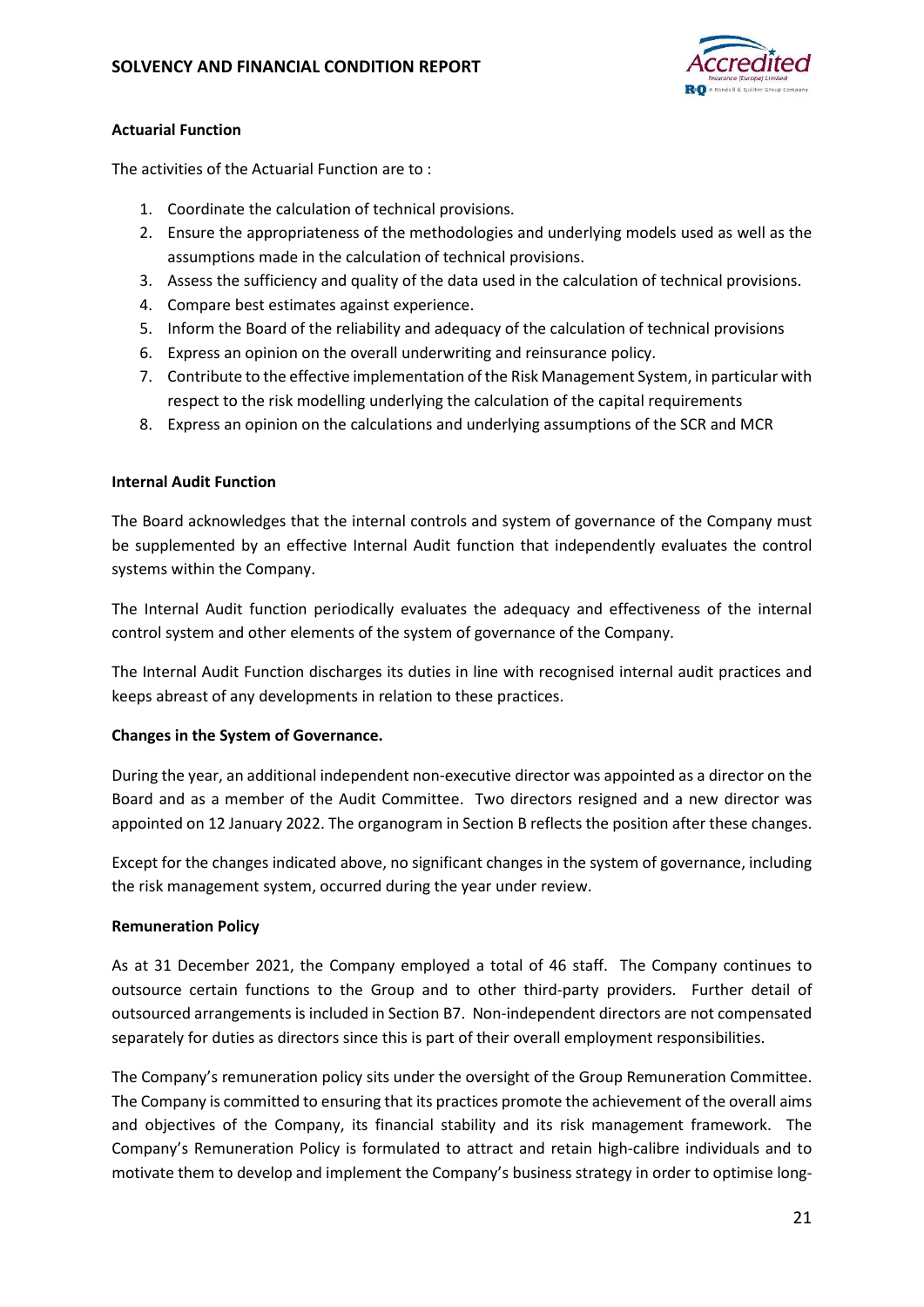

term shareholder value creation whilst ensuring that no excessive risk taking on the part of the individuals is instigated.

Independent Non-Executive Directors are remunerated on a fixed fee basis only, which is based on experience, responsibilities and level of time commitment.

No key management personnel, or key function holders are entitled to share options or to any form of variable remuneration and neither are they eligible to any supplementary pension or early retirement schemes.

### **Transactions with Shareholders**

As disclosed within Section A3 above, the Company has loaned back £38.06m to immediate and ultimate Shareholders as at 31 December 2021. The loans are unsecured and repayable within one year and attract a market interest rate.

During the year, the mergers of Alpha and Beta resulted in an increase in share capital of £6.48m, whilst the merger of RQIE resulted in an additional shareholder contribution of £6.66m.

There are no other material transactions with Shareholders, members of the management body or those exerting a significant influence over the Company.

### **B2. Fit and proper requirements**

### **The Board of Directors and Officers**

The Company ensures that it is directed and managed by persons who are fit and proper persons to hold their respective positions and that those Directors and Officers are:

- Professionally competent and capable to carry out their responsibilities and have demonstrated this through their knowledge, experience and training.
- Honest, of integrity, financially sound and reputable.

The assessment of the management and technical competence of an individual is based on their previous experience, knowledge and professional standing, which demonstrates due skill, care, diligence, and compliance with the relevant standards of the area/sector they have worked in. In relation to director appointments, the assessment also considers how the proposed appointment would augment the collective fitness and proprietary of the Board as a whole.

The assessment of reputation includes checks as to whether there are any reasons to believe from past conduct that an individual may not discharge hid duties in line with applicable rules, regulations and guidelines.

On an annual basis, the Compliance Function initiates a fit and proper assessment process by which all directors and function holders are asked to complete an internal questionnaire to confirm they are still fit and proper for purpose. Any training needs are identified and addressed. The Board of Directors collectively assess the results. In addition, a Board and Committee Evaluation is carried out to ensure there is no knowledge gap in the Board and Committees compositions.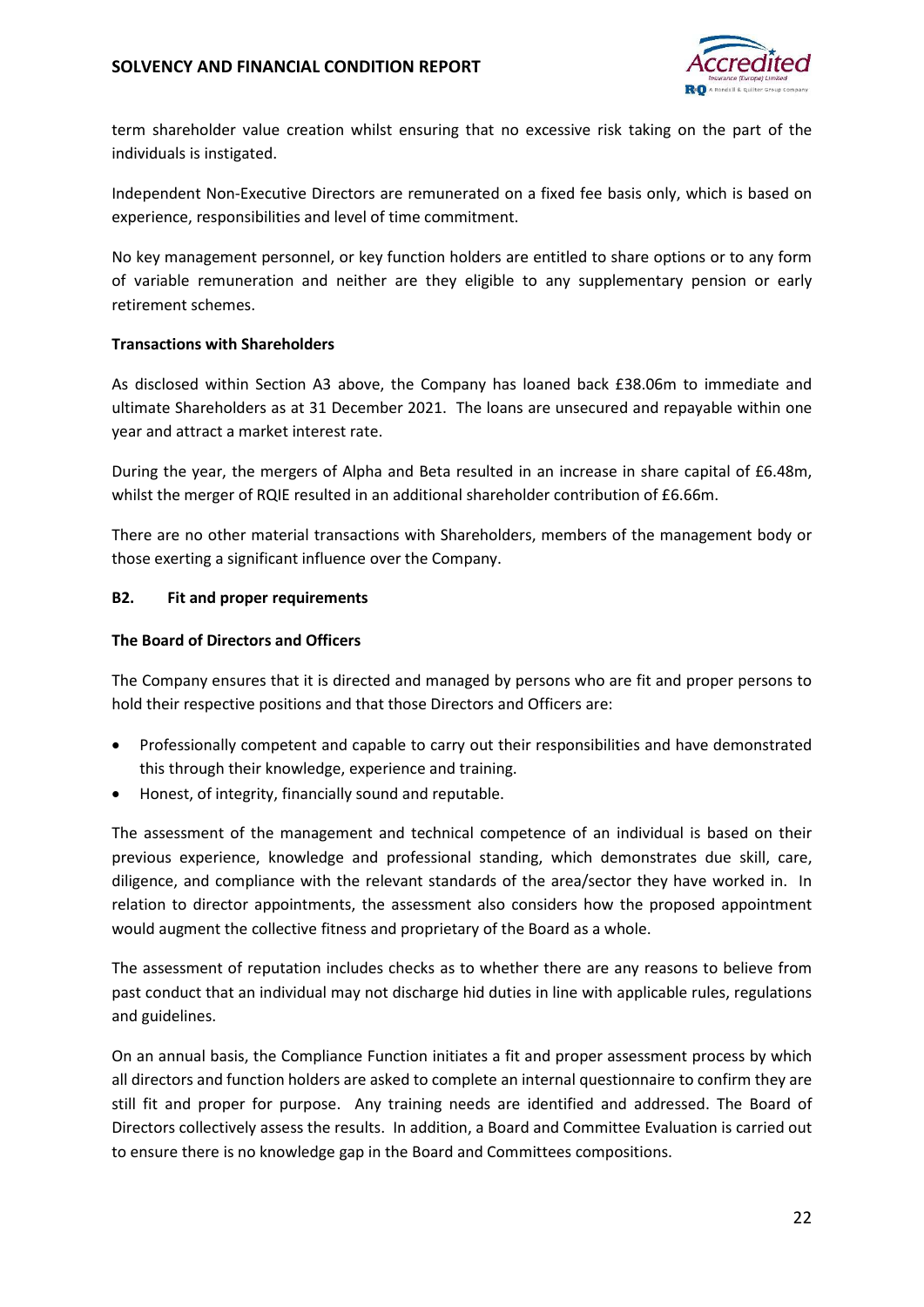

#### **B3. Risk Management System including the Own Risk and Solvency Assessment**

#### **Purpose**

The Company's risk management framework ("RMF") seeks to support its business strategies; enabling it to select those risks that can enhance value creation, closely manage those risks that are unrewarded; optimise and protect its capital base; support decision making and protect its reputation and brand.

The Board ensures that the business implements risk policies, delivers the business plan within risk appetite and manages the Company's risk profile. This is achieved through a combination of quantitative and qualitative risk management, realised through a well-established risk culture, effective risk governance and risk transparency.

#### **Risk Management Strategies and Processes**

The Company operates within the Group's risk management framework which forms an integral part of the management and Board processes. This framework enables the Board to draw assurance that the risks to which the Company may be exposed to, are being appropriately identified and managed within the risk appetite, and that risks that may present significant financial loss or damage to the Company's reputation are being minimised. This helps to ensure that the achievement of the Company's performance and objectives is not undermined by unexpected events.

#### **Risk Governance and Culture**

To achieve its mission and goals, staff at all levels of the organisation are engaged in the management of risk. This is realised through a strong ''tone at the top'' that emphasises the importance of effective risk management, with management accountable for embedding risk in their own areas. The Group continues to adopt the "three lines of defence" governance model**,** both at Group and Company level**,**  of which the Risk Management Function forms part. This is illustrated and explained below:

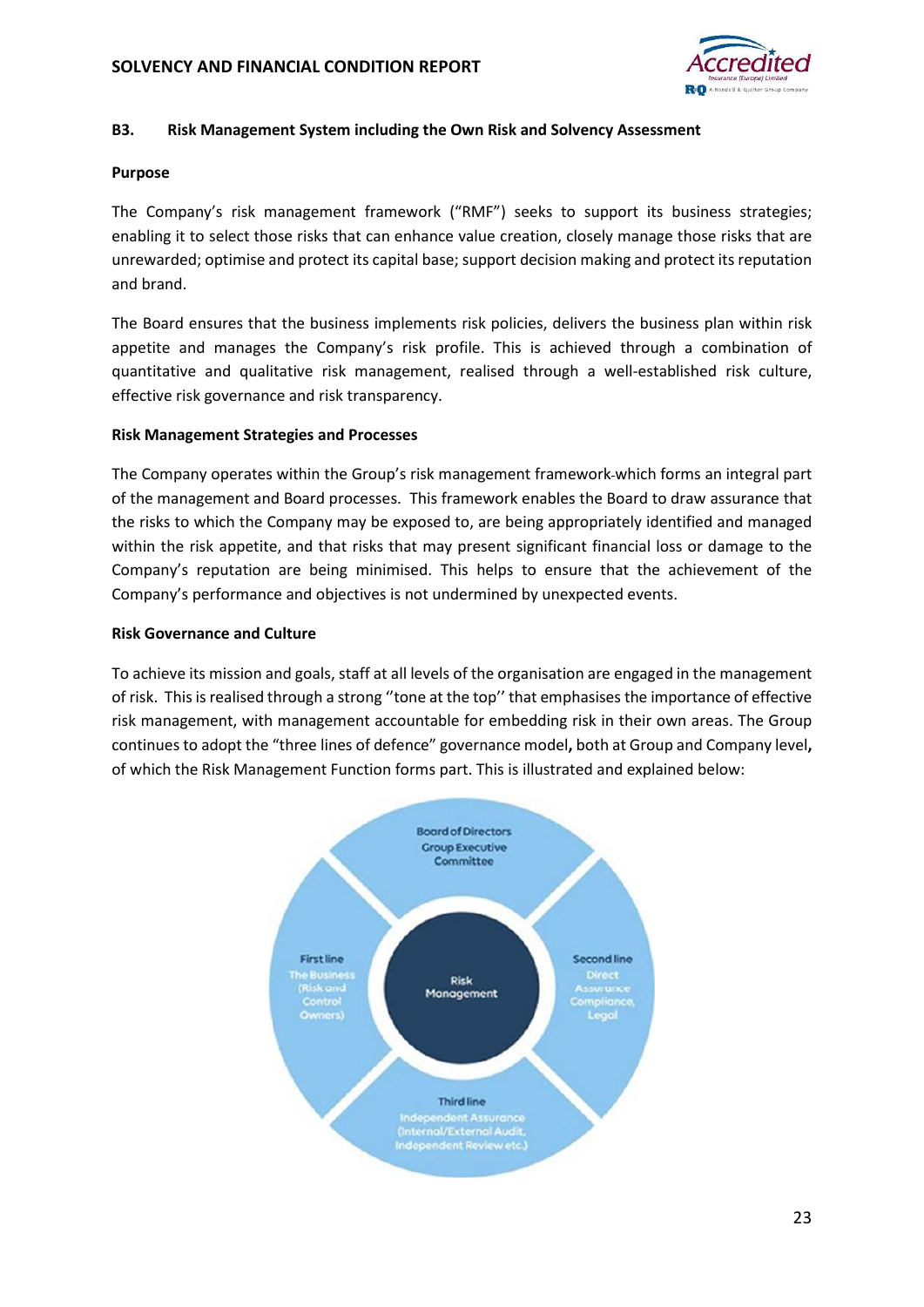

### **First Line of Defence**

The first line of defence has primary decision making authority at the "coalface", and accordingly its focus is as follows:

- Operational decision making to execute and implement the Group's and its managed entity's strategic objectives;
- Facilitation and oversight of the business plans of the Group's and its managed entities, including delivery against predetermined goals;
- Day to day management of business activities;
- Management of the risk profile of the business, in line with Board and stakeholder expectations.

The first line of defence includes the Board. In this context, the Board has ultimate accountability for risk management, the related control environment and for approving and reviewing any relevant risk policies, including risk appetite frameworks. In practice, responsibility is devolved to the relevant executive/functional committees and/or Company risk committees and Boards.

Risk owners retain overall responsibility for managing the risks for which they are the designated owner, including those risks where some or all of the controls in place have a separate control owner (i.e. the operation of the control is in the charge of another manager).

### **Second Line of Defence**

The second line of defence provides a key input into tactical and strategic decision making, and its overall focus is on the following:

- Provision of assurance to the Board that the risk profile, as represented in the relevant risk registers or otherwise, and the associated internal control framework is in line with board and stakeholder expectations. Where it is not, appropriate actions with owners and timescales are proposed to bring it back into line with those expectations.
- Escalation of all material risk issues to the Compliance and Risk Committee and Board and where appropriate to the Group Risk and Compliance Committee and RQIH Board.
- Provision of input, challenge and oversight of first line decision making where appropriate, i.e. the input of risk and capital information to aid effective decisions.

### **Third Line of Defence**

The third line of defence provides independent assurance and challenge across all business functions in respect of the integrity and effectiveness of the risk management system.

The Company's Internal Audit Function is provided by the Group Internal Audit team, supplemented with third party professional resources as required. It is responsible for independently assessing the effectiveness of the risk management processes and practices and for providing timely objective assurance on the control of risk.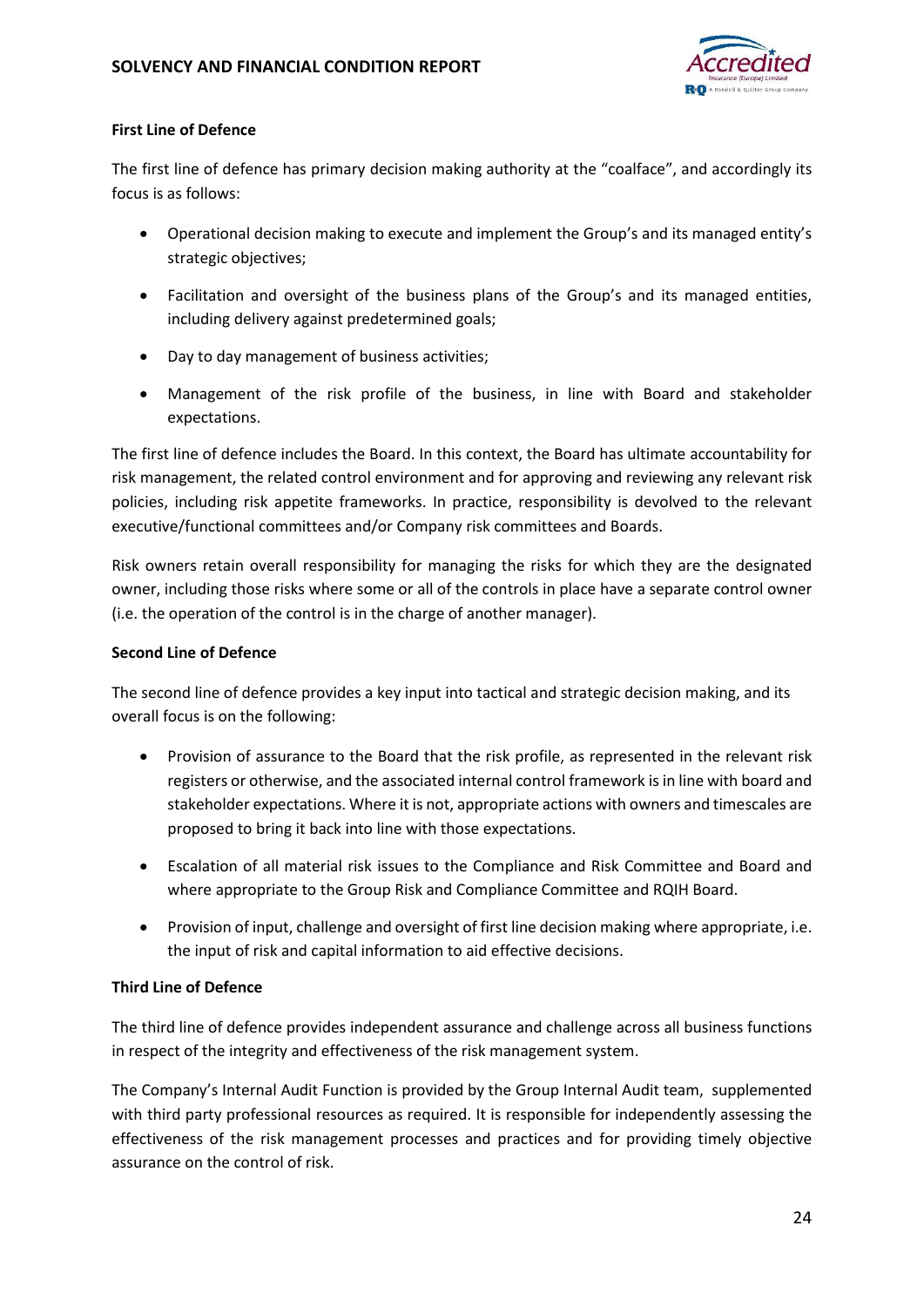

Internal audit activity is carried out in accordance with an annual pre agreed audit plan.

### **Risk Transparency**

Underpinning the three lines of defence is risk transparency within the group and its managed entities. This involves raising awareness and understanding of risk across the group, effective reporting of risk internally and appropriate disclosure of risks to all interested stakeholders, internal and external.

### **Risk Appetite Framework**

The Board recognises that a well-defined risk appetite supports the business decision making and planning. The Board reviews and sets the risk appetite at least annually, and when there is a significant change in business strategy. Key risk indicators which support the risk appetite statements are monitored and reported on quarterly.

The risk appetite framework sets the boundaries within which risk taking should remain in order to meet the expectations of the capital providers and other stakeholders. For the Company, this is articulated via a series of quantitative and qualitative statements covering all categories in the risk universe (see section 'Risk & Control Management Process').

### **Risk Policies**

The Company adopts the Group's risk policy structure, tailoring the policies about regulatory requirements, the Company's risk profile and the principles of proportionality. The Company's risk policies determine the way in which risks are to be managed and controlled within the Company. The Board of Directors ensures that the policies are reviewed regularly, at least annually, to reflect the changing business and regulatory environment.

The Risk Management Function together with the respective business owners, Risk and Compliance Committee and Board, considers the applicability and magnitude of the respective risk to the Company when deciding whether a specific policy is required. This assessment process takes into account the Company's business profile and the local market and regulatory environment context.

### **Risk & Control Management Process**

A key element of effective risk management is to ensure that the business has a complete understanding of the risks it faces.

The following diagram shows the risk management cycle, demonstrating the iterative nature of the risk management process, and is followed by a high-level explanation of the key steps and processes involved.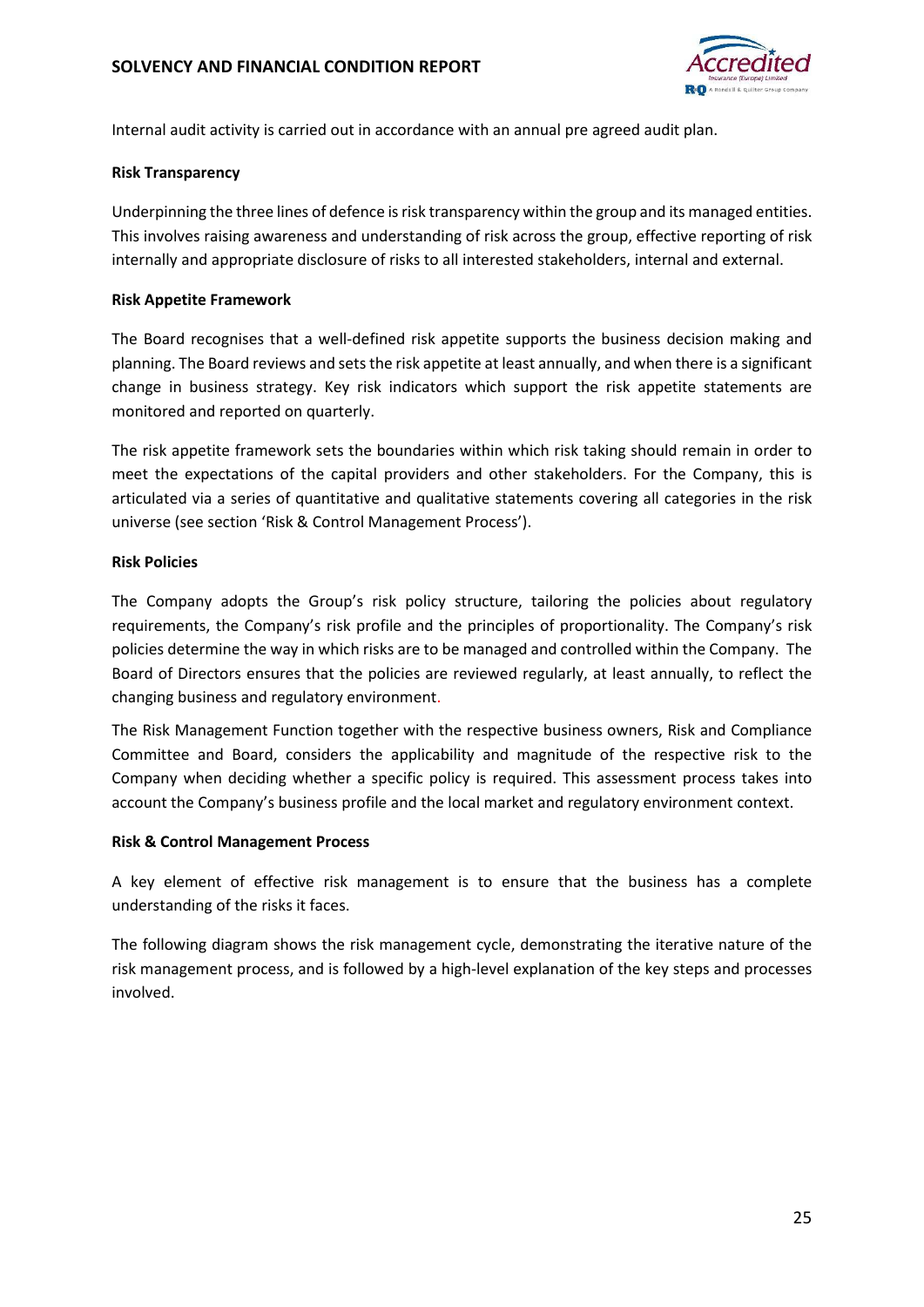



The identification, assessment, control/mitigation and monitoring of risk are continuous processes.

### **Risk Identification (New and Emerging Risks)**

The process begins with the identification of risks and an analysis of the nature of each risk. Managers within the business, together with managers within the outsourced providers (predominantly the Group), are involved at this stage of risk management, whether for new or existing risks. The aim is for all involved to be aware of the risks to the business objectives and to be able to highlight any new risks that may be developing over time or changes in existing risk levels such that they are reported and responded to appropriately. Each risk is allocated a risk owner and a delegated owner. All identified risks are recorded on the risk register, which records the likelihood of occurrence, the expected impact and the controls and mitigations. The risk register is a "live" document and is updated each time a risk/mitigant/control is identified or changed.

#### **Risk Assessment and Quantification**

Following on is the assessment of the likely frequency and severity of risks, by means of qualitative or quantitative measurement. This stage of the cycle involves the participation of the risk and delegated owners.

#### **Risk Control/Mitigation**

The level of each risk must then be managed or controlled down to a satisfactory level. This stage will not only involve both risk and control owners within the Company but also many other outsourced Group functions that are involved in undertaking control activities.

#### **Reporting**

It is critical that the relevant information for each key risk is seen by the "right people at the right time" across the Company and the Group. This information is provided by risk and control owners and owners of key risk indictors, as they are closest to the issues, and is reported on a regular, timely and consistent basis. Reporting is consolidated and/or reviewed by the Group's Risk Management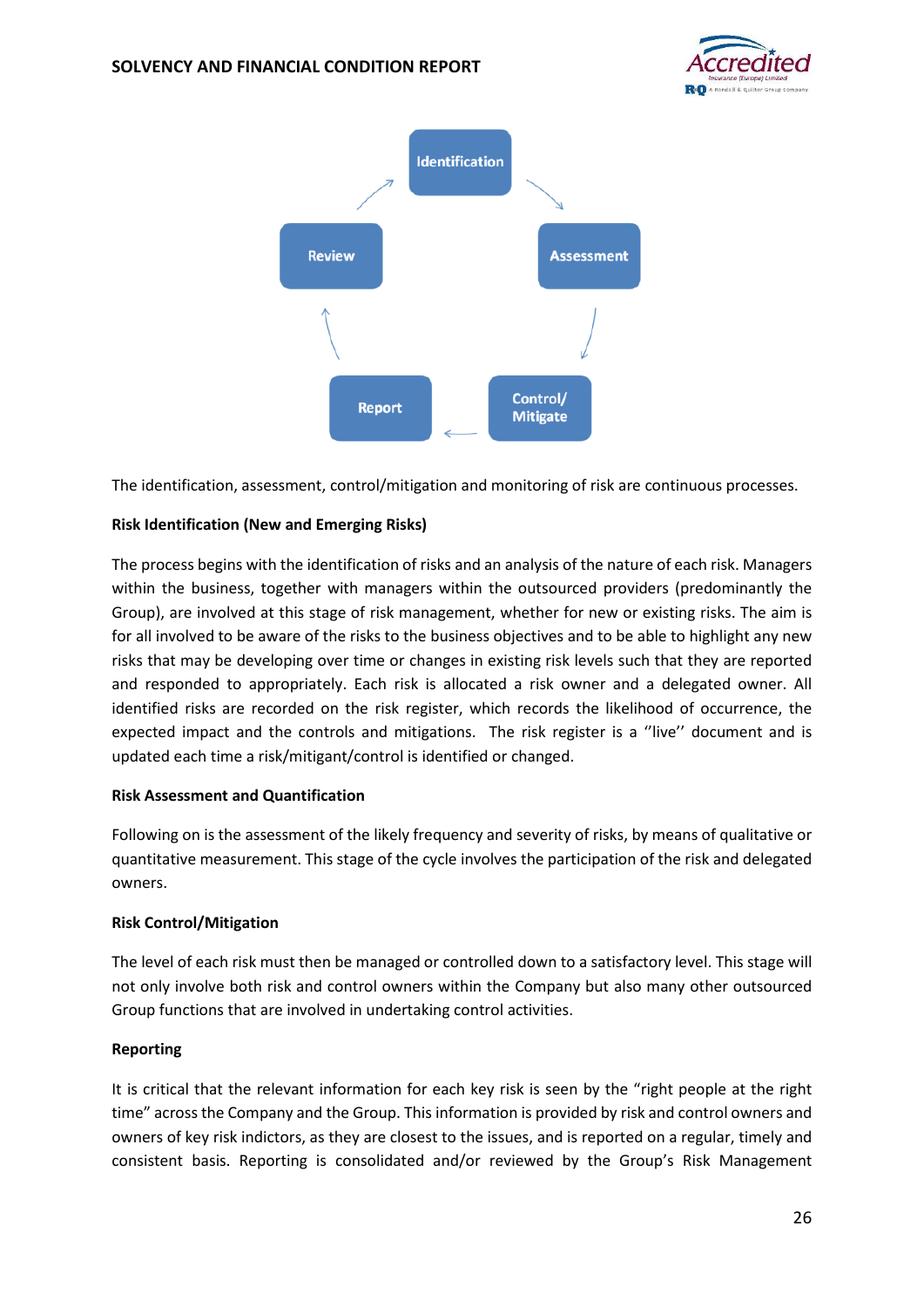

Function and then escalated up to senior management. In addition to this, the Risk Management Function reports to the Board and to the Compliance and Risk committee on a quarterly basis.

#### **Review**

Once the key business risks have been identified, assessed and subjected to controls throughout various parts of the business, it is important to review that these control/mitigation activities are operating effectively and that the risk and control scoring is valid. Assurance is provided over risks and controls by resources which are independent of line management, e.g. Group's Risk Management or Internal Audit Functions.

#### **Stress and Scenario Testing**

The Company undertakes stress and scenario testing exercises (including reverse stress testing) periodically, having regard to the likely impact on the organisation at varying return periods. The aim is to gain a better understanding of the risks faced by the Company under stressed conditions.

The results from stress and scenario tests provide an important input to the own risk and solvency assessment ("ORSA") processes and the validation of the regulatory capital for the Company.

#### **Own Risk and Solvency Assessment ("ORSA")**

The ORSA process is fundamentally a continuous, embedded, forward-looking process, requiring the assessment of the entity's needs over a longer planning horizon than that contemplated by the solvency capital requirement ("SCR"). The ORSA planning horizon is required to be three to five years. Furthermore, the ORSA is required to look at a range of outcomes in addition to the 1-in-200 return period.

#### **Identification of ORSA Trigger**

The ORSA will normally be triggered by the annual business planning cycle. However, a planned / unplanned change to business strategy/ or risk profile which falls materially outside the scope envisaged in the rolling three-year plan either qualitatively (e.g. entry into new markets) or quantitatively may constitute a trigger if deemed sufficiently material by the Board. This may include:

- A planned or unplanned material change to the business strategy and / or risk profile
- A projected change in liabilities over a plan year exceeding the level planned in the rolling threeyear plan by greater than 50%
- Concerns as to the appropriateness of the standard formula for setting the SCR
- An actual or anticipated breach of requirements in relation to capital & solvency as set by generic regulation and / or as specifically agreed with regulatory bodies
- An actual or anticipated breach of the SII technical provisions requirements
- Any reassessment of the SCR related to the transfer of a new portfolio not already included in the planned period
- Any external event that may materially impact the business plan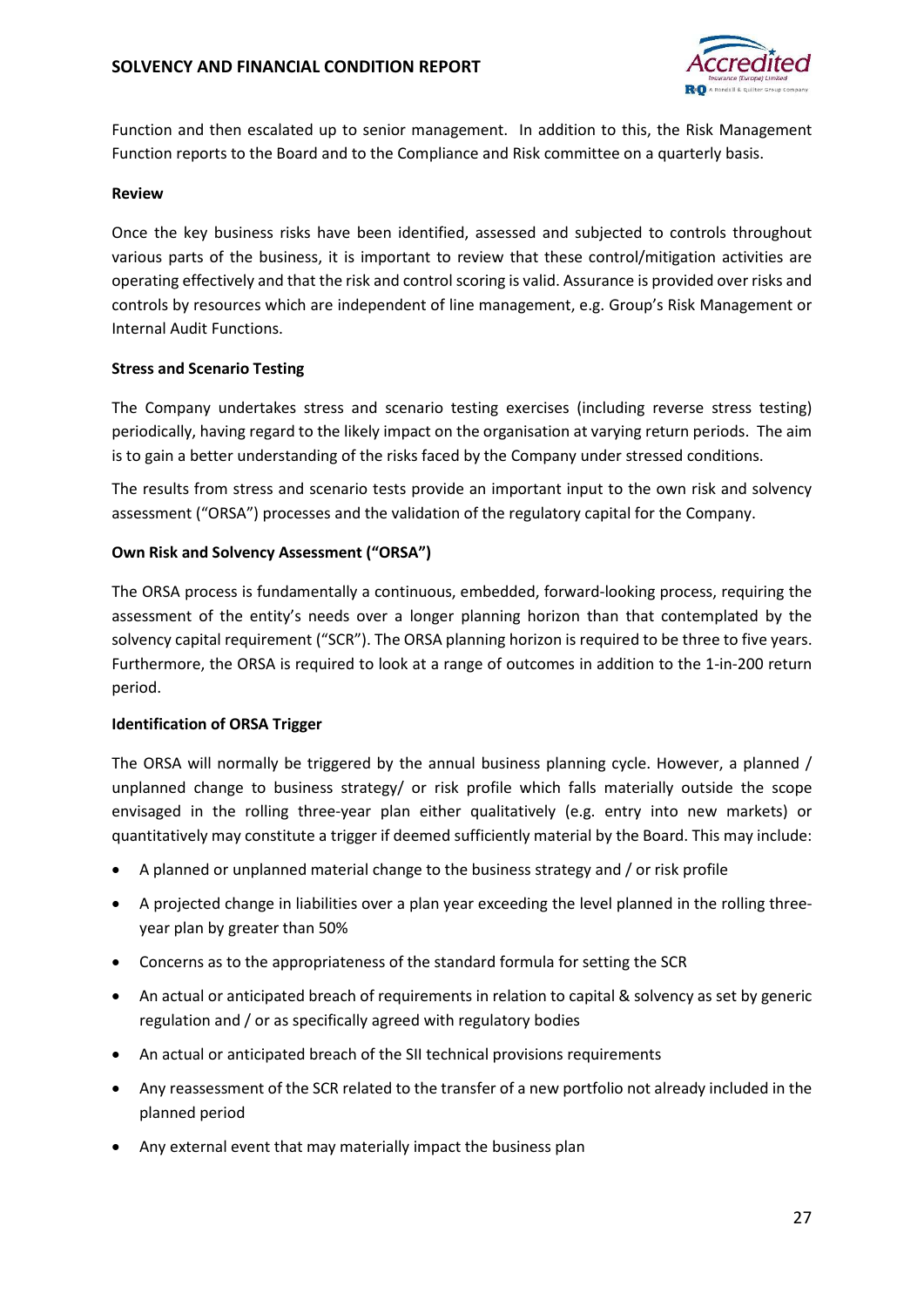

Any actual or anticipated breach of regulatory requirements (generic regulation or specific individual arrangements), or other material issue that would reasonably be of significant interest to the supervisory authorities, should be notified without delay and a plan agreed for resolution. Such a plan may include, subject to discussion with the MFSA, a resubmission of one or more elements of the ORSA report.

### **ORSA Annual Cycle of Activities and Responsibilities**

- Management will approve the commencement of the ORSA process.
- Assessment of potential capital impacts this stage comprises the main part of the ORSA process and involves the assessment of capital needs based on the triggers identified.
- The assessment should explicitly consider the inter-relationship between the following:
	- o The proposed business strategy.
	- o The solvency capital requirement.
	- o The material risks that the business faces over the ORSA planning horizon.
	- o The planned and stressed return on capital in relation to the Board's risk appetite.
	- o The actions that could be taken to address identified risks or breaches of risk appetite.
- Production of the ORSA Report The ORSA report is based on a standard pro-forma that follows the annual ORSA process. Where a periodic ORSA report is produced, some of the categories may not be applicable in that particular instance, e.g. if there has been no material impact in that area. If that is the case, this is explained.
- The production of the ORSA report is coordinated by the Group Chief Risk Officer and the Risk Management Function.
- The report provides an assessment and recommendation of capital needs given a range of outcomes over the 3-year planning horizon.
- Board review and approval The Board, following recommendations from the Compliance and Risk Committee, reviews and approves the report and in particular the confirmation statement on the risk profile, assessed capital needs and the adequacy of the processes underpinning this. The Board and the Compliance and Risk Committee are responsible for providing constructive challenge as they deem necessary on both the process and the output from it.
- ORSA finalisation Once the Board has conducted its review and provided whatever challenge deemed necessary, the report and the process are finalised. The report is then submitted to the MFSA.
- Feedback loop Although each ORSA process is separate and distinct, one of the principal outputs from it is a series of actions and decisions. Documented actions, decisions, owners and timescales resulting from the ORSA process form one of the principal inputs to the subsequent ORSA. These include decisions relating to strategy, risk and capital and changes thereto.

#### **How the ORSA is Reviewed and Approved**

The Company's ORSA process is owned, steered and challenged by the Board (delegated to the Compliance and Risk Committee) through the review and approval of the individual processes and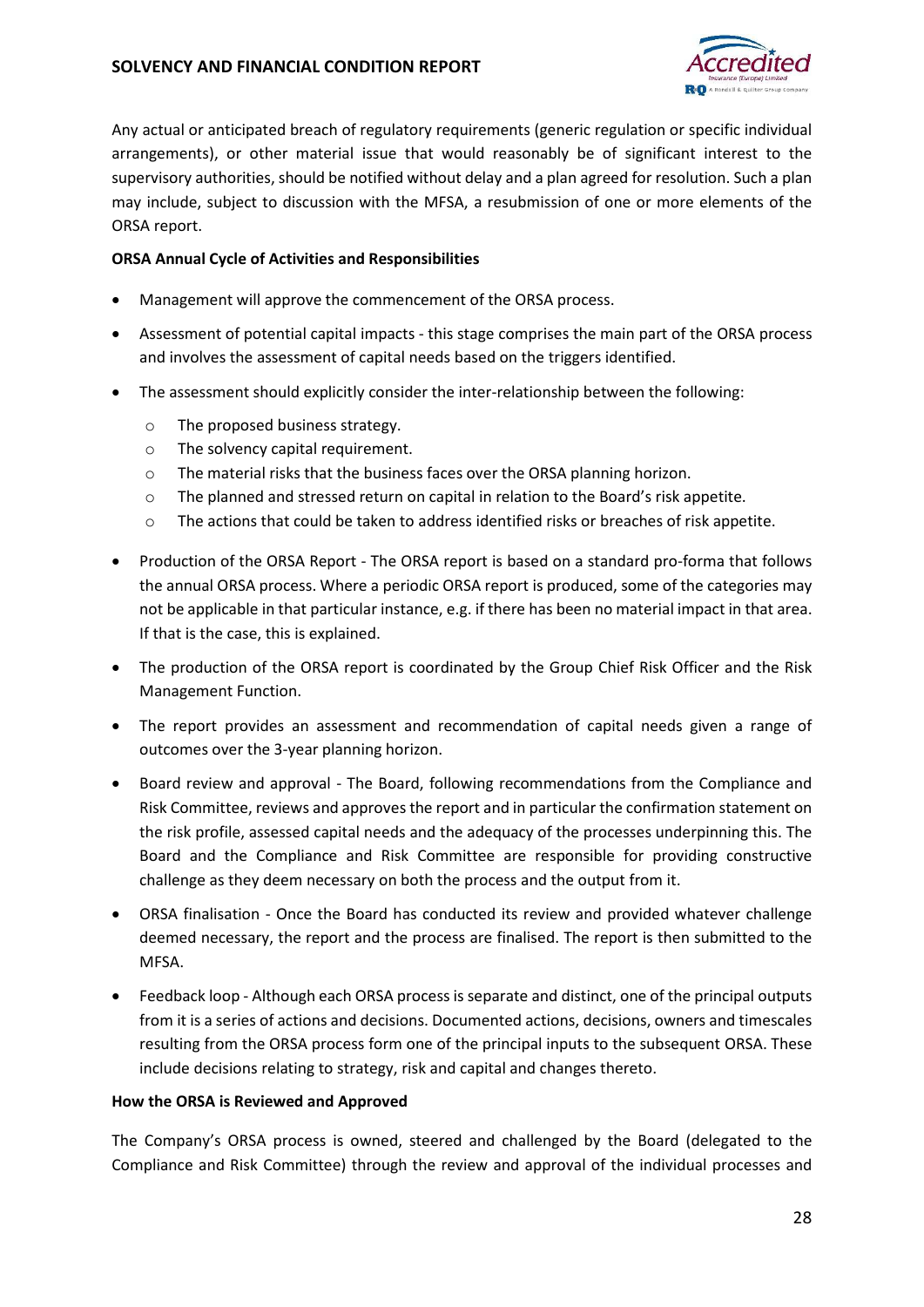

outputs that underpin it. The primary elements of the capital and solvency assessment are core to the considerations in the growth of the program business and new portfolio transfers and are required by both the Board and the Regulator prior to approval of same. The process is supported by the Company's outsourced Actuarial, Risk and Compliance services.

### **B4. Internal control system**

Internal Control is defined as a process effected by each Company in relation to its organisational structure, work & authority flows, personnel & management information systems that is designed to help it to meet its specific goals or objectives.

As part of its System of Governance, the Company has in place an Internal Control System that covers the identification, measurement, management and monitoring of internal controls. The Company has developed a suite of Policy and Procedural documentation for each of its functional areas. The Governance Structure owns these documents and is responsible for reviewing these regularly (at least annually and/or whenever there is a material change, if this occurs within the year) in conjunction with the respective functional areas.

The Internal Control Framework is linked to the Risk Management framework through each Risk in the Risk Register being allocated a series of mitigating controls, to bring the overall risk ratings to a level which is acceptable to the organisation, i.e., are within Risk Appetite and Tolerance limits.

The Company applies and maintains the agreed internal controls as a normal part of its operational activities. Any failures, or observed weakness identified by the Company as part of its ongoing activity, are reported to the Board as soon as is practicable.

The Internal Audit Function reviews, evaluates and reports on its review of the Internal Control System to the Audit Committee.

Any relevant findings or recommendations identified by the external auditors during the discharge of their duties are reported to the Audit Committee in line with standard audit practices, and any such findings are considered by the Audit Committee together with the recommendations and findings of the Internal Audit Function.

### **B5. Internal Audit Function**

The Company's Internal Audit (IA) function provides independent assurance to the Audit Committee and Executive Management that the organisation's risk management processes and control framework are operating effectively and efficiently, and that there is compliance with the Company's policies and procedures. In this regard Internal Audit liaises with Compliance and Risk Management Functions.

### **Authority**

The IA function, with strict accountability for confidentiality and safeguarding of records and information, is authorised to have full, free, and unrestricted access to any of the Group's records, physical properties, and personnel pertinent to carrying out any assignment.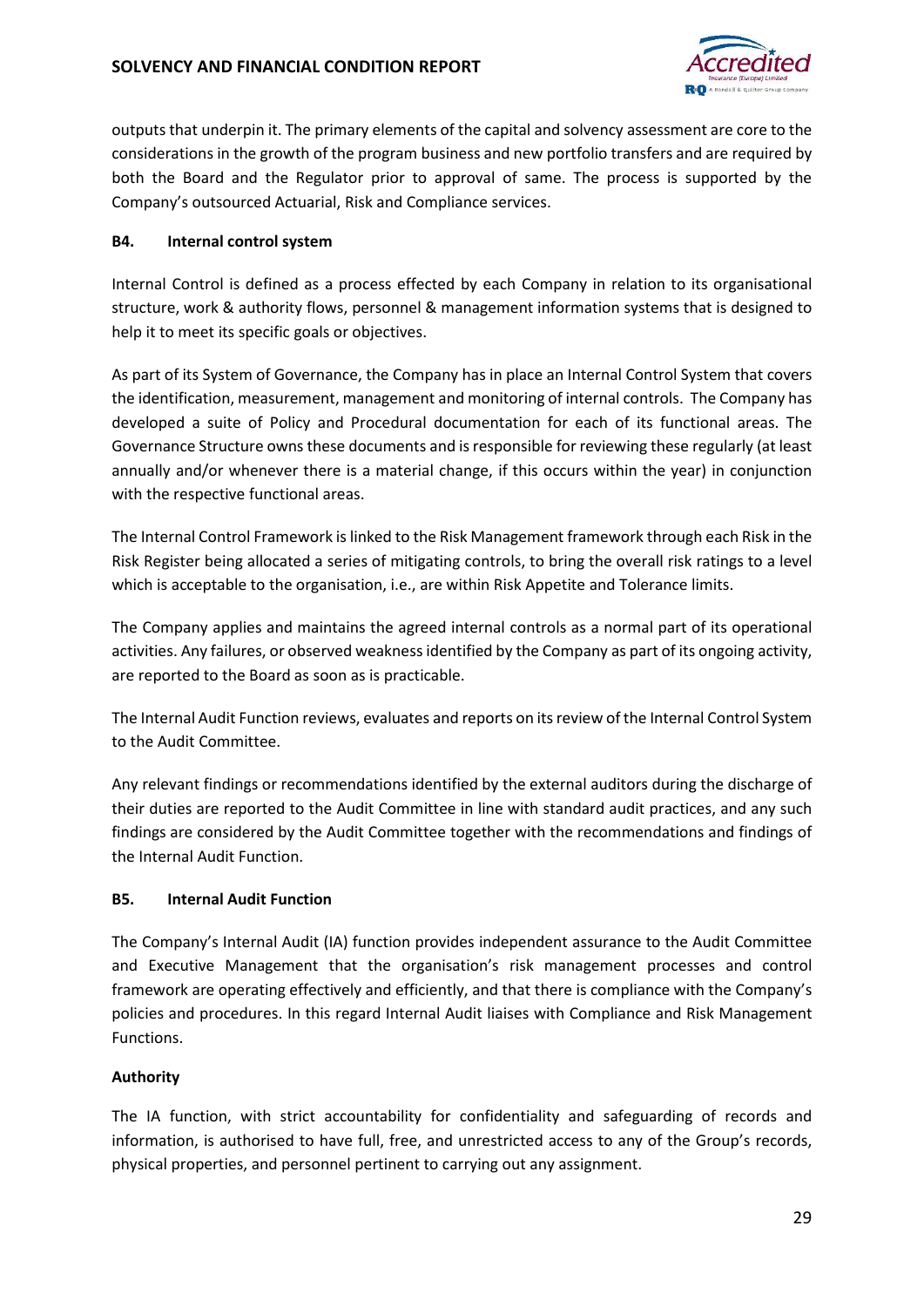

All employees are required to assist the IA in fulfilling its roles and responsibilities, and to engage openly and constructively with IA and disclose all information relevant to their work.

The Head of Internal Audit (HIA) also has the right to attend and observe all or part of Executive Committee meetings and any other key management decision making forums (as may be required from time to time). In the event management that management is uncomfortable with internal audit's access to certain documents requested, the HIA must bring such matters to the attention of the Chairman of the Company's Audit Committee, to assist with the information being released for specific reviews.

### **Reporting Lines**

The primary reporting line for the Company's IA function is the Company's Audit Committee. The Audit Committee is responsible for the appointment and removal of the HIA.

The HIA:

- Communicates and interacts directly with the Audit Committee and has direct access to its Chair and members in between Audit Committee meetings;
- Has the right of access to the Company's Chair and to any of its directors; and
- Has the responsibility to report promptly any significant issues to the Audit Committee and has direct access to the Chair of the Group's Board.

All internal auditors have an exclusive reporting line through to the HIA.

#### **Independence**

IA is independent of all the Company's other functions, including those responsible for risk, compliance, governance and finance. All other functions may be subject to audit. IA will therefore neither be responsible for, nor part of, Risk Management, Governance, Compliance or the Finance function, nor perform any function that is the responsibility of management.

IA has a process for managing and reporting conflicts of interest and there are safeguards to limit any impairment to independence or objectivity.

IA is a Group function. As such no member of IA is employed by the Company or has any element of their remuneration directly linked to the results of the Company.

### **Internal Audits Performed**

In 2021, Internal Audit issued 10 final audit reports on AIEL's operations and those of its service providers. A further seven audits were still in progress at the end of the year. Three reviews were postponed to 2022.

All internal audit reports are presented to the AIEL Audit Committee in full.

All draft reports are discussed with management to confirm their factual accuracy and the suitability of their proposed actions to address the issues raised. IA tracks all actions and provides reports on the status of all open items to the Audit Committee.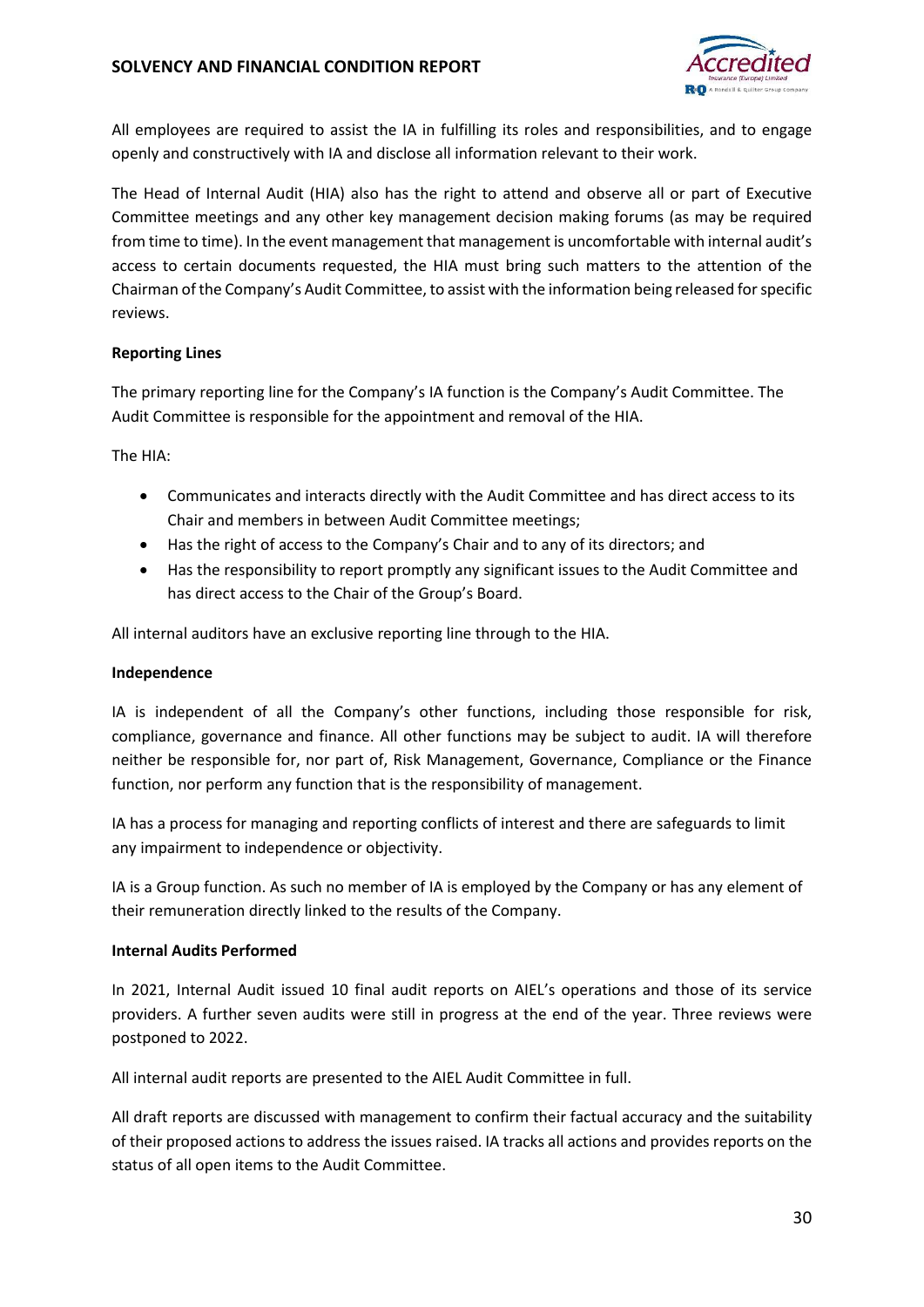

### **Internal Audit Plan**

An internal audit plan is developed based on IA's independent risk assessment and prioritisation of the Audit Universe, including the input of senior management, the Board and regulators. The plan, which covers the period 1st of January to 31st of December, is submitted to the Audit Committee for approval. It is based on a three-year strategic cycle, as agreed with the Audit Committee, whilst maintaining flexibility to adapt to the business' needs as each year progresses.

The plan for the reporting period detailed the specific internal audits AIEL would be subject to in the three years 2021 to 2023 inclusive. The rolling plan was approved by the Audit Committee and includes specific audits of the Company's operations as well as audits of other Group operations that service the needs of AIEL. The audit plan is reviewed quarterly and is based on the risk exposure to the business.

### **B6. Actuarial function**

The Company's Actuarial Policy establishes and maintains an effective Actuarial Function as appropriate to the nature, scale and complexity of the Company and its risk profile.

The objective of the Actuarial Function is to establish and maintain appropriate procedures, processes and systems sufficient to allow the Company to reasonably estimate its insurance obligations and exposures and the related capital requirements, in line with applicable laws and recognised industry standards. The Actuarial Function coordinates the assessment and validation of internal data to determine the level of compliance with recognised standards for data quality and, if necessary, recommends improvements in Company procedures aimed at improving such compliance. Furthermore, the Actuarial Function reviews the integration of any relevant external data within the calculation of technical provisions, as may be appropriate and coordinates the process of validation of such external data, using the same criteria and standards applied to internal data.

The Actuarial Function should always be carried out by persons who are fit and proper to carry out the duties outlined below, in an objective manner and free from any undue influences.

The Board has outsourced the Actuarial Function to R&Q Central Services Ltd after having satisfied itself of the service provider's ability and capacity to perform the Actuarial Function satisfactorily.

The role of the Actuarial Function has been described above in Section B1.

During 2021, the Actuarial Function participated in Board and Underwriting and Claims Committee meetings. In addition, the Actuarial Function is fully integrated in the due diligence process on the uptake of new business, working alongside the Underwriting Committee and the Head of Underwriting. The Actuarial function reviews and reports upon the quarterly and annual actuarial valuations, both in terms of statutory reserves and the reserves based on the Solvency II valuation. In addition, it also acts as the liaison between the Board and the external independent actuaries.

The Actuarial Function is also fully integrated into the ORSA process working alongside the Risk Management Function. It also confirmed the Company's SCR cover at 31 December 2021.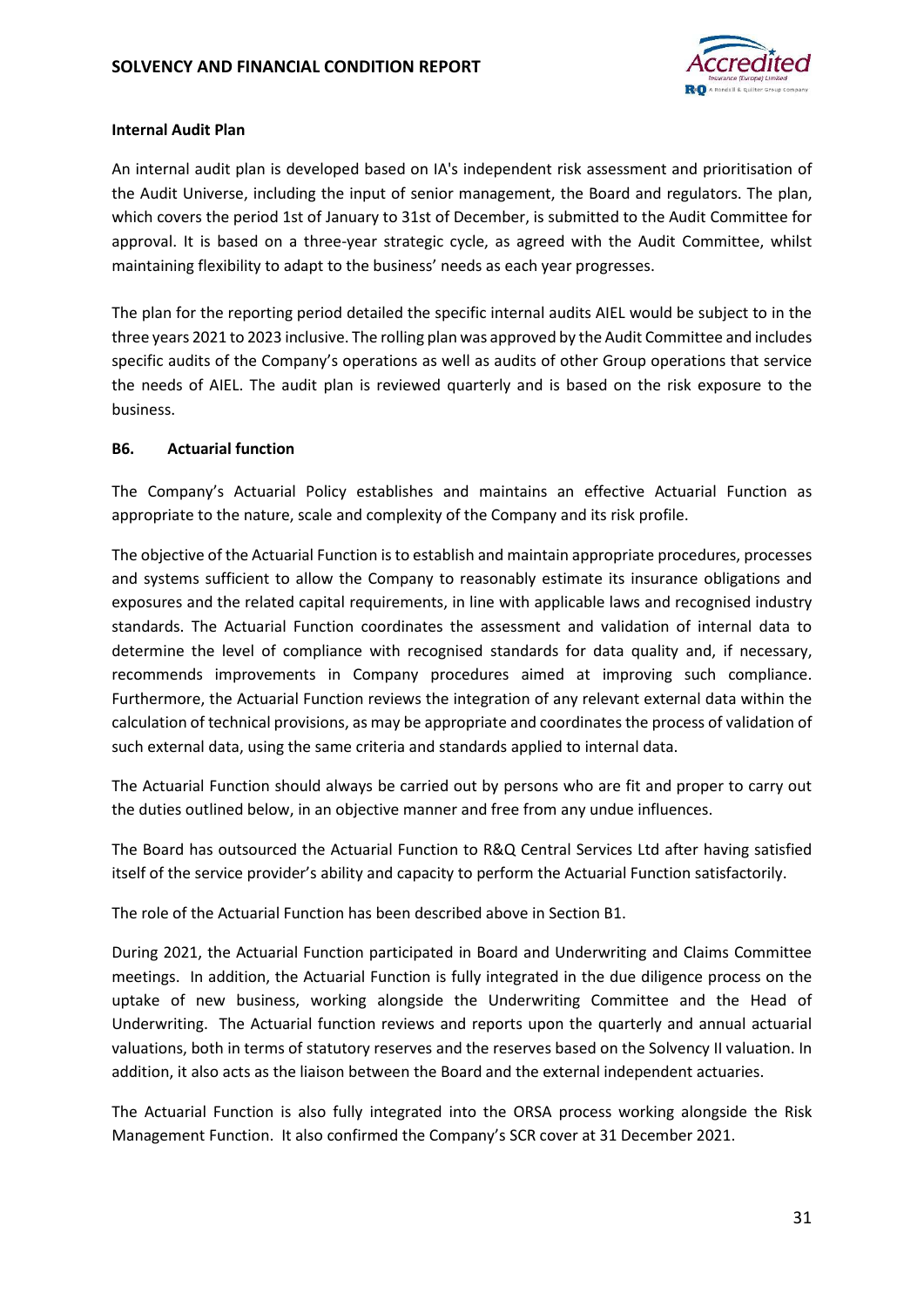

## **B7. Outsourcing**

### **Outsourcing Policy**

The Company enters into a number of outsourcing arrangements which are central to the operations and management of the Company. The firms as well as the individuals responsible for outsourced functions are listed in the following table.

### **Outsourced Functions**

| <b>Entity</b>                                         | <b>Function</b>                                                              | <b>Jurisdiction</b> |
|-------------------------------------------------------|------------------------------------------------------------------------------|---------------------|
| <b>Willis Towers Watson</b><br>Management (Malta) Ltd | Compliance                                                                   | Malta               |
| R&Q Central Services Ltd                              | Operational Services, Actuarial, Risk<br>Management, Internal Audit function | United Kingdom      |
| <b>Conning Asset Management</b><br>Limited            | Investment Management                                                        | United Kingdom      |

### **Managing General Agents (MGAs)**

As at 31 December 2021, the Company had appointed the following MGAs

| <b>Entity</b>                               | <b>Jurisdiction</b> |
|---------------------------------------------|---------------------|
| Eridge Underwriting Agency Limited          | United Kingdom      |
| <b>Blagrove Underwriting Agency Limited</b> | United Kingdom      |
| Corin Underwriting Limited                  | United Kingdom      |
| <b>Footprint Underwriting DAC</b>           | Republic of Ireland |
| Futura Insurance Agencia de Suscripcion SL  | Spain               |
| <b>First Underwriting Limited</b>           | United Kingdom      |
| Inperio Limited                             | United Kingdom      |
| Inspire Motor Limited                       | United Kingdom      |
| Aegean Insurance SA                         | Greece              |
| CPD Underwriting Solutions Limited          | United Kingdom      |
| Kitsune Associates Limited                  | United Kingdom      |
| Dupi Underwriting Agencies B.V.             | <b>Netherlands</b>  |
| Sophro MGA Limited                          | United Kingdom      |
| <b>Stabilis MGA Limited</b>                 | United Kingdom      |
| Insurami Technology Solutions Limited       | United Kingdom      |
| Dual Asset Underwriting Limited             | United Kingdom      |
| <b>Eaton Gate MGU Limited</b>               | United Kingdom      |
| <b>GEO Underwriting Services Limited</b>    | United Kingdom      |
| Intrasurance B.V.                           | <b>Netherlands</b>  |
| Ivernia Insurance Limited                   | Republic of Ireland |
| <b>Optio Underwriting Limited</b>           | United Kingdom      |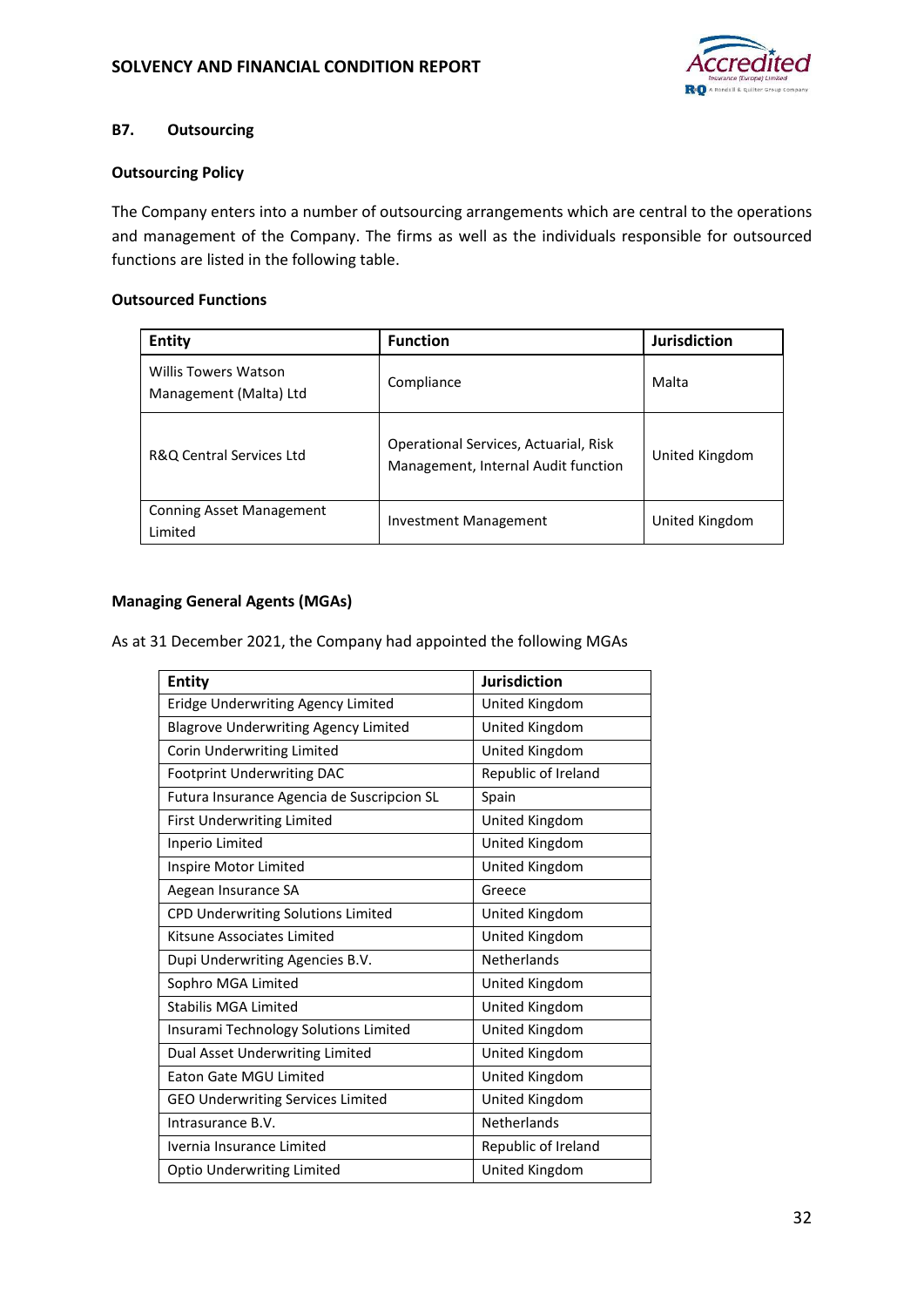

| <b>ERS Syndicate Sevices Limited</b>     | United Kingdom      |
|------------------------------------------|---------------------|
| Heca Unipersonale S.r.l.                 | Italy               |
| Tolerancelns Sp. z o.o.                  | Poland              |
| Rising Edge Limited                      | United Kingdom      |
| <b>Rising Edge Limited</b>               | Germany             |
| Markerstudy Insurance Service Limited    | United Kingdom      |
| <b>Resolve Services Limited</b>          | United Kingdom      |
| <b>Global Litigation Limited</b>         | United Kingdom      |
| Litica Ltd                               | United Kingdom      |
| <b>Blackrock Insurance Solutions</b>     | Republic of Ireland |
| Nexus Underwriting Limited               | United Kingdom      |
| <b>VALE Insurance Partners Europe BV</b> | Germany             |

The objectives and high-level principles of the Outsourcing Policy are:

- that the risks associated with outsourcing are appropriately managed and that AIEL has adequate measures in place to identify, measure, monitor, manage and report these risks in a timely manner as part of the Company's overall risk management system.
- that outsourced service providers have the appropriate expertise and experience and resources to undertake the outsourced activities to the standards required by the AIEL;
- that there is no reduction in responsibility of the Board of Directors (and where applicable, any relevant Board appointed committee) for key functions of the Company as a result of outsourcing;
- that there is no material impairment of the quality of the Company's System of Governance as a result of outsourcing a key activity or function;
- that the Company's approved policies and procedures are adhered to by the outsourced service provider;
- that there is no material impairment of the Company's ability to fulfil its obligations to stakeholders, nor impede effective supervision by regulators as a result of outsourcing a key activity or function;
- that no material conflicts of interest result from outsourcing a key function or activity;
- that all outsourcing arrangements are supported by appropriate written agreements.

All functions and activities of the Company are eligible to be outsourced subject to these objectives being met. A service provider may be an entity from within the R&Q Group (Intra Group Outsourcing).

The appointment of a service provider is subject to the following:

 An evaluation undertaken prior to any decision on appointments. This addresses all material factors that would impact on the potential service provider's ability to perform the business activity, financial ability, technical ability and capacity of the service provider to deliver, the required services, including in stress situations.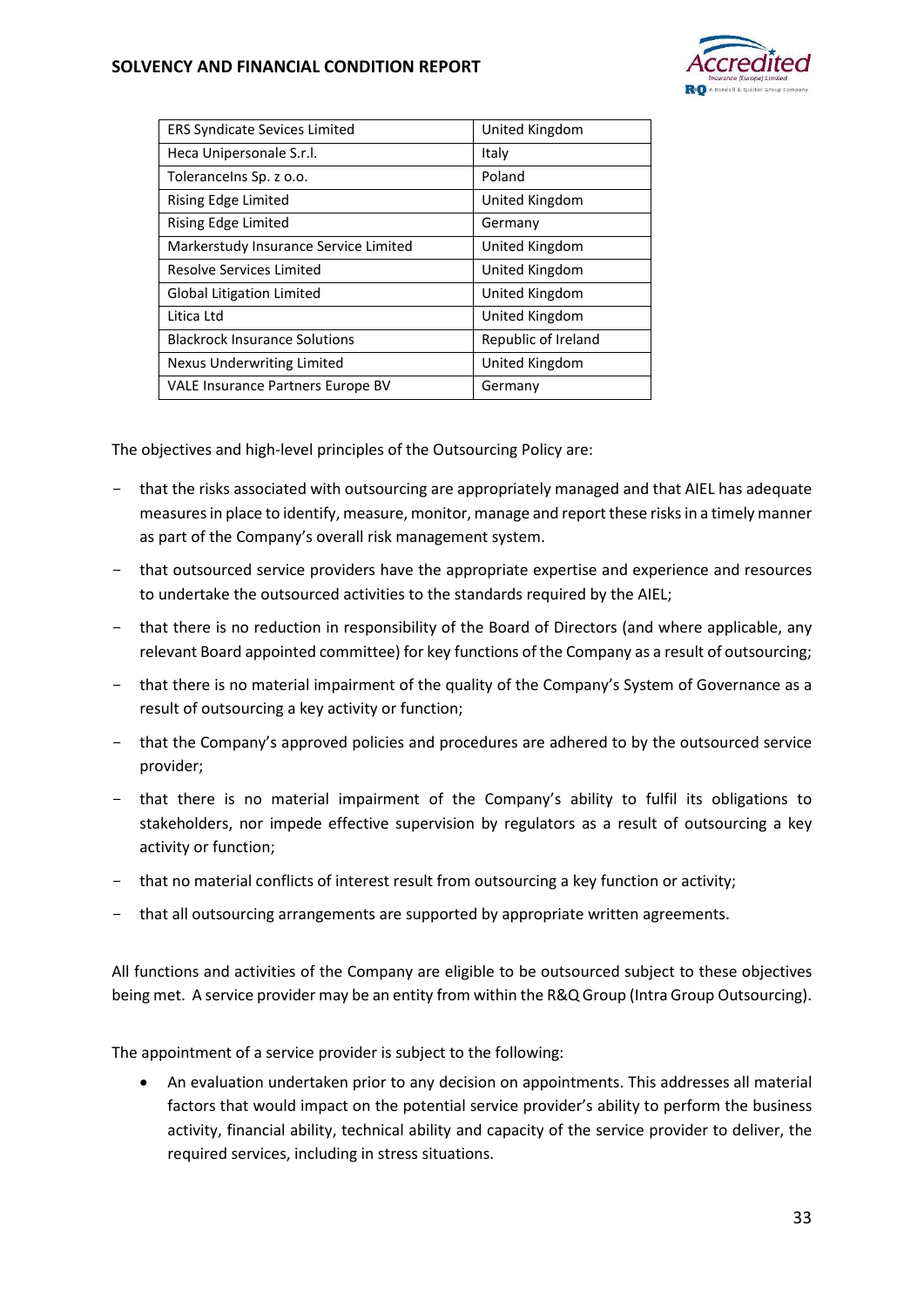

- The evaluation process must include an assessment of the service provider's control framework, covering performance standards, policies, procedures, compliance, reporting and monitoring processes.
- The evaluation should also address other issues, such as business strategy, reputation, experience with the proposed outsourced activities and potential conflict of interest where the service provider is related to the Company or has arrangements with competitors.
- The Board may delegate the execution of the evaluation process to a sub-committee, function or Company representative, provided that no material conflict of interest arises from such delegation.
- The risks associated with the outsourcing of the activity or function shall be considered and included in the evaluation process.
- The evaluation process is appropriately documented.

The Board reviews the performance of service providers acting in an outsource capacity on a periodic basis and at least annually.

The Board may delegate the responsibility for the performance evaluation to a subcommittee, function or Company representative, subject to conflict of interest considerations. The Board retains ultimate responsibility for all decisions in relation to outsourcing arrangements.

The performance of the service provider is based on a comparison of the actual performance of the service provider in comparison with the required performance as per the agreed Service Level Agreement ('SLA'). The review considers the requirement for the function or activity to be outsourced for the short, medium and long term. The review process is adequately documented.

### **B8. Any other information**

There is nothing to report.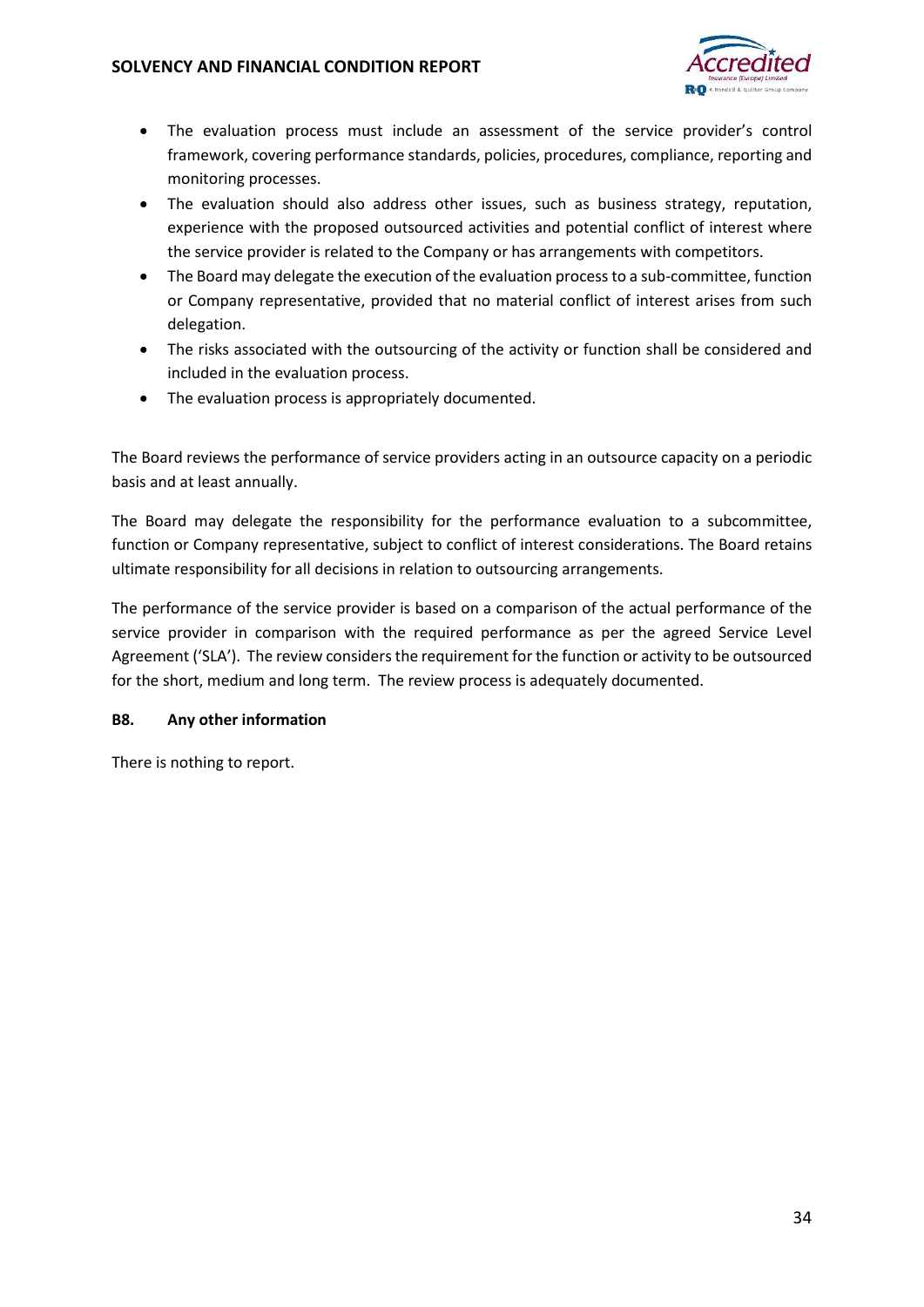

### **C. Risk Profile**

The Company operates proportionate processes for identifying, assessing, monitoring, managing and reporting risks faced in both the short and medium/long term. In conjunction with the Group, the Company maintains a risk register recording the results of its risk and control self-assessment process providing for an assessment of risk across defined categories.

The risk register includes assessments both of those risks considered covered by own funds and those that are not (for example, liquidity risk) and details the controls applied to the management of these risks.

Material risks or material changes in the perception of actual or potential future risks are reported to the Board together with recommended actions as appropriate.

Risk management is a core process within the Company's Own Risk and Solvency Assessment ("ORSA") policy and is explained in greater detail in Section B3.

The Company faces risks spanning across a range of categories including, but not limited to, those categories of risk that are encompassed by the Standard formula and for which the holding of capital is considered an appropriate response.

The Company considers risks within the following categories:

- Insurance / Underwriting Risk
- Market Risk
- **•** Credit Risk
- Liquidity Risk\*
- $\bullet$  Strategic Risk\*
- Group Risk\*\*
- Operational Risk (including Regulatory and Legal risks)

*\*Liquidity Risk and Strategic Risk are not explicitly considered by the Standard Formula SCR but have been included for completeness.* 

*\*\* The material Group Risks that the Company is exposed to are covered by Market Risk and Operational Risk.* 

The detailed definitions of these categories of potential risk and the sub-categories of risk that underpin them are provided in the Company's risk management policy and the Group's risk management processes and procedures. The documents support both the initial identification of actual risk, the assessment of the completeness of the risk register and the consideration of the appropriateness and coverage of the capital requirements. The risk appetite framework consists of a series of qualitative statements and quantitative risk measures.

There have been no material changes in material risks over the reporting period. The Company is not considered to be exposed to material risk concentrations.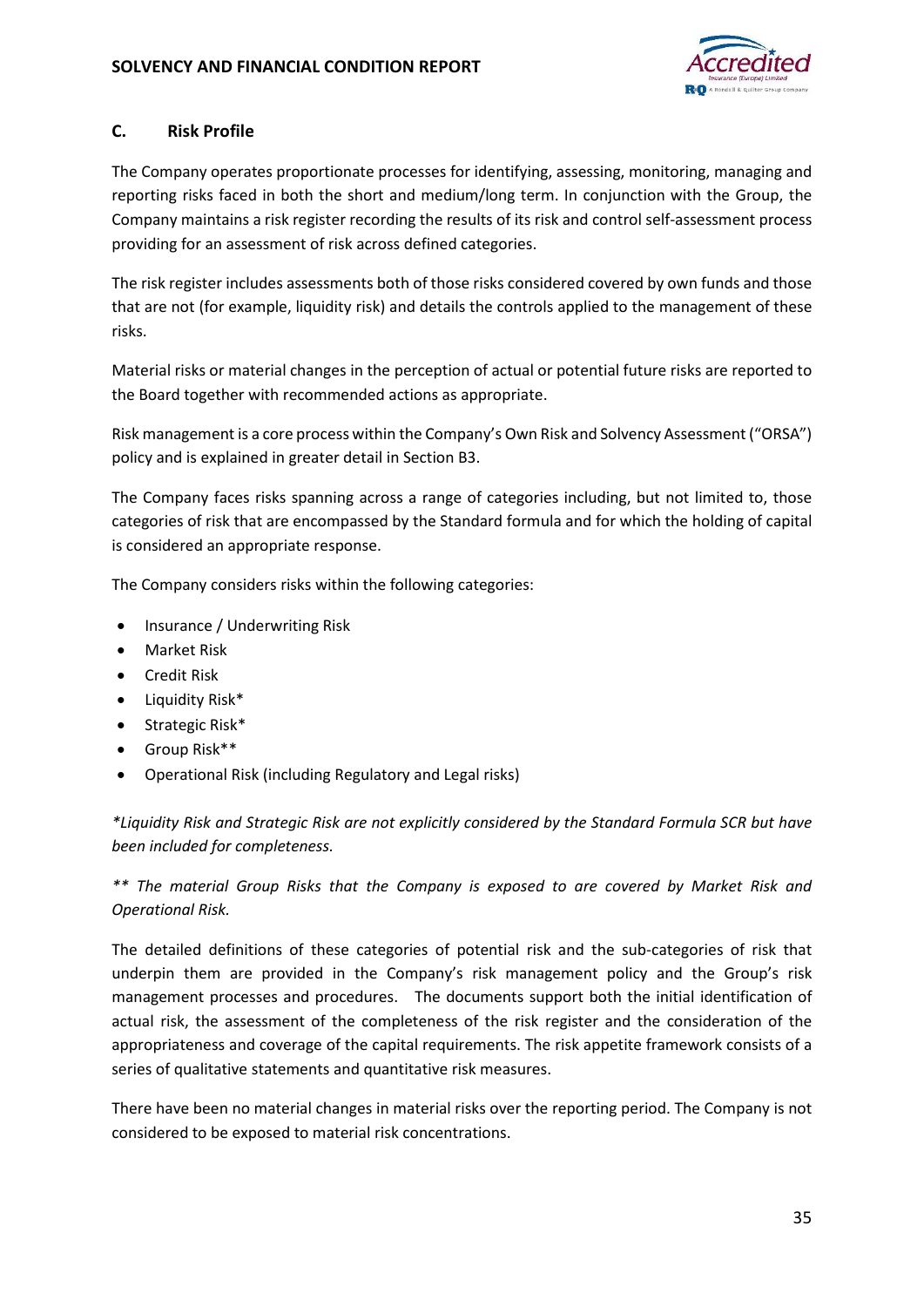

#### **C1. Insurance / Underwriting risk**

The principal risk the Company faces under insurance contracts is that the actual claims and benefit payments, or the timing thereof, differ from expectations. This is influenced by the frequency of claims, severity of claims, actual benefits paid and subsequent development of long-term claims including claims inflation. Accordingly, the objective of the Company is to ensure that sufficient reserves are available to cover its liabilities. The main insurance risks which affect the Company are:

 **Pricing Risk** – the risk that the risk premium charged by the Company is inadequately priced, resulting in underwriting losses which in turn could lead to capital impairment.

#### *Management and Mitigation:*

**Legacy business** - at the underwriting stage, a detailed due diligence is performed by experienced in-house or outsourced providers on each portfolio under consideration. The due diligence includes a review of notified claims outstanding, inuring reinsurance treaties in place and recoverability thereof, legal cases against the Company, policy information and asset values (if assets other than cash are to be taken over as part of the portfolio transfer). In addition, the Company also uses market information available to it on the classes of business being considered, in addition to any direct experience that the Company might have had on similar exposures.

An actuarial valuation of the business being acquired is performed, or external reports are reviewed and evaluated, in order to assess the adequacy of the IBNR and the risk premium to be charged, if any.

**Program business -** a detailed due diligence is performed by experienced in house due diligence team for each Managing General Agent ("MGA") / coverholder under consideration. The due diligence includes an assessment of the coverholder's underwriting approach, rating structure, and supporting back-office systems. The program management team includes experienced underwriters across a range of classes of business who participate in the due diligence process ahead of on-boarding a new coverholder, as well as participating in the auditing and on-going reviews of live programs, utilising their expertise in the assessment of product and pricing suitability. An actuarial evaluation is conducted during due diligence, assessing the business plan's projections and forecasts, which also includes testing the adequacy of projected IBNRs.

 **Claims Risk** – the risk that a series of claims materialise in respect of a latent liability that the insurance industry is not currently aware of and that the frequency and/or severity of claims increases.

#### *Management and Mitigation:*

**Legacy business** - the Company has outsourced the claims handling to a specialised R&Q Group service provider who is contracted to investigate and adjust all claims. Claims are reviewed individually on a regular basis. The Company actively manages and pursues early settlement for claims to reduce its exposure to unpredictable developments.

**Program business** - claims are managed by the Managing General Agents ("MGA") / coverholders through a claims handling agreement. In addition, the Company provides claims oversight through claims audits, spot checks and regular claims meetings with the MGAs. Large losses and referral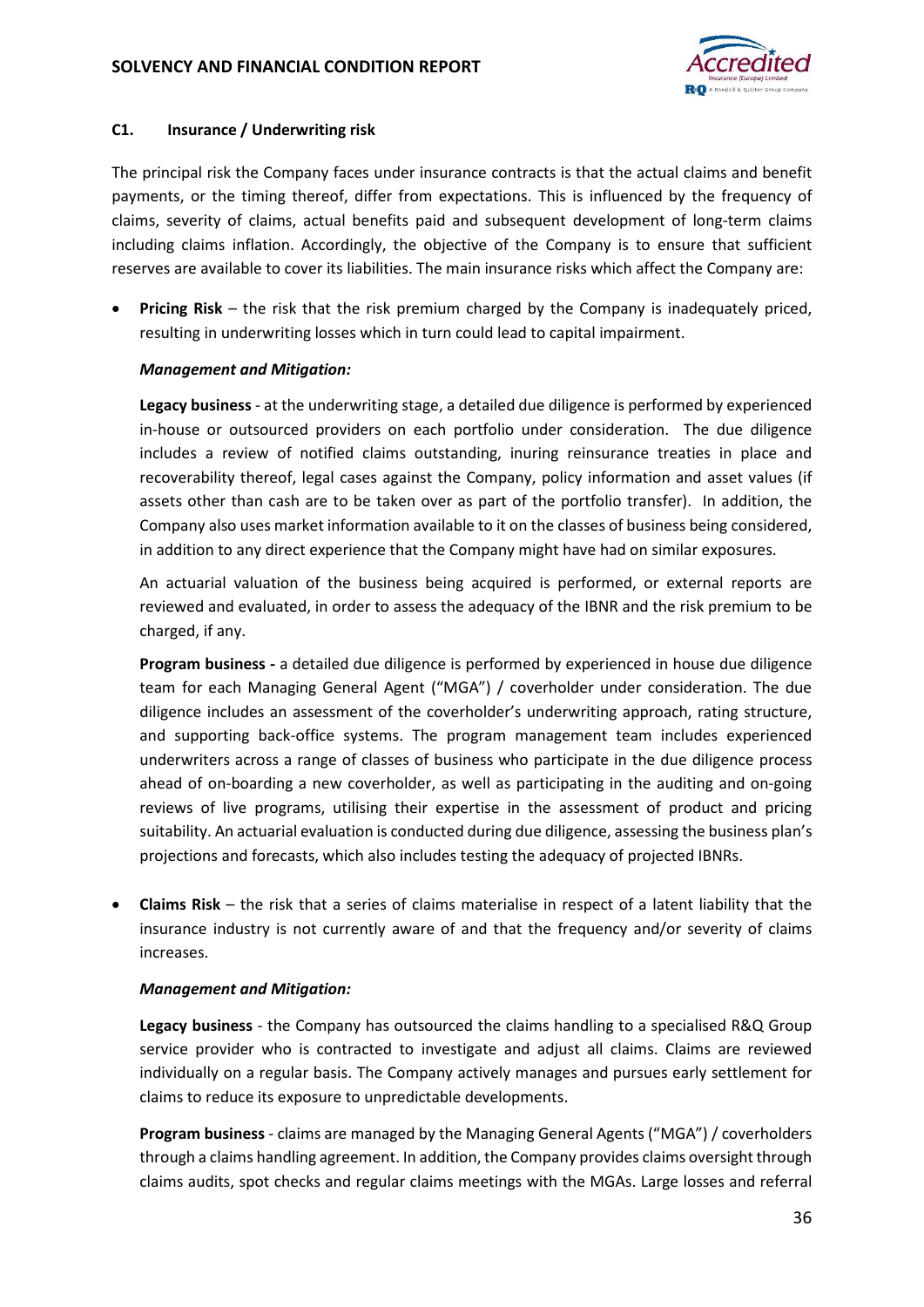

trigger points (such as conflict of interest or reputational threats) are referred to the Company for approval whilst attritional losses and claims payments are monitored through the submitted monthly claims bordereaux. Regular spot checks are also carried out to ascertain accuracy of data and reserve adequacy.

 **Reinsurance Risk** – the risk that the reinsurers will dispute the coverage of losses and/or inadequate or inappropriate reinsurance cover.

#### *Management and Mitigation:*

**Legacy business** - the Company has inherited reinsurance protection in place for certain portfolios of business. The type of reinsurance cover and the level of retention are based on the Company's internal risk management assessment which considers the risk being covered and the sums assured. The Board will approve the reinsurance taken over at the time a portfolio of business is written. In addition, the Board could decide to purchase additional reinsurance should it feel it appropriate to do so. The reinsurance arrangements currently in place over the legacy portfolios are a mix of proportional and non-proportional covers. The Board could also decide to commute certain treaties should it be considered beneficial to do so.

**Program business** - the Company requires at the very least a quota share arrangement that complies with the risk appetite of the Company. Additionally, it seeks downgrade termination provisions and protections against MGA errors and omissions. Moreover, on liability exposures offering high limits (e.g. motor) or risks with high accumulations (e.g. property), excess of loss cover is purchased to protect the Company's retained risk (if any) and the quota share reinsurer's portfolio.

**Reserving Risk** – the risk that the provisions established by the Company prove to be inadequate.

#### *Management and Mitigation:*

**Legacy and Program** - In addition to the reserving methodology in place at the Company on the known claims outstanding, the Company uses the services of internal and external professional actuaries to assist in the determination of the adequacy of held reserves.

**Program Underwriting Risk - The risk that there is inappropriate or substandard underwriting** activity.

#### *Management and Mitigation:*

The Company's program strategy is to underwrite live business, with selective exposure to underwriting risk. This is achieved through the purchase of significant quota share reinsurance on a back-to-back basis, mostly from reinsurers who have at least an A- credit rating. If a reinsurer does not have this rating level or suffers a downgrade, the reinsurer is normally required to provide the Company with collateral that is at least equivalent to the projected level of technical provisions.

Each portfolio presented to be written through a fronting arrangement will be required to complete a due diligence questionnaire and provide sufficient data to enable the Company and the supporting reinsurers to understand and analyse what is being proposed. Prior to agreeing to provide a program facility, the Company will carry out an internal actuarial valuation and due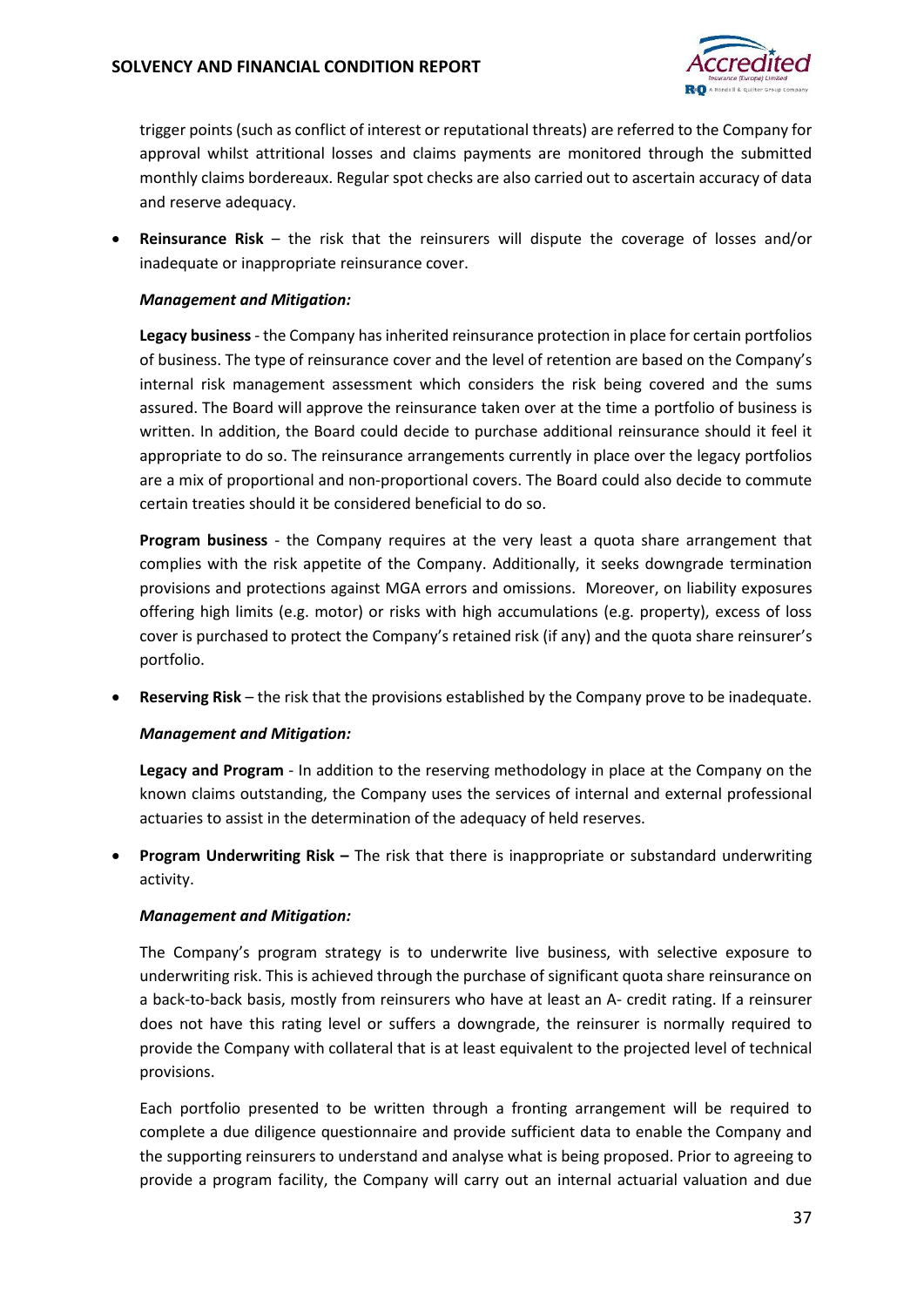

diligence of the business as well as an assessment of the capital required to underwrite the business over a three-year projected timeframe. The arrangement will only proceed if the Company has sufficient capacity to underwrite the business and the business being underwritten meets strict underwriting guidelines as the Company is ultimately on risk.

The Company's exposure is further mitigated by the purchase of additional reinsurance including stop loss or Adverse Development Cover ("ADC") Contracts.

#### **C2. Market Risk**

The Company is exposed to market risk, through its financial assets, financial liabilities and insurance assets and liabilities. The key risk is that the proceeds from its financial assets are not sufficient to fund the obligations arising from its insurance risk.

The main market risks which affect the Company are:

- Interest Rate Risk
- Equity Price Risk
- Spread Risk
- **•** Currency Risk
- Concentration Risk

The Company manages the overall market risk via the diversification into various classes of investments which reduces its exposure to a particular class. The risk management policies employed by the Company to manage the individual risks are discussed below.

 **Interest Rate Risk** - the Company is exposed to risk associated with the effects of fluctuations in the prevailing levels of market interest rates.

#### *Management and Mitigation:*

Assets carrying variable rates expose the Company to cash flow interest rate risk. Assets carrying fixed rates expose the Company to fair value interest rate risk. The Company manages this risk by implementing detailed investment guidelines and monitoring investments.

 **Equity Price Risk -** The Company's financial assets are susceptible to the risk of decreases in value due to changes in the prices of equities.

#### *Management and Mitigation:*

The risk of price volatility is managed by entering into a diverse range of investments including equities. The Company has established a set of investment guidelines that are also approved by the Board. These guidelines provide parameters for investment management, including contracts with external portfolio managers. They include, inter alia, reference to an optimal spread of the investment portfolio and maximum exposures to any one issuer and its connected parties.

Management structures are in place to monitor all the Company's overall market positions on a frequent basis. Reports are prepared at portfolio, and asset and liability class level and are circulated to the Company's relevant key management personnel. These are also reviewed by the Board.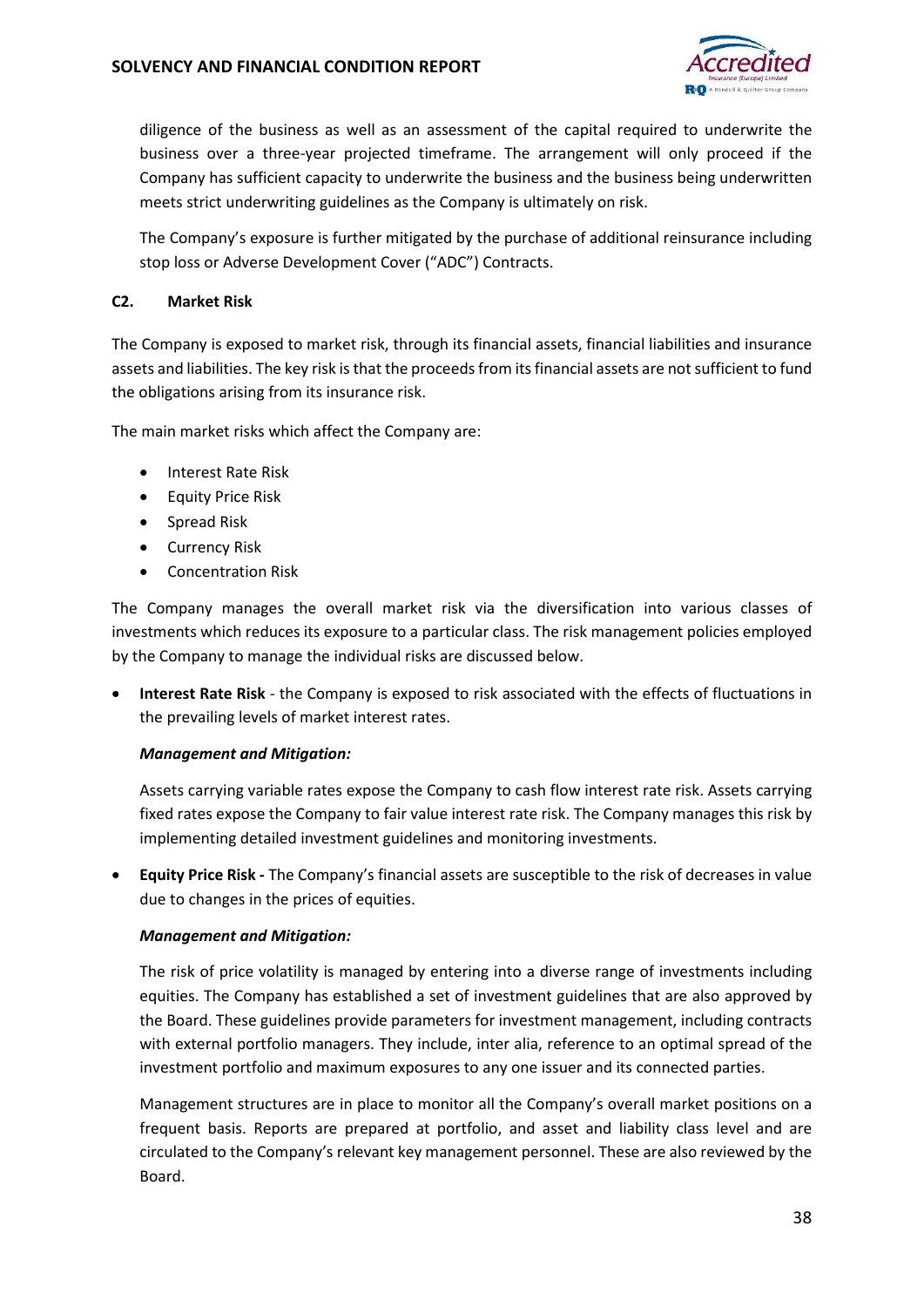

 **Spread Risk -** The spread risk relates to the Company's investment in bond funds and group loans and reflects potential volatility in credit spreads over risk free rates.

#### *Management and Mitigation:*

As previously stated, management structures are in place to monitor all the Company's overall market positions on a frequent basis and to review such positions on a quarterly basis at Board level. Detailed investment guidelines are in place with investment performance regularly monitored against market-based benchmarks.

 **Currency Risk -** Currency risk arises from changes in the level or volatility of currency exchange rates.

#### *Management and Mitigation:*

The Company has a potential currency risk due to the global nature of the underlying business. The Company carries technical reserves in multiple currencies with the currency exposure substantially matched on an IFRS basis. Calibration of currency exposures takes place on a quarterly basis post quarter-end and any temporary mismatches that are not a result of increased capital efficiency are adjusted post quarter-end.

Under the Solvency II valuation, the Company's currency exposure attracts a level of capital charge that is acceptable to the Board.

 **Market Concentration Risk -** Concentration risk is the additional risk related to the default of individual counterparties in respect of equities, bond funds and intercompany loans and properties.

#### *Management and Mitigation:*

The Company mitigates any concentration risk by spreading investments over multiple counterparties. The Company's material risk concentration is in respect of the current level of inter-company loans (group risk), however, the loan does not attract any capital related to concentration risk as the counterparty is located in Bermuda which has been granted Solvency II equivalence.

Other points relevant to market risk include the following:-

- **Group Loan Concentration** There is an inherent risk that the holding company could default on the inter-company loan. However, the actual risk of default following ongoing review and oversight is considered remote**.**
- **Prudent Person Principle** The Company's management function ensures that assets are invested in accordance with the investment guidelines which reflect the prudent person principle, following external advice from service providers where required. The Company monitors compliance with investment guidelines on a quarterly basis to ensure assets are being invested in accordance with prudent person principles.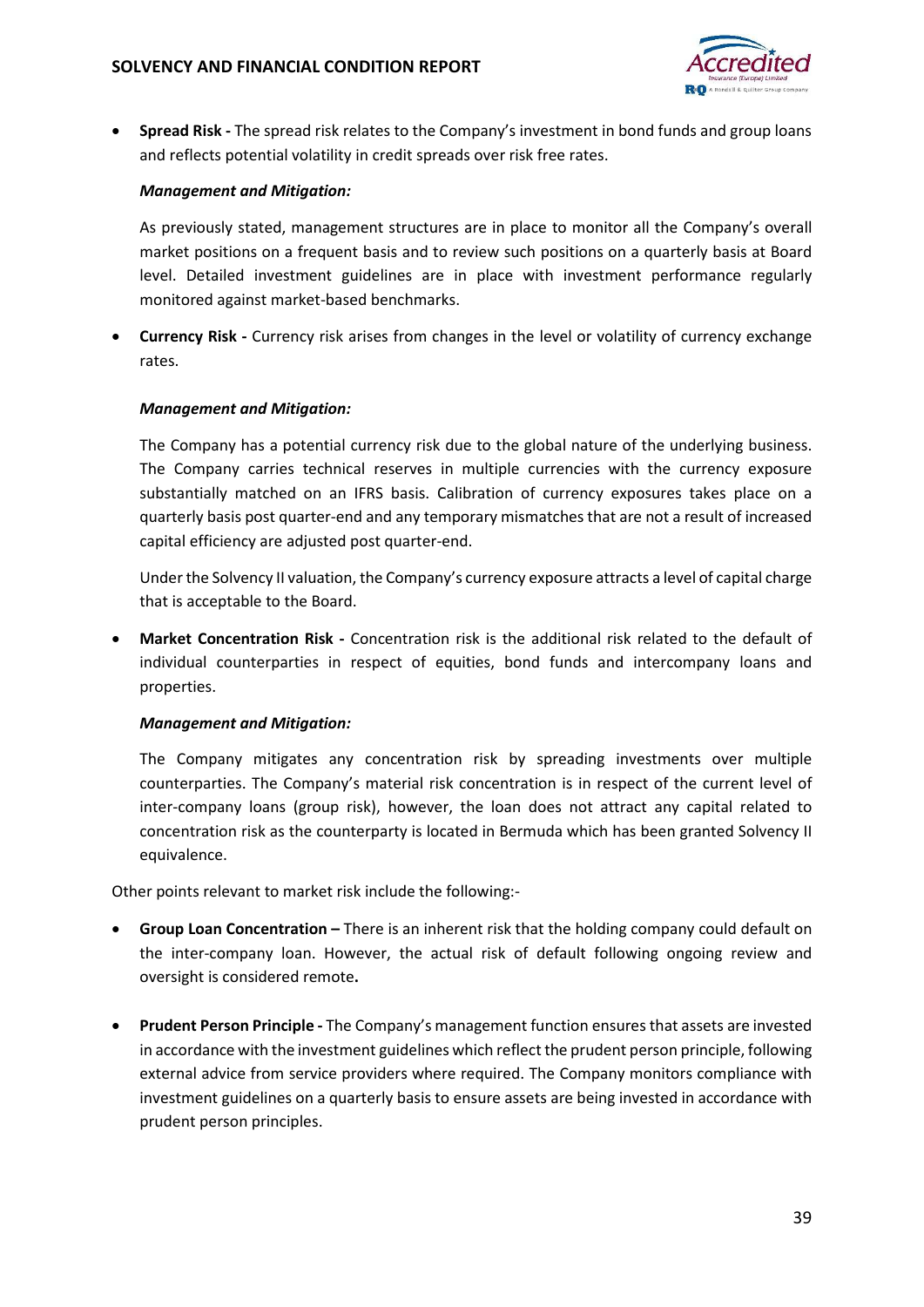

### **C3. Credit Risk**

Credit Risk is the risk of decreases in value where the Company's counterparties are not capable of fulfilling their obligations or when a change in their credit status takes place. Key areas where the Company is exposed to credit risk are:

- Investments and cash and cash equivalents
- Counterparty exposures to reinsurers
- Amounts due from intermediaries and other insurers in respect of premium written
- Deposits to cedants
- Trade receivables

### *Management and Mitigation:*

The risk management processes in place to mitigate these risks are detailed below:

- $\circ$  The Company places limits on the level of credit risk undertaken from the main categories of financial instruments. These limits also take due consideration of the solvency restrictions imposed by the relevant regulations. The investment strategy of the Company considers the credit standing of the counterparty and control structures are in place to assess and monitor these risk thresholds.
- o The Company structures the levels of credit risk it accepts by limiting as far as possible its exposure to a single counterparty or groups of counterparties. The Company has in place internal control structures to assess and monitor credit exposures and risk thresholds.
- $\circ$  The Company's cash is placed with quality financial institutions, thereby reducing the concentration of counterparty credit risk to an acceptable level.
- o Reinsurance/retrocessional transfer is used to manage insurance risk. This does not, however, discharge the Company's liability as primary insurer/reinsurer. If a reinsurer fails to pay a claim for any reason, the Company remains liable for the payment to the policyholder/reinsured. The creditworthiness of reinsurers is monitored regularly by reviewing credit grades provided by rating agencies and other publicly available financial information, thereby ensuring the continuous monitoring of the financial strength of the reinsurer.
- o In the case of legacy business, at the same time as the Underwriting Committee approves a portfolio transfer, it assesses the reinsurers' credit rating (either Standard & Poors or equivalent) of any inuring treaties and ensures that adequate provisions are put in place for those that fall outside ratings acceptable to the Company, with adequate provisions for bad debt.
- o The exposure to individual counterparties is also managed by other controls, such as the right to offset where counterparties are both debtors and creditors of the Company. Management information reported to the Company includes details of provisions for impairment on loans and receivables and on reinsurers' share of technical provisions and subsequent write-offs.
- o In respect of legacy business, the Company recognises that the majority of its counterparty exposure is in respect of inherited contracts over which it has no direct control and assesses potential exposures and concentrations as part of due diligence in advance of accepting a new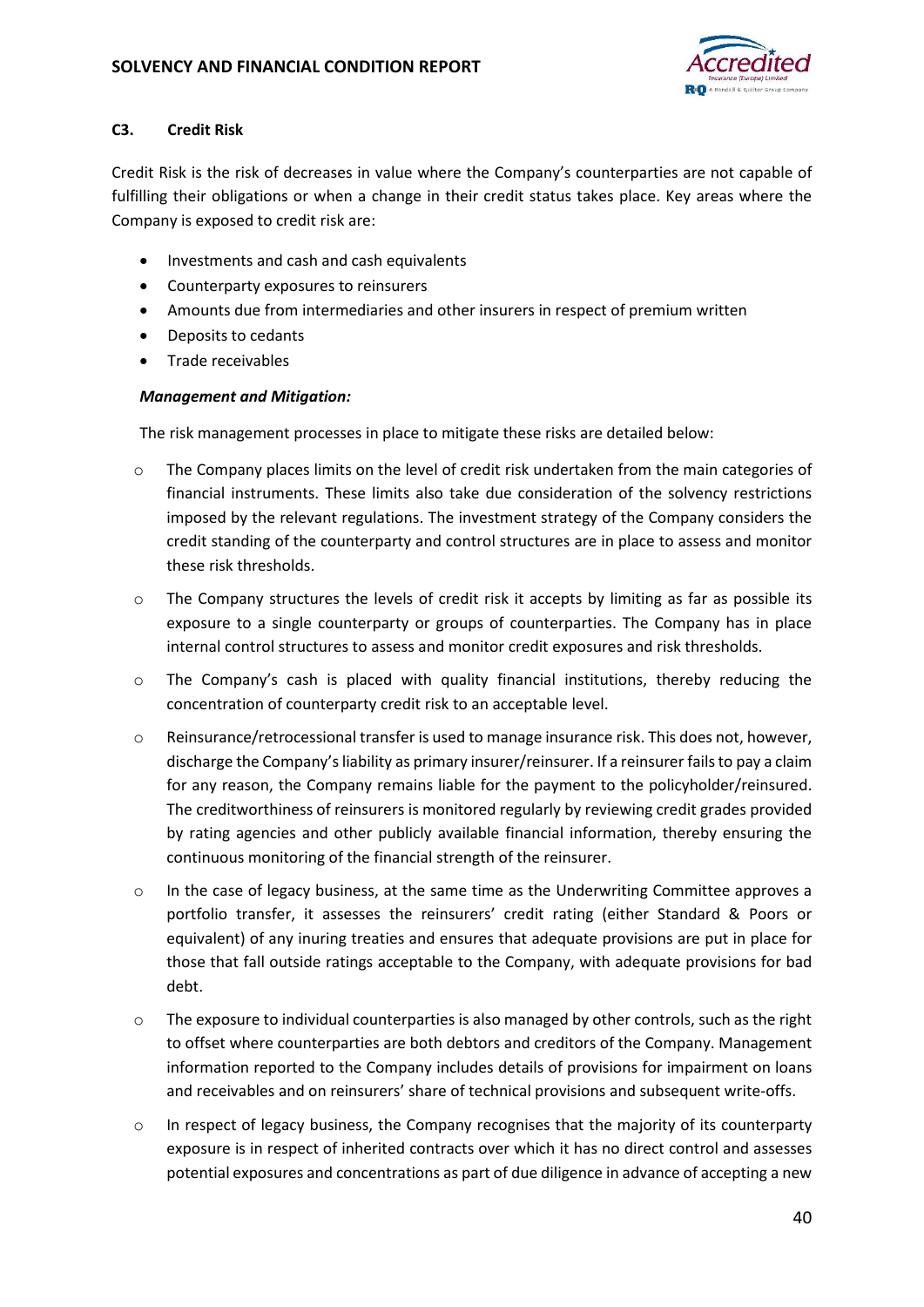

portfolio. In respect of the run-off portfolios, the Company continues to monitor known significant concentrations of exposure to individual counterparties and considers the use of commutations (potentially on unfavourable terms) and / or the use of additional ADCs to mitigate the potential risk of default.

- o In respect of the reinsurers of the live program business, the Company monitors the reinsurers' credit ratings and that the level of any collateral remains sufficient to cover the projected size of the reserves and IBNR. All new reinsurers proposed as counterparties on the program business are approved by the Company's Underwriting and Claims Committee and advised to the Group Reinsurance Asset Committee.
- o In respect of program business and the potential exposure to credit risk on receivables from MGAs, the Company mitigates this risk by holding quarterly performance meetings with MGAs where one of the areas assessed is the MGA's financial stability; reviewing aged debt positions at least on a quarterly basis across all MGAs and chasing unpaid amounts, and where possible premium monies and claims floats are held in trust accounts in the name of AIEL. Credit risk arising from sliding scale receivables is also monitored.
- $\circ$  The Company will insofar as possible and practicable support the group in identifying potential significant concentrations to individual counterparties arising from exposure across multiple group entities.

#### **C4. Operational Risk**

The Company is exposed to operational risk through its operational outsourcing relationships, regulatory or legal environments and external events.

- **Operational Regulatory and Legal risk:** Changes in regulatory or legal environments leading to a change in a portfolio's liability profile and having portfolio transfer applications not approved in the timeframe predicted by the business. The Company has regular meetings with its regulator and closely monitors legal developments in involved jurisdictions and any regulatory pronouncements.
- **Operational Outsourcing risk:** The risk that the Company is adversely affected because its outsourced service providers, including intra-group services, fail to meet service level agreements. The Company has regular formal performance review meetings with major outsourced service providers and measures against service level agreements, both internal and external.
- **Operational – Business Continuity**: This comprises the risk that an external event affects its operations or the operation of one or more of the offices of the Company's outsourced service providers or MGAs. The Company benefits from the group's business continuity and disaster recovery plans which are regularly tested. Moreover, the Company rigorously reviews the business continuity plans of its MGAs as part of the due diligence processes when onboarding new coverholders.
- **Operational Cyber risk**: The risk that the Company is adversely affected by data loss, theft of intellectual property or financial loss as a result of cyber-attacks. The Company outsources the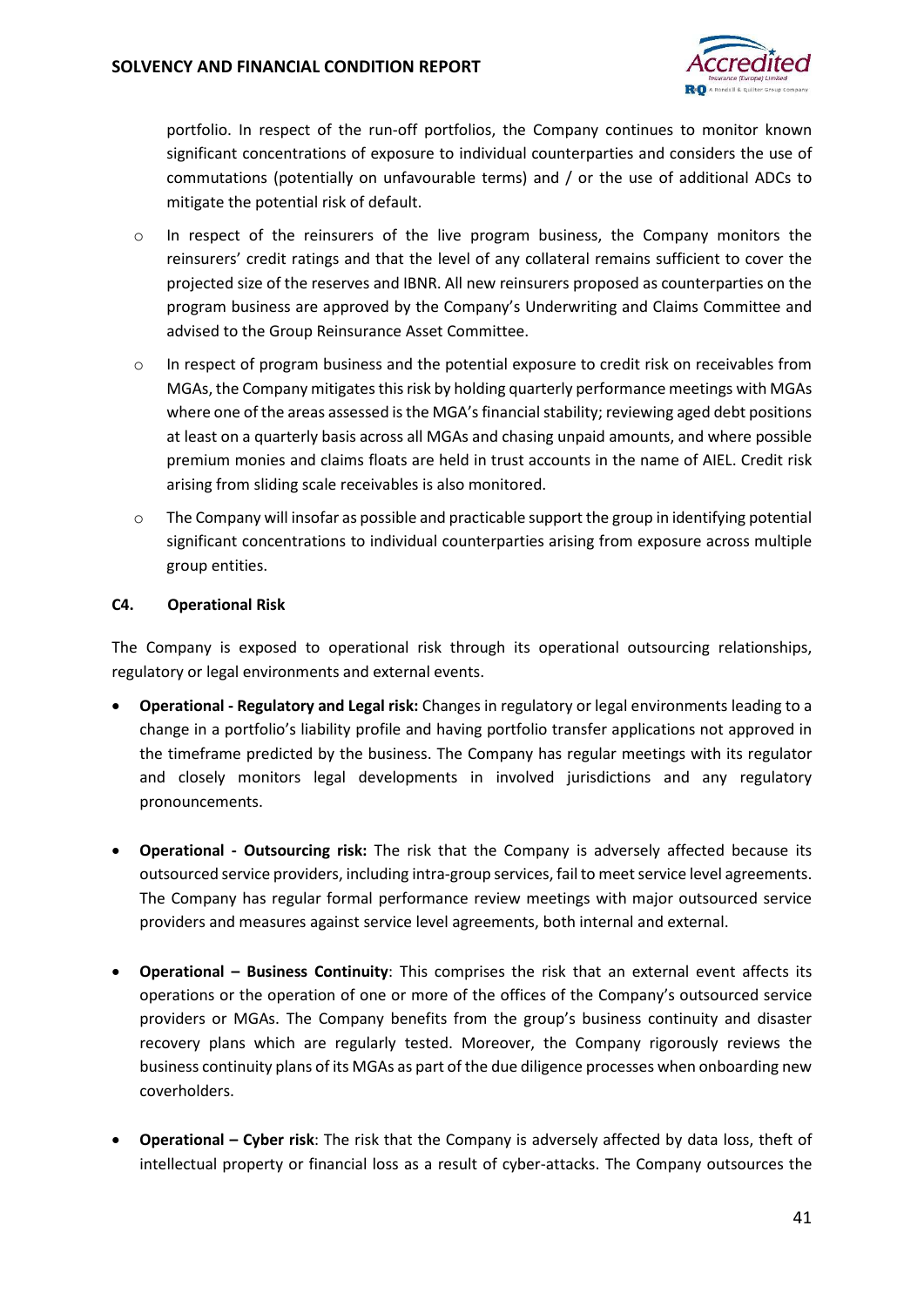

management of its IT and Cyber security to R&Q Central Services Limited (UK) which employs a Chief Information Security Officer responsible for ensuring that the threat of a cyber-attack is minimised. Various software and controls are deployed to mitigate the threat including, but not limited to:

- o Varonis for data management
- o AlienVault for intrusion detection system (IDS)
- o Mimecast for email management for prevention and protection against phishing spam etc.
- o DMAC through Mimecast for domain authentication, anti-spoofing and antiimpersonation.
- $\circ$  Cybergraph through Mimecast for Phishing and spam notification banners to end users emails
- o MFA for multifactor authentication for Office 365
- o SNOW for hardware and software asset management
- o Kiteworks for secure file transfer
- o McAfee for anti-virus and endpoint protection
- o Signify for 2FA for remote access
- o Penetration testing for vulnerability management
- o Darktrace using AI and machine learning with automated responses for prevention and remediation of risks and threats.
- o Darktrace Antigena for email management acting as second line of defence for Mimecast
- **Operational Process risk:** Due to the significant number of ongoing projects and changes which are currently being undertaken by AIEL, such as IFRS17, there is a risk to the smooth continuation of operations and Business as Usual. This is being mitigated by recruitment and improved lines of demarcation between various teams in the business.
- **Operational Automation risk:** The risk that Company is adversely affected by new and increasing automation of processes resulting in unintended consequences, including the obsolescence of existing controls and the possibility of cascading errors. This is mitigated by reviewing the quality and appropriateness of controls, including cyber, and ensuring that data is of the right quality, consistent and validated.

#### **C5. Other material risks**

The Company is exposed to further risks which are not explicitly considered in the standard formula SCR namely, Liquidity, Reputational, Group Risk and Strategic risk. These risks are managed in the same way as the other risk categories i.e., by operating appropriate controls to reduce the inherent risk to an agreed residual level.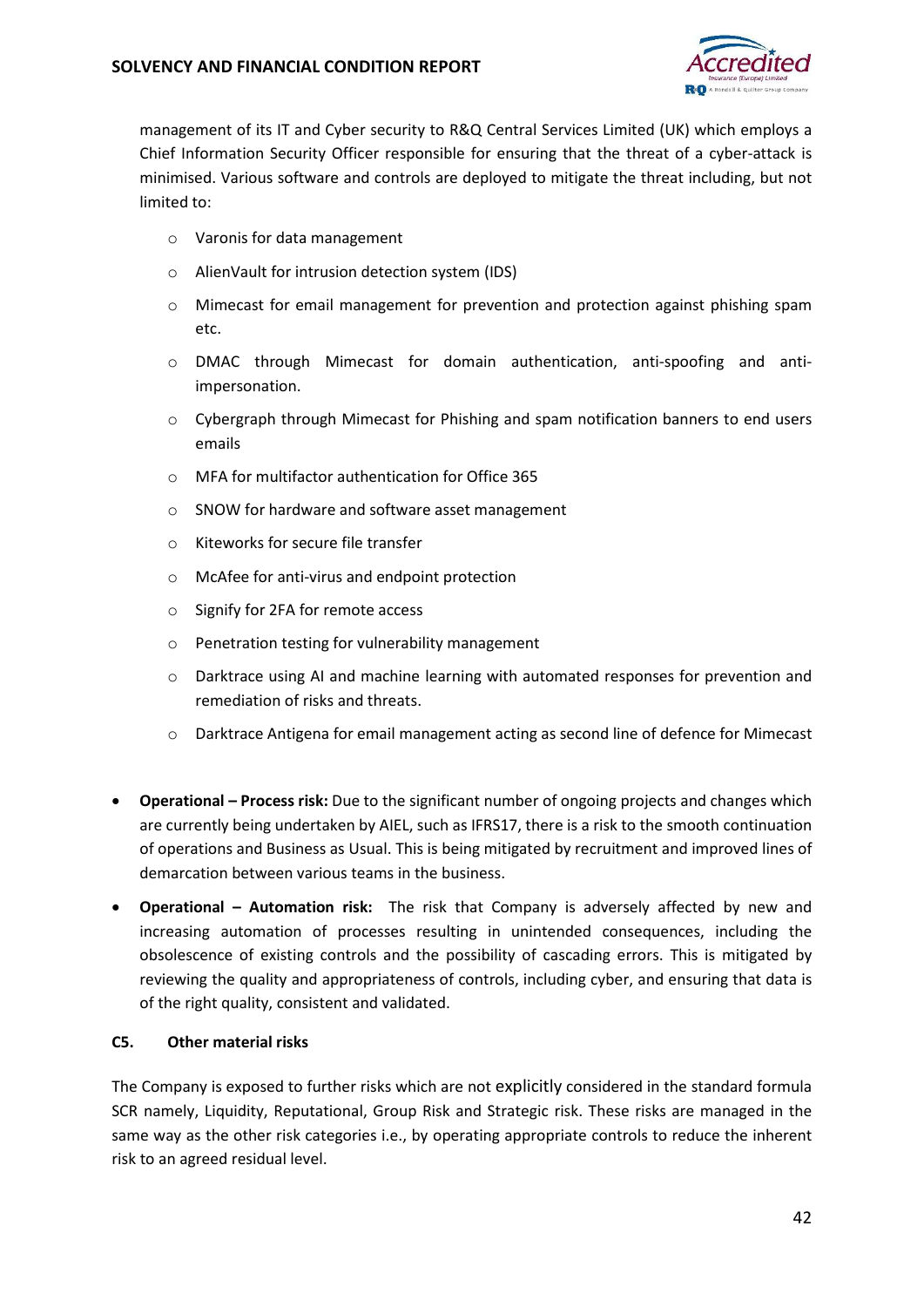

### **Liquidity Risk**

The Company is exposed to regular calls on its available cash resources mainly from claims arising from insurance contracts. Liquidity risk is the risk that cash may not be available to pay obligations when due at a reasonable cost.

### *Management and Mitigation:*

The Company manages its funds in such a manner as to ensure an adequate portion of available funds to meet such calls through cash-flow tracking to budget and forecast, quarterly key risk indicators and the daily checking of bank account balance. The external investments held by AIEL are marketable and liquid so are convertible into cash fairly quickly should the need arise. In respect of specific controls in place to manage liquidity risk, a key risk indicator has been developed that monitors the percentage of net technical provisions that is maintained in cash and liquid assets.

In addition, the Company maintains a long-term cash flow projection covering the planning period as well as a more detailed cash flow projection setting out the expected receipts and payments over the short term. The long-term cash flow projection is used to ensure the Company's business strategy encompasses a good cash flow position over the planning period. The regular cash flow projection is used to manage the cash balances in the key operating accounts across the shortterm period to ensure obligations are met as they fall due.

### **Material Risk Exposures:**

The Company has a good cash flow position with most of the premium income received upfront and external investments held in marketable and liquid securities. As a result, no material liquidity risk exposures are anticipated over the business planning time period.

The Company has the following additional controls in place to manage and mitigate liquidity risk:

- o Quarterly meeting of the Reinsurance Asset Committee at Group level
- o Regular review of program and legacy bad debt
- o Cash flow statement included in the quarterly management accounts
- $\circ$  Quarterly monitoring of the liquidity key risk indicator to ensure the sufficiency of the Company's free funds available to meet projected and actual liquidity requirements.

### **Reputational Risk**

Historically, due to the legacy nature of the portfolios acquired by AIEL, the Company had not been considered to have a material exposure to reputational risks (a risk that is often considered to be non-quantifiable). However, given the growth in the writing of live direct insurance business, the relative importance of reputational risk has increased. This potentially arises through AIEL's dealings with customers, usually through its Managing General Agents and their Third-Party Administrators on claims, but also in the case of direct dealings with customers on complaints. Reputational risk may arise from any failure on the part of AIEL to meet its obligations under the Insurance Disclosure Directive and in terms of Treating Customers Fairly.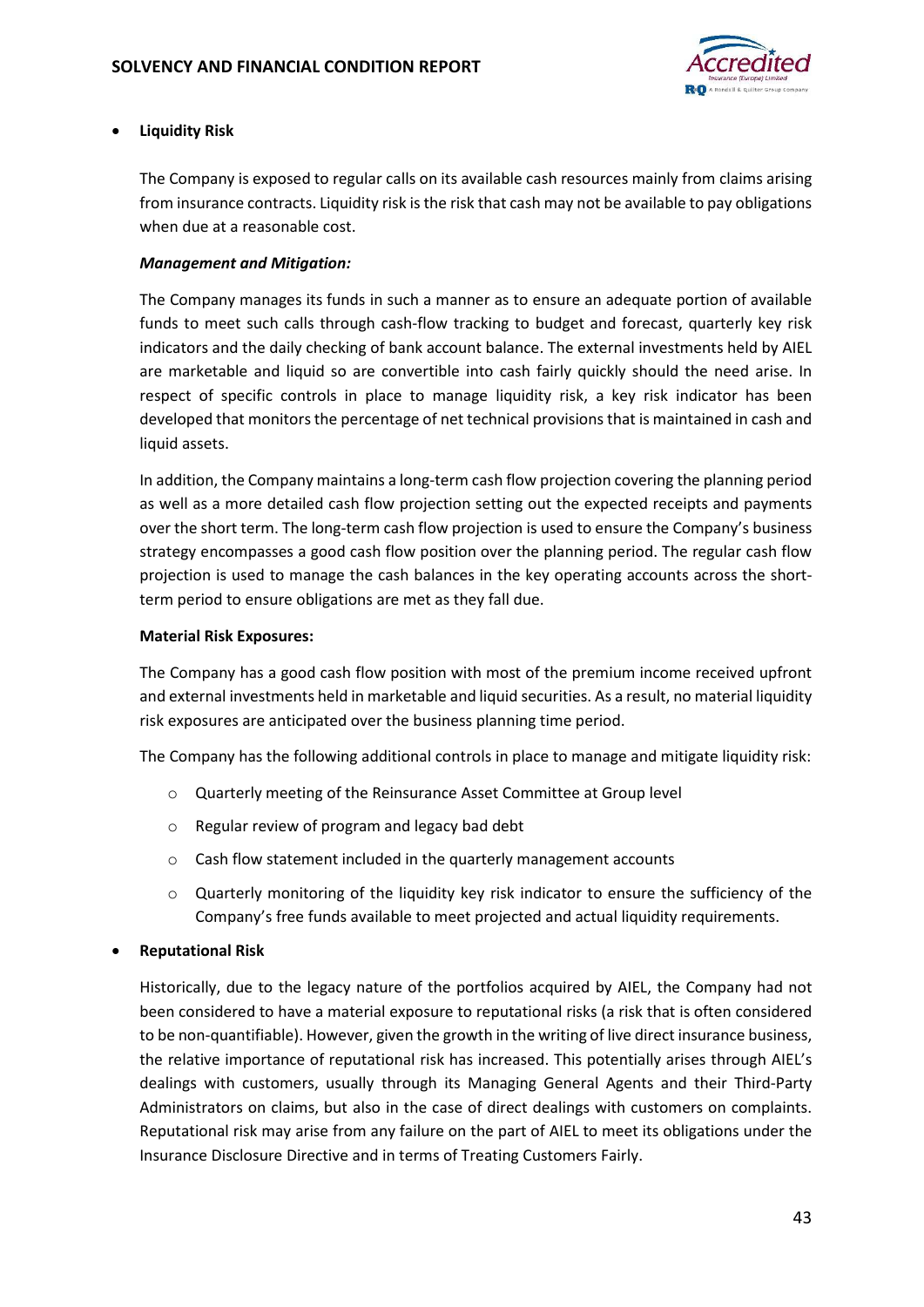

For example, the products marketed by AIEL and its agents must be suitable for the target market, be communicated clearly through an Insurance Product Information Document, customers' specific demands and needs must be identified and recorded and the nature and basis of the remuneration received relating to the product must be disclosed. Failure by the Company or its agents to meet these obligations could lead to reputational damage for the Company.

Claims and complaint procedures and contacts must be provided. Claims must be managed in accordance with the policy wording and complaints must be managed efficiently and fairly.

From a financial perspective these fronting deals are substantially quota share reinsured on a back to-back basis. The reinsurers are required to have at least an A- rating or provide sufficient collateral to cover the reserves and IBNR.

#### **Group Risk (Contagion)**

This comprises the risk that adverse events or circumstances affecting one or more business units or entities damage the solvency, liquidity, results or reputation of other entities or the overall group.

These risks are not directly referenced in the capital model and its outputs for this Company. Their impacts are assessed and communicated through qualitative assessment / narratives and the use of scenarios rather than attempting to assign simple probabilistic assessments.

#### • **Strategic Risk**

The main strategic risk in respect of the legacy business is the potential inability to identify and complete the purchase / transfer of suitable run-off books of business in line with the business plan. This risk is mitigated using an experienced and dedicated Mergers and Acquisitions (M&A) team, a currently healthy M&A deal pipeline combined with intensive and thorough due diligence of potential deals.

On the program side, strategic risk is mitigated through a due diligence process that includes, but is not restricted to, the establishment of a "Star Chamber" whose purpose is to consider all opportunities prior to them being put through due diligence.

The main strategic risk in respect of the program business would be the failure to appropriately implement the operational process and controls within the Company that relate to the underwriting of live insurance business. This risk is being mitigated by the building and embedding of robust operational controls and a compliance framework and the necessary resources to run and manage these.

In 2016, the Company identified Brexit as a strategic risk. Since then, the Company has applied for and received approval from the UK Prudential Regulatory Authority ("PRA") for the formation of a Freedom of Establishment branch office in the UK. This enabled the Company to underwrite in the UK the full range of classes for which AIEL is authorised by the MFSA. Upon the expiry of the Brexit Transition Period on 31 December 2020, the AIEL UK Branch continues to write business in the UK under the PRA's Temporary Permissions Regime (TPR) through a "deemed Part 4A permission". As part of its Brexit solution, the Company has applied to PRA to operate as a Third Country Branch following the expiry of the TPR. The application is still in progress as at the date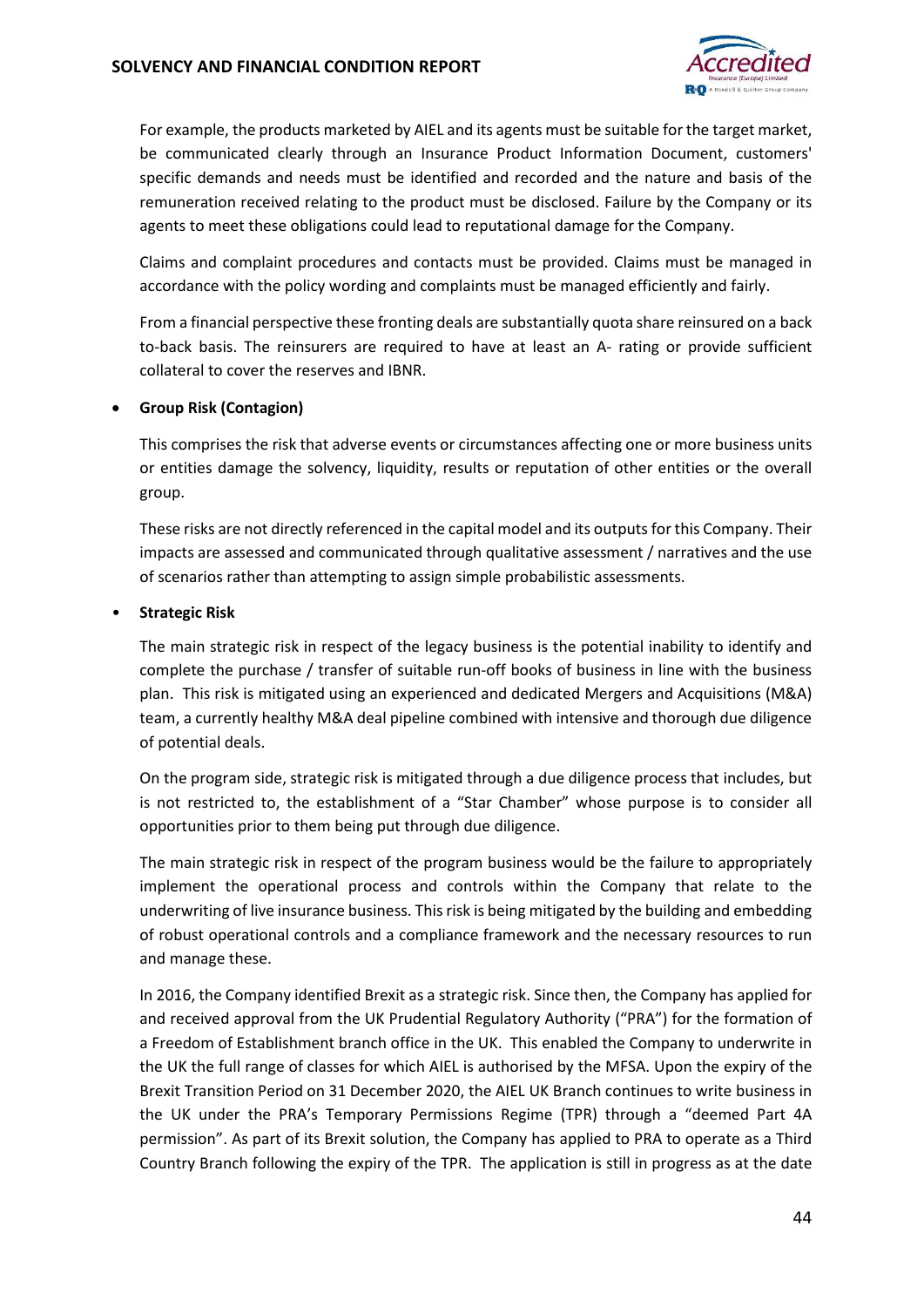

of this report. In order to achieve a smooth transition a working group has been set-up between key functions. The working group meets on a regular basis to share knowledge and ensure that new guidance can be taken on board by all concerned in a timely manner. The working group reports to the Compliance and Risk Committee and to the Board.

#### **C6. Any other information**

There is no further information to be included.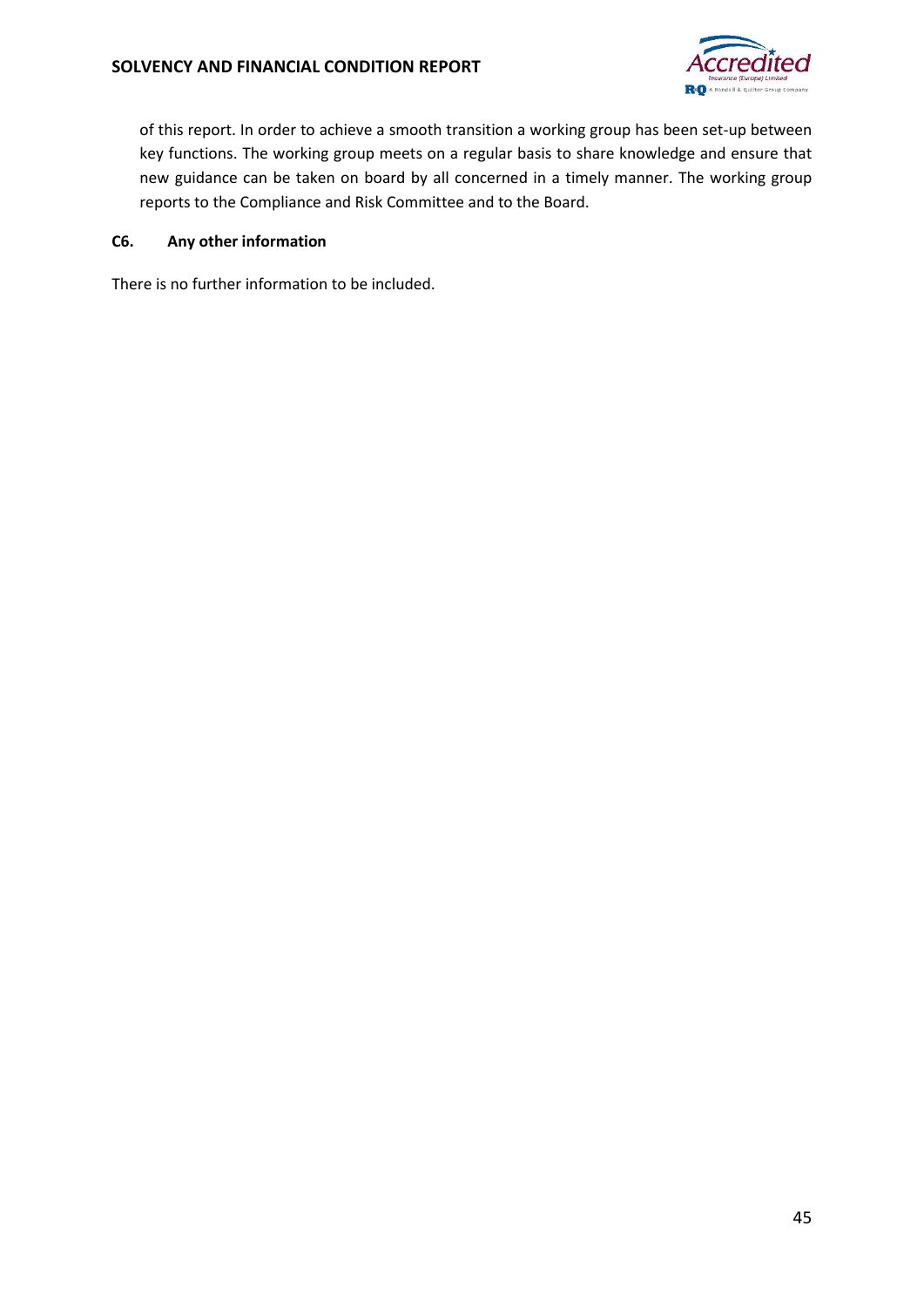

### **D. Valuation for Solvency Purposes**

#### **D1. Assets**

As at 31December 2021, the Company held the following assets with valuation for solvency purposes as shown:

| <b>Class</b>                             | Valuation (£000s) |
|------------------------------------------|-------------------|
| Property, Plant and Equipment            | 92                |
| Investments                              |                   |
| Property                                 | 1,350             |
| Holdings in related undertakings         | 7,730             |
| <b>Bonds</b>                             | 104,539           |
| Collective investment undertakings       | 15,400            |
| Intra-Group Loans                        | 38,060            |
| Reinsurance Recoverables                 | 181,256           |
| Reinsurance Receivables                  | 48,850            |
| Insurance and Intermediaries Receivables | 15,736            |
| Deposits to Cedants                      | 8,261             |
| Deferred Tax Assets                      | 2,844             |
| Trade Receivables                        | 5,705             |
| Cash and Cash Equivalents                | 15,665            |
| <b>Total assets</b>                      | 445,489           |

#### **Investments**

The Company classifies its financial assets into the following categories: financial assets at fair value through profit or loss and loans and receivables. The classification is dependent on the purpose for which the investments were acquired.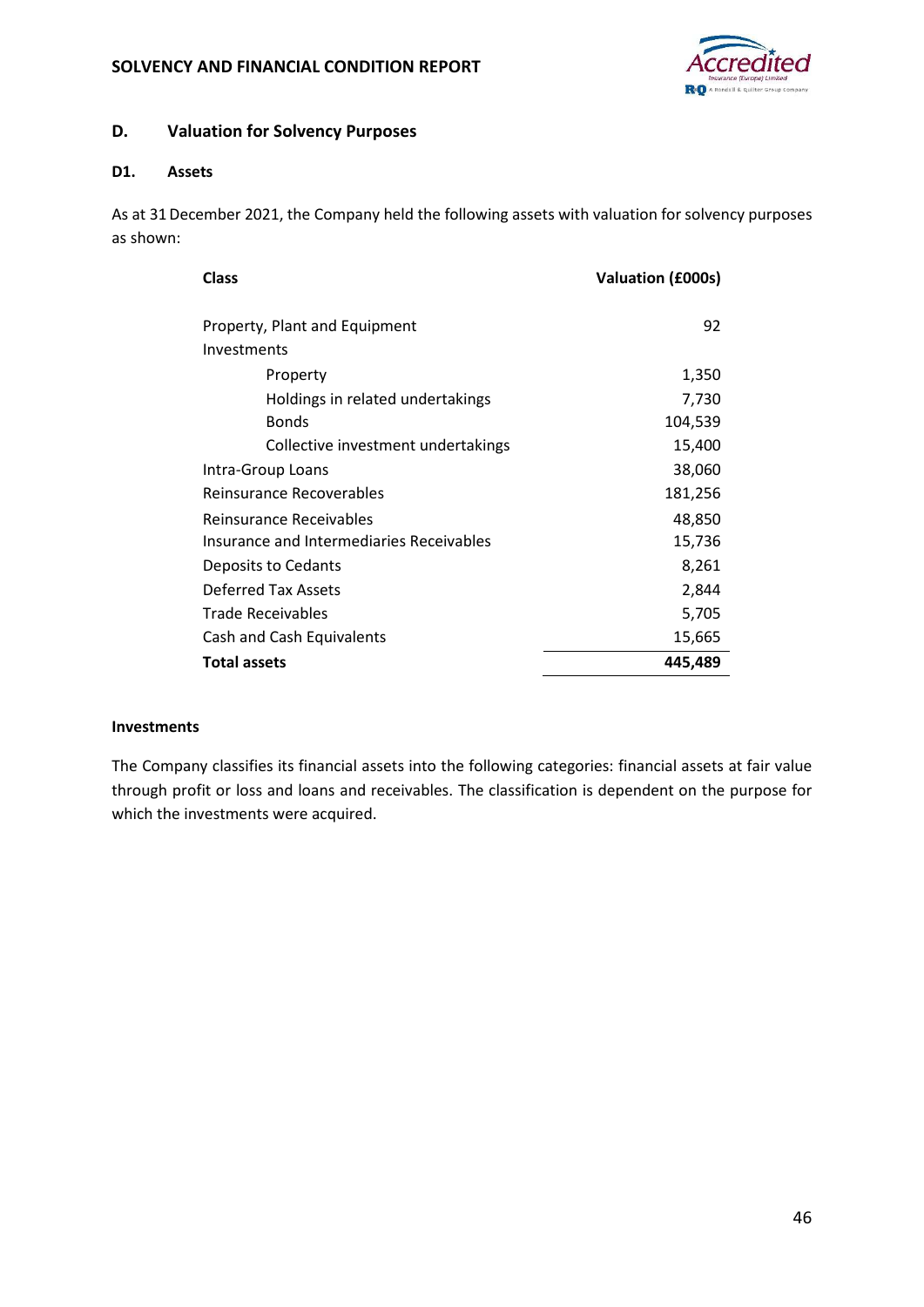

#### **Equities, debt securities and collective investment undertakings**

Equities, debt securities and collective investment undertakings are valued at fair value. Financial assets at fair value are part of a group of investments that is managed on a portfolio basis and whose performance is evaluated and reported internally on a fair value basis to the Company's Board and the Group's Investment Committee in accordance with a documented investment strategy. Assets that are part of these portfolios are designated upon initial recognition at fair value.

### **Deposits, intra-group loans, deposits to cedants, reinsurance receivables, insurance and trade receivables, cash and cash equivalents**

Loans and receivables are financial assets with fixed or determinable payments that are not quoted in an active market, other than those that the Company has designated at fair value through profit or loss. They include, inter alia, loans to Group companies, insurance and other receivables, cash and cash equivalents in the statement of financial position as well as other financial investments (comprising deposits with credit institutions).

Loans and receivables are carried at amortised cost using the effective interest method, less any provision for impairment.

#### **Deferred tax assets**

Deferred tax is recognised using the liability method for all temporary differences arising between the tax bases of assets and liabilities and their carrying values for financial reporting purposes.

However, if the deferred income tax arises from initial recognition of an asset or liability in a transaction other than a business combination that at the time of the transaction affects neither accounting nor taxable profit or loss, it is not accounted for. Deferred tax is determined using tax rates (and laws) that have been enacted or substantively enacted by the reporting period and are expected to apply when the related deferred tax asset is realised, or the deferred tax liability is settled.

Deferred tax assets are recognised only to the extent that future taxable profit will be available such that realisation of the related tax benefit is probable.

Deferred tax assets and liabilities are offset when there is a legally enforceable right to offset current tax assets against current tax liabilities.

The deferred tax arises out of unutilised tax losses. The deferred taxation has no expiry date and is substantially non-current in nature.

### **Compliance with IFRS**

With the exception of intangible assets (which are valued at £nil in the Company's assets for solvency purposes), deferred acquisition costs (which are included in technical provisions under Solvency II) and deferred taxes (as described in the preceding paragraph), the Company's valuation of assets in its financial statements (prepared under IFRS accounting standards) does not materially differ from the valuation for solvency purposes. In addition, reinsurers' share of technical provisions are included within best estimate liabilities under Solvency II whereas these are presented as assets under IFRS.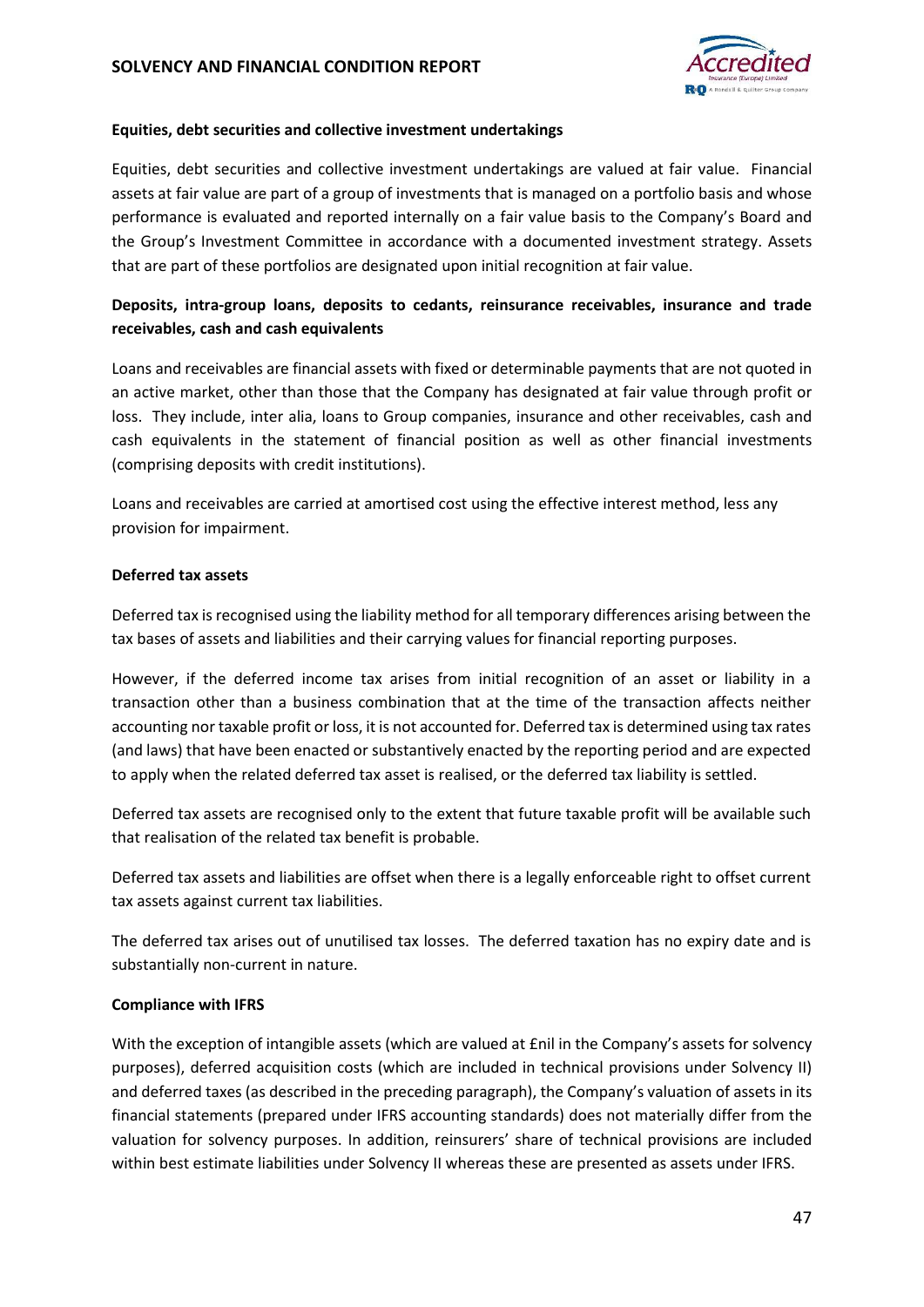

#### **D2. Technical Provisions**

AIEL has gross discounted best estimate Technical Provisions ("TPs") of £248.1m. The equivalent net amount is £66.8m. In addition, AIEL holds a risk margin of £11.9m.

| Class                                                     | <b>Gross Best</b><br><b>Estimate</b> | <b>Risk Margin</b> | <b>RI Best Estimate</b> | <b>Net Technical</b><br>Provision |  |
|-----------------------------------------------------------|--------------------------------------|--------------------|-------------------------|-----------------------------------|--|
|                                                           | £000's                               | £000's             | £000's                  | £000's                            |  |
| Workers' compensation insurance                           | 21,349                               | 1,787              | 9,972                   | 13,164                            |  |
| Motor vehicle liability insurance                         | 143,984                              | 3,303              | 127,922                 | 19,365                            |  |
| Other motor insurance                                     | 9,046                                | 226                | 9,020                   | 252                               |  |
| Marine, aviation and transport insurance                  | 5,379                                | 691                | 1,099                   | 4,971                             |  |
| Fire and other damage to property insurance               | 33,117                               | 2,092              | 24,652                  | 10,556                            |  |
| General liability insurance                               | 25,320                               | 2,569              | 14,197                  | 13,692                            |  |
| Credit and suretyship insurance                           | 1,372                                | 16                 | 1,596                   | (207)                             |  |
| Legal expenses insurance                                  | (15, 208)                            | 42                 | (12, 515)               | (2,651)                           |  |
| Income Protection insurance                               | 6                                    | 1                  |                         | 6                                 |  |
| Miscellaneous financial loss                              | 55                                   | 3                  | 50                      | 8                                 |  |
| Non-proportional casualty reinsurance                     | 7,005                                | 1,028              | 551                     | 7,483                             |  |
| Non-proportional marine, aviation and transport reinsural | 677                                  | 51                 | 396                     | 331                               |  |
| Non-proportional property reinsurance                     | 572                                  | 100                | 4                       | 668                               |  |
| <b>Total Undiscounted</b>                                 | 232,674                              | 11,908             | 176,944                 | 67,638                            |  |
| <b>SII Expenses</b>                                       | 11,526                               |                    |                         | 11,526                            |  |
| <b>ENIDS</b>                                              | 13,564                               |                    | 11,858                  | 1,706                             |  |
| <b>Bad Debt</b>                                           |                                      |                    | (717)                   | 717                               |  |
| Discount                                                  | (9,701)                              |                    | (6, 828)                | (2,873)                           |  |
| <b>Total Discounted</b>                                   | 248,062                              | 11,908             | 181,256                 | 78,715                            |  |

#### **Methodology**

In setting the gross undiscounted claim element of TPs, the starting point is the IFRS claims reserves determined for reporting in the financial statements. The bases, methods and assumptions for each line of business are detailed below:

- TPs for inclusion within the full year IFRS accounts are estimated by the Chief Actuary and the Actuarial Function ("AF") and approved by the AIEL Board. The estimates for the purpose of IFRS are permitted to contain a level of prudence to reflect the degree of uncertainty in specific areas of the business written. Following the AF reserving policy, the AF determines best-estimate reserves with no margin for prudence on Solvency II basis.
- The IFRS reserves are set by homogenous risk groups according to the class of business.
- Claims TPs are projected using ResQ at various points through the year. The Company selects underwriting year loss development factors using historical paid and incurred claims development triangles. Where underwriting years within a class showed significantly different development patterns different loss development factors are selected. Where necessary, tail factors have been estimated by fitting mathematical curves.
- For disease losses, reserves are projected using frequency severity decay models. Where appropriate (e.g., for disputes and large claims) the reserves for specific losses are estimated separately outside the standard models. Approximately 10-15% of the losses are currently reserved to policy limits.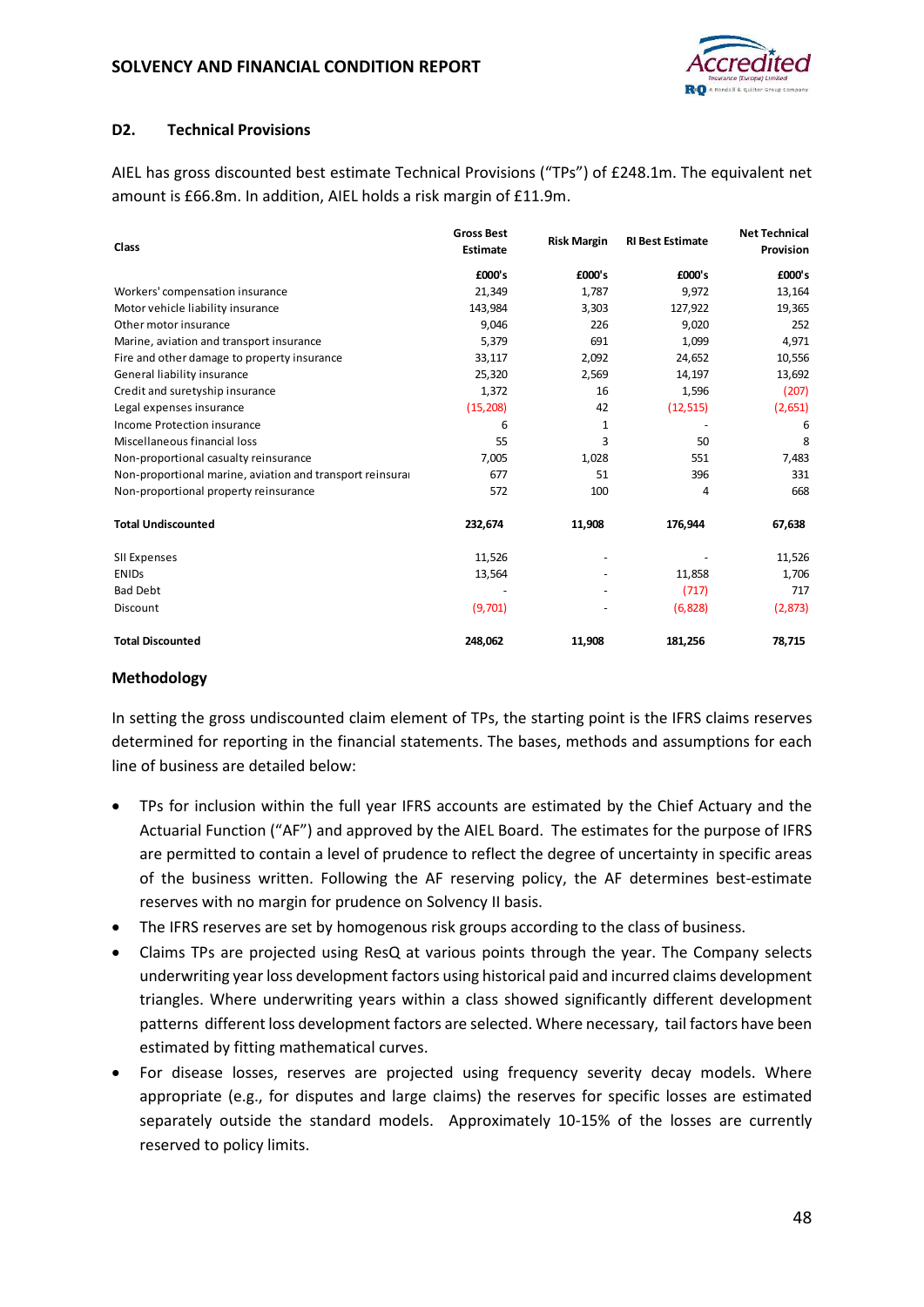

- Net claims reserves have been estimated by using Gross-to-Net ratios to reduce the gross reserves. There are £181.3m of discounted reinsurance TPs.
- The bad debt on the projected reinsurance recoveries is estimated using a credit default charge against all reinsurers based on Standard & Poor's Reinsurer Strength Ratings, where available. Where S&P ratings are unavailable, A.M. Best data is used to complete the listing of reinsurers and ratings.
- The IFRS claims reserves are set on a Best Estimate basis with no margin for prudence. These IFRS reserves are then mapped to Solvency II class.

In determining the TP Claims Provisions, the IFRS reserves are adjusted for:

- Events Not In Data ("ENIDs").
- Additional expenses and Bad Debt.
- Discounting.

In setting the undiscounted claims TPs, the starting point is the IFRS Unearned Premium Reserves ("UPR"). This is multiplied by the Initial Expected Loss Ratio ("IELR") to determine the unearned future claims TPs. In determining these provisions, the unearned future claim amounts are adjusted for:

- Legally Obliged business.
- Expenses.
- Discounting.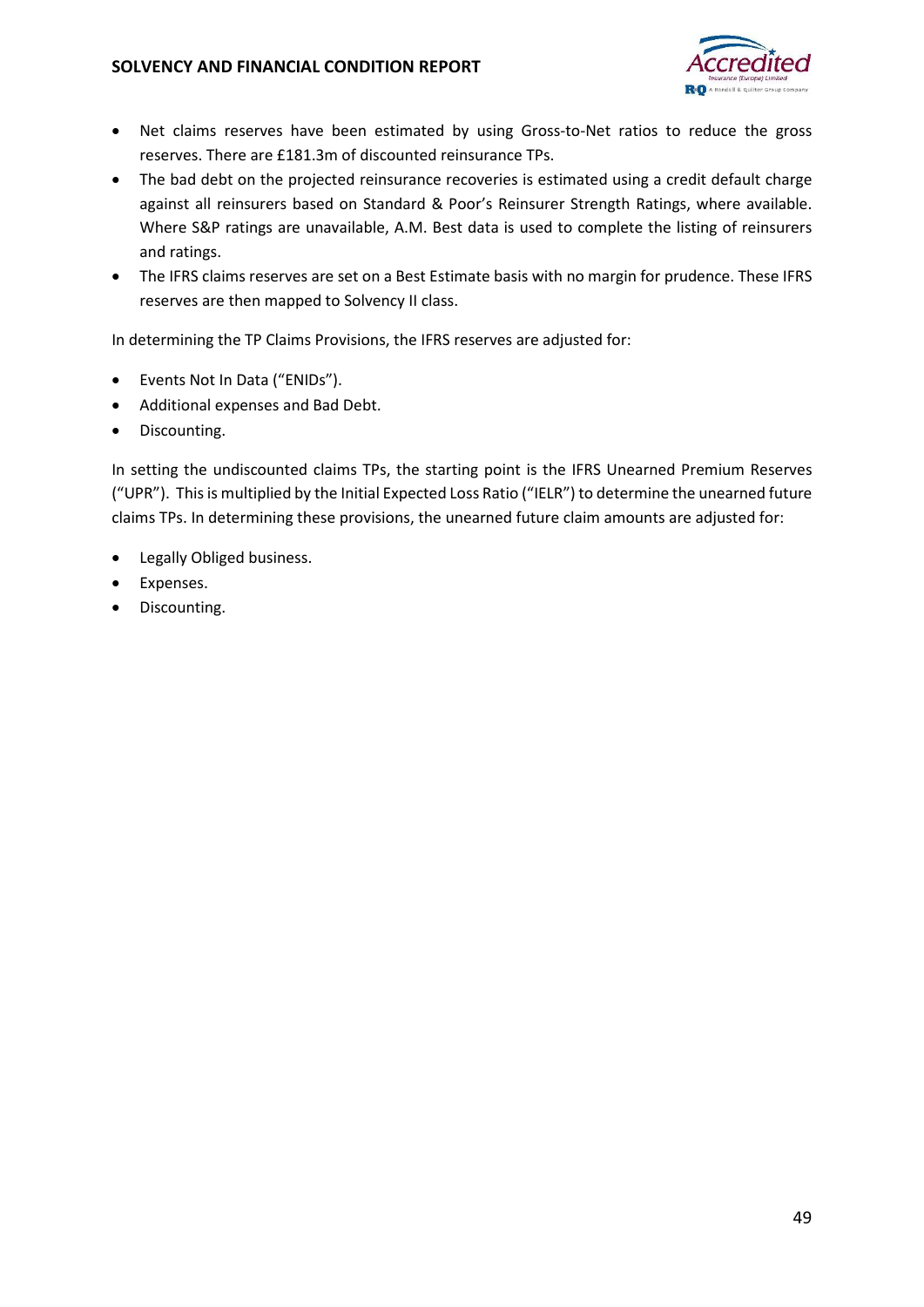

#### **Comparison to Financial Statements**

The table below shows the differences between the TPs held in the financial statements and those calculated for Solvency II:

|                                  | AIEL Technical Provisions - 31/12/21             |           |  |  |  |  |  |  |
|----------------------------------|--------------------------------------------------|-----------|--|--|--|--|--|--|
|                                  |                                                  | £000's    |  |  |  |  |  |  |
| <b>IFRS</b>                      | Net Earned Claims Reserves                       | 69,364    |  |  |  |  |  |  |
|                                  | Net Unearned Premium Reserves                    |           |  |  |  |  |  |  |
|                                  | Net Expense Reserves                             |           |  |  |  |  |  |  |
| <b>Total Net IFRS Provisions</b> | 87,536                                           |           |  |  |  |  |  |  |
|                                  |                                                  |           |  |  |  |  |  |  |
| SII Adjustments                  | Removal of Profit from Unearned Business         | (2,888)   |  |  |  |  |  |  |
|                                  | <b>BBNI Premiums and Future Premium Reserves</b> | (28, 201) |  |  |  |  |  |  |
| <b>ENIDS</b>                     |                                                  | 1,706     |  |  |  |  |  |  |
|                                  | <b>Additional Expenses</b>                       | 11,526    |  |  |  |  |  |  |
|                                  | Discount                                         | (2,873)   |  |  |  |  |  |  |
|                                  | Risk Margin                                      |           |  |  |  |  |  |  |
|                                  | <b>Total Adjustments</b>                         |           |  |  |  |  |  |  |
|                                  |                                                  |           |  |  |  |  |  |  |
| <b>Total Net SII Provisions</b>  |                                                  | 78,715    |  |  |  |  |  |  |

Material differences are highlighted below.

ENIDs

To allow for the occurrence of all possible future outcomes under Solvency II, ENIDs have been considered. ENIDs represent low frequency, high cost events which are not represented within historical data, therefore must be estimated explicitly. A simple percentage approach is taken to estimating ENIDs due to the nature of the run-off reserves and the reinsurance mitigation available on the programme business.

BBNI and Future Premium Reserves

For Solvency II TPs, the Company must calculate the premium and claims cashflows of contracts to which it is legally obliged, whether these contracts have incepted or not (bound but not incepted, "BBNI"). The calculation of these cash-flows generates future premium reserves for both incepted and unincepted contracts.

Expenses

AIEL does not hold a provision for ULAE within the IFRS reserves as it is considered that investment income will be more than sufficient to cover these costs. For Solvency II TPs, the discounted cashflows associated with the estimated cost of running all claims off to finality is required to be included in the TPs. A simple percentage approach is taken to estimating SII additional expenses due to the nature of the run-off reserves and the expected short length of run-off of the programme business.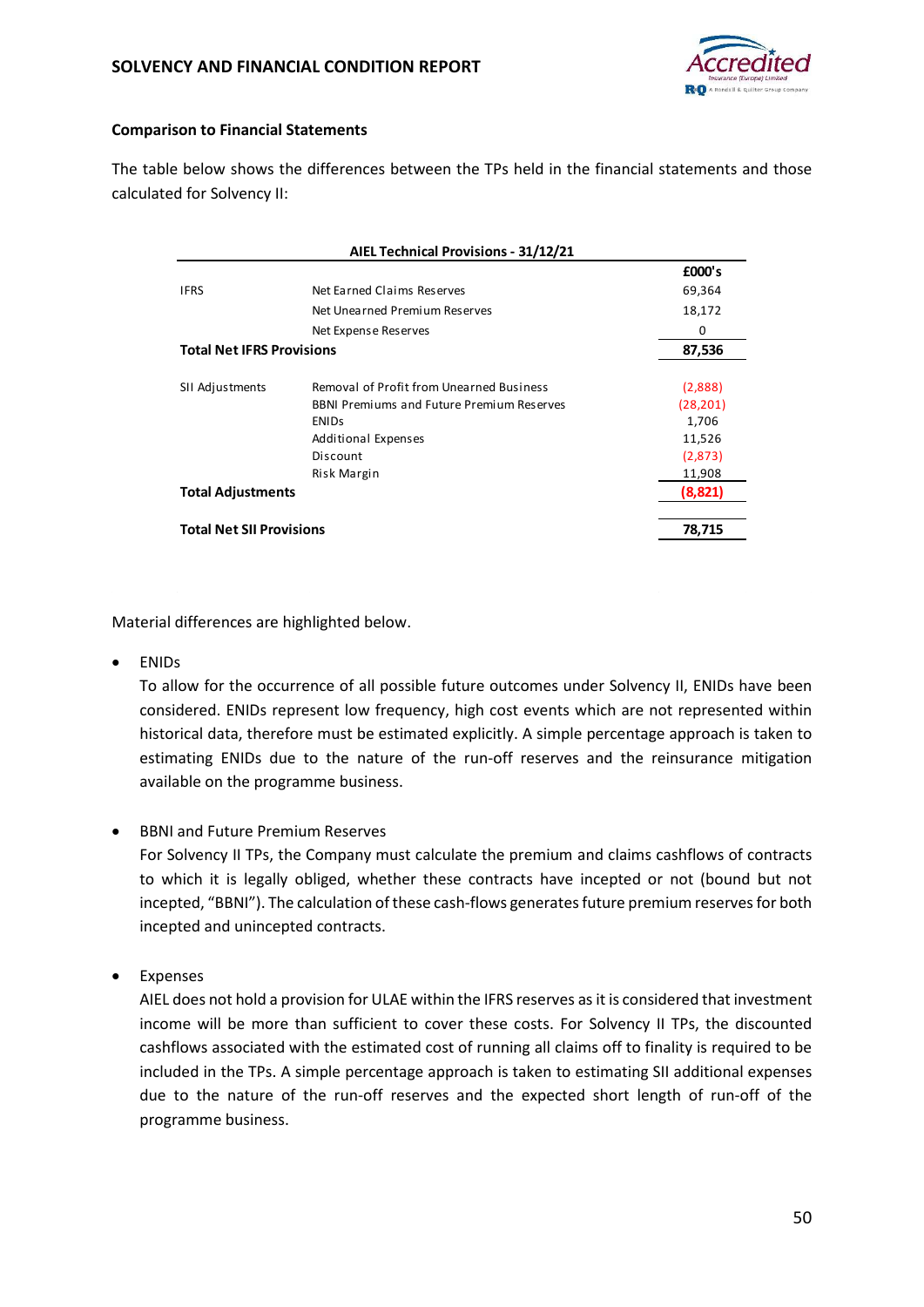

• Discounting

Solvency II best estimates represent the probability weighted average value of all future cash flows, discounted to allow for the time value of money.

Discounting has been carried out in accordance with EIOPA guidelines. Yield curves have been provided by EIOPA. Claim payment patterns used for discounting provisions were derived from the gross claim projections. Claims payment pattern are determined for each currency and currency specific discount rates have been used.

ULAE is discounted assuming the same underlying payment pattern as gross claims to which the expense has been allocated. Reinsurance recoveries are assumed to mirror gross payments.

Risk Margin

Currently the risk margin is calculated on a simplified cost of capital approach (method 3 in the UK QIS5 template). The SCR relating to the written and obliged business is run off using best estimate net discounted cash flows adjusted for future premiums, ENIDs and ULAE. The cost of capital of 6% is then applied to the SCR and discounted without liquidity premium to give the risk margin. This approach runs off the SCR in proportion to the expected run-off of technical provisions. The simplified method has been chosen due to the maturity of the Company and the nature of the exposures.

The SF model risk margin is calculated using the same approach to the simplified method 3.

• Uncertainty

There is always uncertainty associated with the estimation of TPs. Future development can and does differ from past experience.

A majority of AIEL's net TPs are related to Industrial Disease claims. Uncertainties associated with these loss types increase the inherent uncertainty in the selected best estimate reserves.

Additional uncertainties for these types of liabilities include:

- The long tail nature of these liabilities means they are reported and settled over many decades.
- There is a limited volume of past claims data meaning there is a large degree of subjectivity in the selection of parameters.
- Court interpretations and legislative changes can have a material impact on reserves.
- Models are used in the projection of the reserves for Industrial Disease liabilities and there are a number of underlying assumptions. Given that actual claim development does not typically conform to statistical models there is a degree of model uncertainty.
- These models have been parameterised with reference to past experience. Any extent to which there are inaccuracies or poor-quality data will introduce parameter uncertainty. In addition, there is significant expert judgement involved with the selection of the parameters and the models are sensitive to these assumptions.
- Future development can and does differ from experience.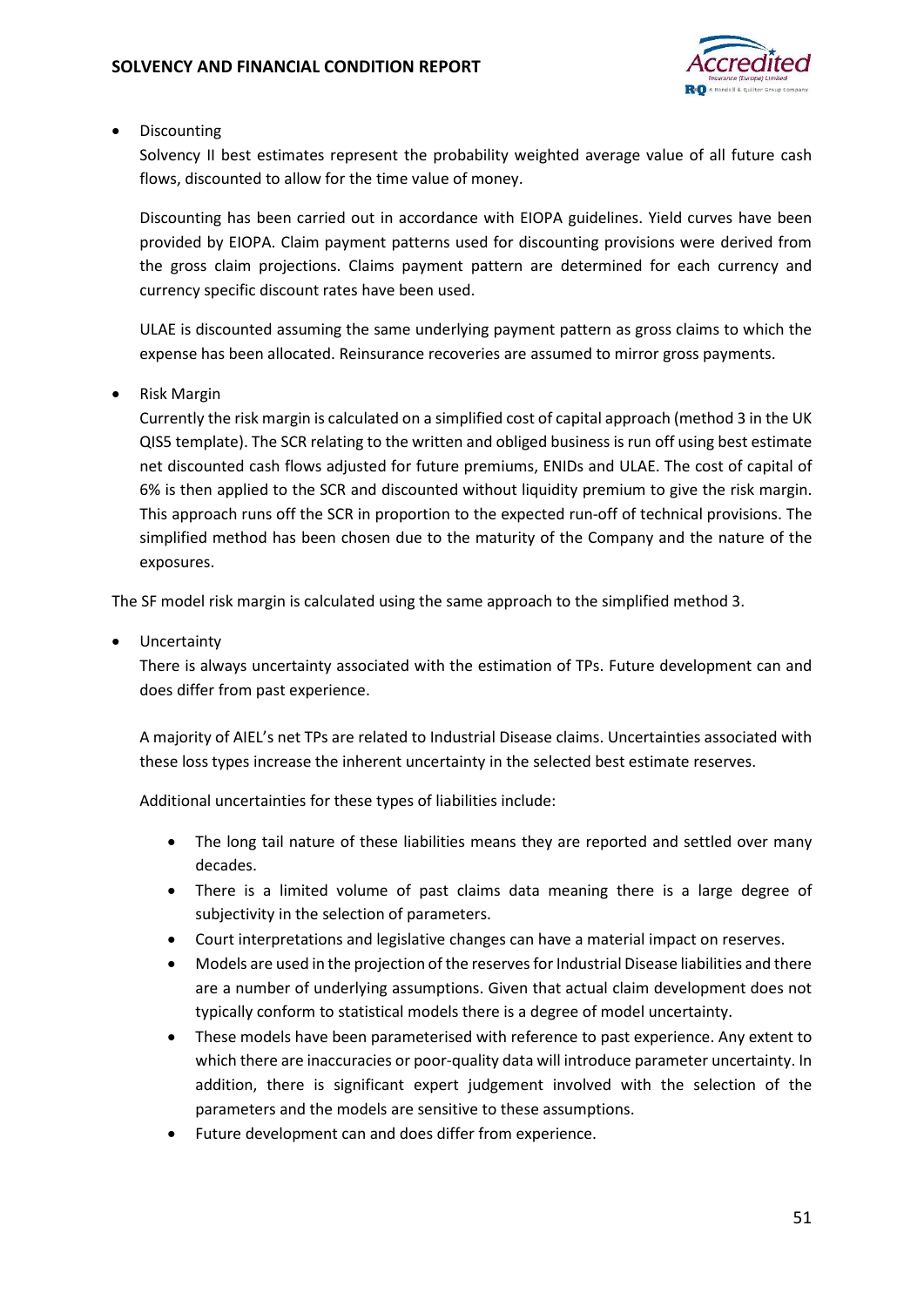

#### **Other Information**

The data used to determine TPs is complete and accurate and appropriate for purpose as assessed in accordance with Article 19 of Directive 2009/138/EC.

In assessing the TPs, there is no matching adjustment (Article 77b of Directive 2009/138/EC), no volatility adjustment (Article 77d of Directive 2009/138/EC), no transitional risk-free interest rate-term structure (Article 308c of Directive 2009/138/EC) and no transitional deduction (Article 308d of Directive 2009/138/EC).

The Company took advantage of simplification on counterparty default risk on pooling arrangements under Article 109 of the Delegated Regulation 2015/35.

#### **D3. Other Liabilities**

As at 31 December 2021, the Company held the following other liabilities with valuation for solvency purposes as shown:

| <b>Class</b>                              | Valuation (£000s) |
|-------------------------------------------|-------------------|
| Subordinated Liabilities                  | 20,683            |
| Insurance & Intermediaries Payable        | 31,492            |
| Reinsurance Payables                      | 48,648            |
| <b>Trade Payables</b>                     | 5,988             |
| Deferred Tax Liabilities                  |                   |
| Provision other than Technical Provisions | 335               |
| <b>Other Liabilities</b>                  | 1,641             |
| <b>Total Liabilities</b>                  | 108,787           |

#### **Subordinated liabilities, insurance & intermediaries payables, reinsurance and trade payables**

The Company initially recognises its financial liabilities on the date that they are originated. The Company does not recognise a financial liability when its contractual obligations are discharged or cancelled or expired. Financial liabilities are initially recognised at cost and subsequently approximate their fair value. The Company's financial liabilities include insurance and other payables.

#### **Provisions other than technical provisions**

Provisions are recognised when the Company has a present legal or constructive obligation as a result of past events, it is probable that an outflow of resources will be required to settle the obligation, and a reliable estimate of the amount can be made. Such provisions are recognised at fair value.

#### **Contingent liabilities**

The contingent liability relates to the best estimate valuation measured at the future expected outflow of resources given the possible outcomes of such a contingent event occurring.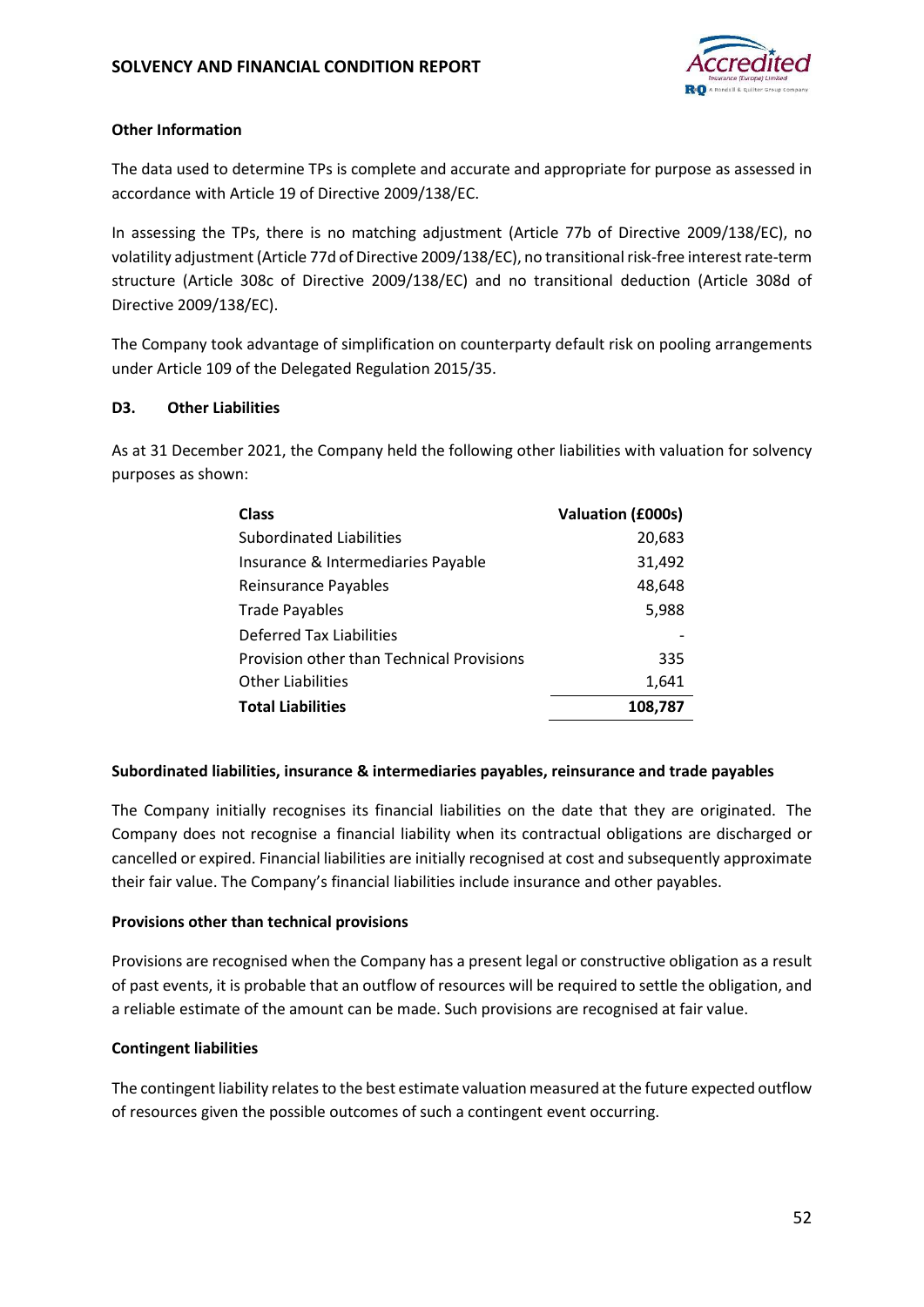

#### **Compliance with IFRS**

The Company's valuation of other liabilities in its financial statements (prepared under IFRS accounting standards), with the exception of contingent liabilities (which are valued at £nil in the Company's financial statements), does not materially differ from the valuation for solvency purposes.

#### **D4. Alternative Methods for Valuation**

No alternative methods for valuation of assets or other liabilities have been used.

#### **D5. Any Other Information**

There is nothing else to report.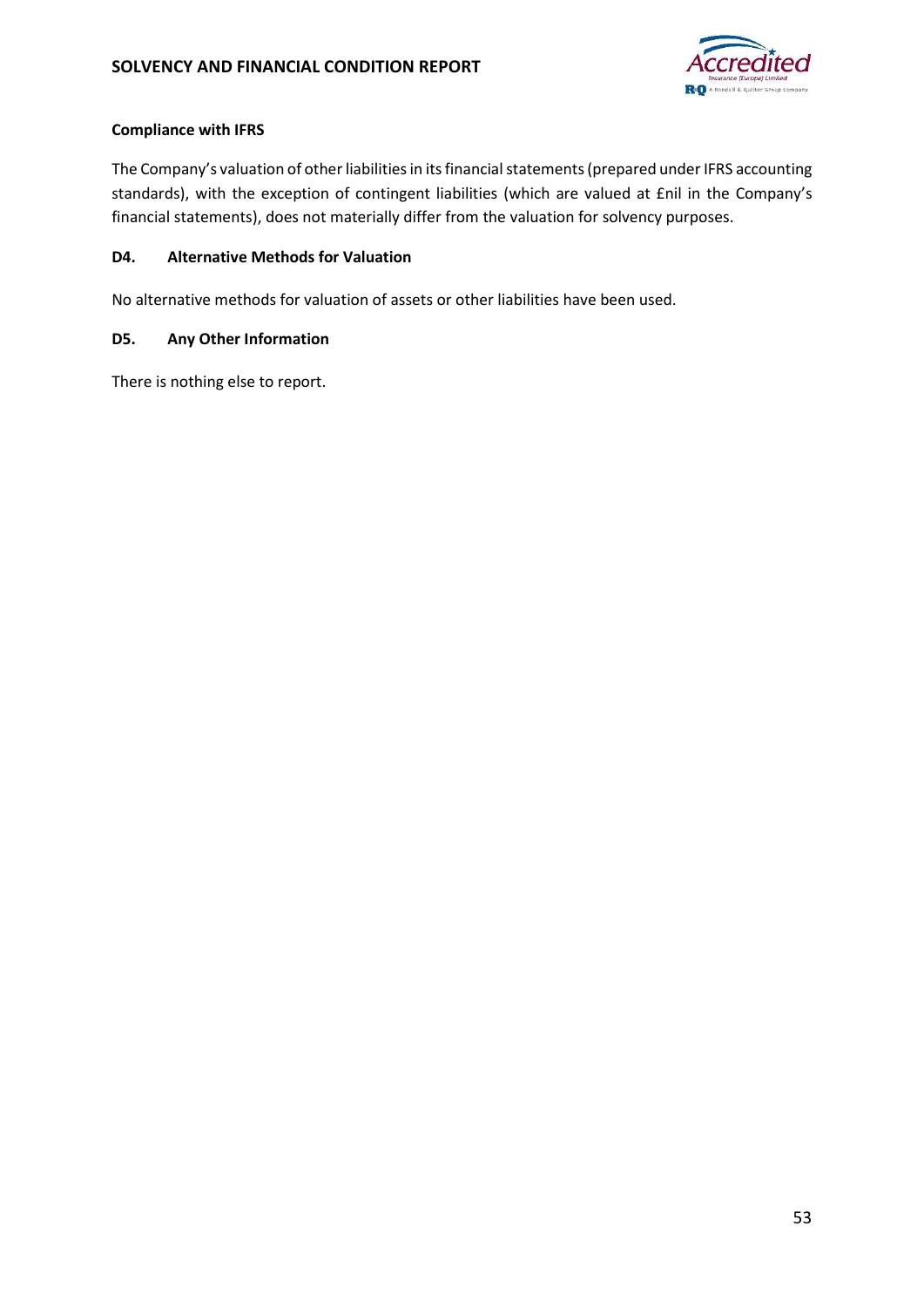

### **E. Capital Management**

#### **E1. Own funds**

The Company's objectives when managing capital are to:

- Comply with the insurance capital requirements to hold Eligible Own Funds to cover the Solvency Capital Requirement and Minimum Capital Requirement in terms of the Insurance Business Act, 1998, (Chapter 403, Laws of Malta) and the applicable Insurance Rules issued under the Insurance Business Act (''Insurance Rules'') by the Malta Financial Services Authority (''MFSA'').
- Safeguard the Company's ability to continue as a going concern and provide returns for shareholders and benefits for other stakeholders.
- Maintain financial strength to support new business growth and to provide for the capital requirements of the Company; and
- Provide an adequate return to shareholders by pricing insurance contracts commensurately with the level of risk.

The Company aims to ensure that its "own funds" consists of "Tier 1", "Tier 2" and "Tier 3" capital as defined by Solvency II Directive. The Company's own funds shall take the form of:

- Ordinary Share Capital
- Retained Earnings
- Shareholders' Contribution
- Subordinated Debt

In order to maintain or adjust the capital structure, the Company may issue new shares or capitalise contributions received from its shareholders, or issue further subordinated debt.

The Company utilises a 3-year time horizon for business planning purposes and the last complete business plan was for 2022-2024.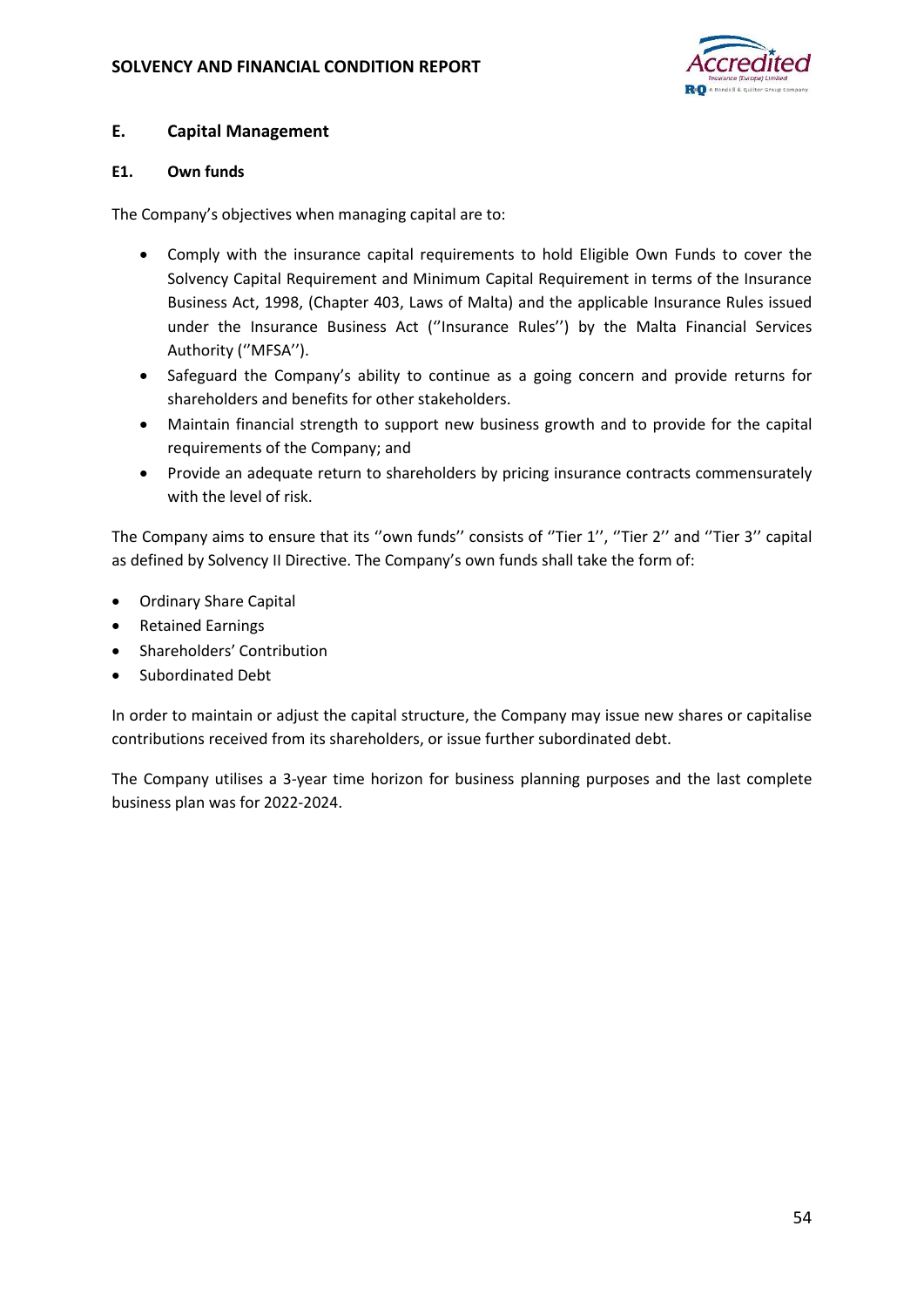

Own funds have moved as follows:

|                                                  | <b>Share</b><br>Capital | <b>Reconciliation</b><br><b>Reserve</b> | <b>Subordinated</b><br><b>Debt</b> | <b>Deferred</b><br><b>Tax Asset</b> |         |
|--------------------------------------------------|-------------------------|-----------------------------------------|------------------------------------|-------------------------------------|---------|
|                                                  | Tier 1                  | Tier 1                                  | Tier 2                             | Tier 3                              | Total   |
|                                                  | £000s                   | £000s                                   | £000s                              | £000s                               | £000s   |
| <b>Basic own funds at 1 January</b><br>2021      | 77,885                  | (23, 565)                               | 22,063                             | 1,166                               | 77,549  |
| Foreign exchange movements                       |                         |                                         | (1,380)                            |                                     | (1,380) |
| Capital injection                                | 13,135                  |                                         |                                    |                                     | 13,135  |
| Movement in restricted own<br>funds              |                         | 3,404                                   |                                    |                                     | 3,404   |
| Movement in excess of assets<br>over liabilities |                         | 138                                     |                                    |                                     | 138     |
| Movement in deferred tax                         |                         |                                         |                                    | 1,678                               | 1,678   |
| <b>Basic own funds at 31</b><br>December 2021    | 91,020                  | (20, 023)                               | 20,683                             | 2,844                               | 94,524  |

As at 31 December 2021, the Company's SCR and MCR coverage was as follows:

|                                       | Tier 1 | Tier 2 | Tier 3 | Total  |
|---------------------------------------|--------|--------|--------|--------|
|                                       | £000s  | £000s  | £000s  | £000s  |
| <b>Basic own funds</b>                | 70,997 | 20,683 | 2,844  | 94,524 |
| <b>SCR</b>                            |        |        |        | 45,201 |
| <b>MCR</b>                            |        |        |        | 12,773 |
|                                       |        |        |        |        |
| Total available own funds to meet SCR | 70,997 | 20,683 | 2,844  | 94,524 |
| Total available own funds to meet MCR | 70,997 | 20,683 |        | 91,680 |
| <b>SCR Cover</b>                      |        |        |        | 209%   |
| <b>MCR Cover</b>                      |        |        |        | 718%   |
| Total eligible own funds to meet SCR  | 70,997 | 20,683 | 1,917  | 93,597 |
| Total eligible own funds to meet MCR  | 70,997 | 2,555  |        | 73,552 |
| <b>SCR Cover</b>                      |        |        |        | 207%   |
| <b>MCR Cover</b>                      |        |        |        | 576%   |

The Company does not disclose any additional ratios other than those included in S.23.01.01 or as shown above.

#### **Ordinary Shares**

The share capital is made up of Ordinary shares. In 2021, the mergers of Alpha and Beta resulted in an increase in share capital of £6.48m.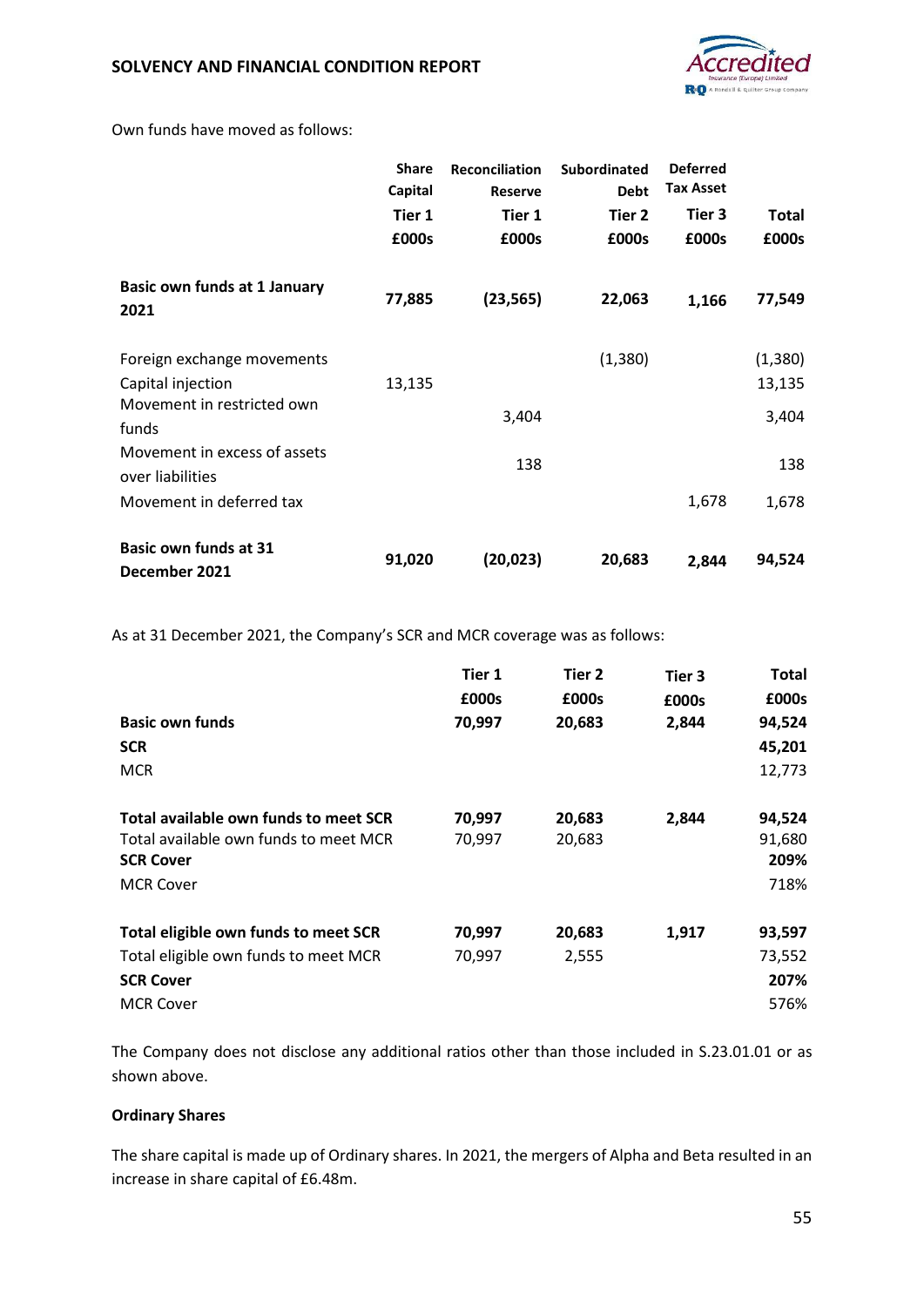

#### **Shareholders' Contribution**

These are contributions made by the Company's Shareholders for which settlement is neither planned nor likely to occur in the foreseeable future, for which no interest is levied by the Shareholders and that are not subject to any restrictions or the fulfilment of any conditions or requirements on the part of the Company. In 2021, the merger of RQIE resulted in a shareholder contribution of £6.66m being made.

#### **Reconciliation Reserve**

The Company's reconciliation reserve is made up of the excess of assets over liabilities less other Tier 1 basic own funds (being share capital and Shareholders' contribution), reduced by any restricted own funds (as further noted below).

#### **Subordinated Debt**

The subordinated debt is denominated in Euro, it attracts a floating rate interest charge and is due for redemption as follows:

€20,000,000 due on 5 October 2025 €5,000,000 due on 5 July 2027

#### **Available own Funds to cover SCR and MCR**

In assessing the solvency cover, the Board considers the available own funds to be a significant driver. The Company is in a position to cover the SCR fully with its Tier 1 capital. On this basis it therefore feels that it is appropriate for the total value of Tier 2 funds to be included, when assessing the Company's strength and as such, the Directors view the Company's available own funds coverage of SCR to be the most appropriate to the Company.

The Company adjusts its basic own funds for certain portfolios which contain restricted own funds. These restrictions are in relation to the availability and transferability of own funds in connection to these portfolios.

The Company does not hold any ancillary own funds.

Reconciliation between Solvency II excess of assets over liabilities and Equity as per IFRS:

|                                                                  | f'000s  |
|------------------------------------------------------------------|---------|
| Excess of assets over liabilities as per SII                     | 76,725  |
| Intangible asset within IFRS not permitted under Solvency II     | 3,797   |
| Adjustment to equity method of investment                        | (47)    |
| Difference in value of TPs as explained in Section D2            | (8,822) |
| Pipeline premium included within TPs                             | 21,680  |
| Net deferred acquisition Costs included in TPs under Solvency II | (2,356) |
| Contingent liability                                             | 6       |
| <b>Equity as per IFRS</b>                                        | 90.983  |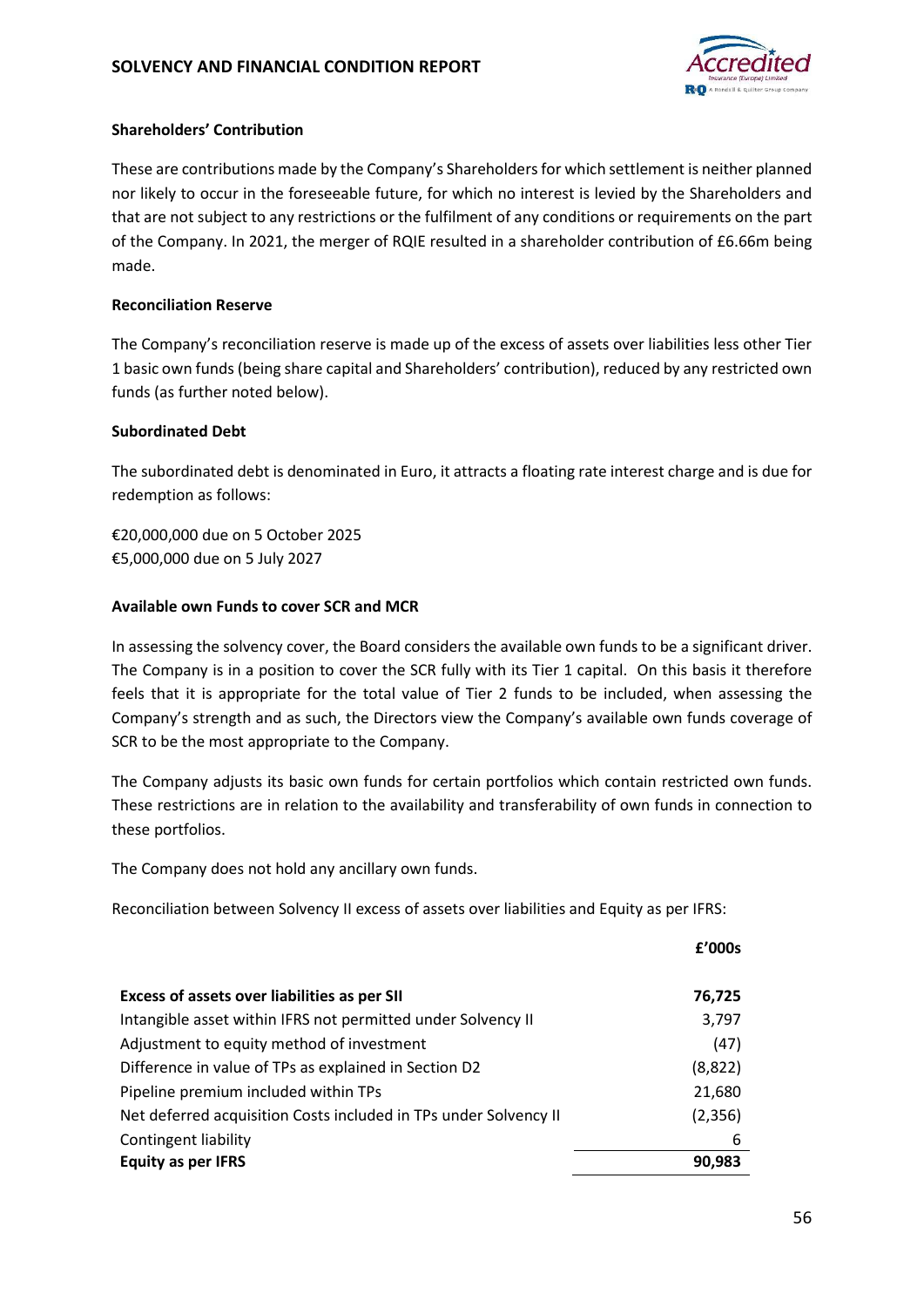

#### **E2. Solvency Capital Requirement and Minimum Capital Requirement**

AIEL uses the Standard Formula basis to determine its regulatory Solvency Capital Requirement (SCR) as prescribed in the 'Commission Delegated Regulation (EU) 2015/35 of 10 October 2014' including amendments within the 'Commission Delegated Regulation (EU) 2019/981 of 08 March 2019'.

As the year end 2021, the SCR for AIEL is £45.2m with a corresponding MCR of £12.8m. The drivers of risk are detailed in the risk categories that constitute the SCR as shown in the table below:

| <b>RISK DESCRIPTIONS</b>   | <b>£Ms</b> | <b>£Ms</b> |
|----------------------------|------------|------------|
| As at Date                 | 12/2020    | 12/2021    |
| Non-life underwriting risk | 15.0       | 19.8       |
| Health underwriting risk   | 3.9        | 3.4        |
| Life underwriting risk     |            |            |
| Market risk                | 14.3       | 15.1       |
| Counterparty default risk  | 13.9       | 9.5        |
| Basic SCR (diversified)    | 33.3       | 35.8       |
| Operational risk           | 8.1        | 9.4        |
| <b>SCR</b>                 | 41.4       | 45.2       |
| <b>MCR</b>                 | 10.6       | 12.8       |
| <b>Regulatory SCR</b>      | 41.4       | 45.2       |

The equivalent SCR and MCR at the preceding year end were £41.4m and £10.6m respectively. The increase in the SCR reflects the future planned growth in AIEL's strategy as well as the achieved growth during 2021.

#### **USP and Simplifications**

We have, where considered appropriate, applied simplified approaches in determining the SCR for AIEL as at year end 2021 in line with the nature, scope and complexity of AIEL's risk profile. We believe these simplifications are in line with Article 88 of the Delegated Acts on proportionality. The simplified approaches were applied to:

- The determination of counterparty default risk;
- The simplification of the risk mitigating effect of reinsurance to determine catastrophe risk; and
- The allocation of Technical Provisions to Solvency II class and region, for each class.

In determining the SCR for AIEL, no Undertaking Specific Parameters were incorporated.

The MCR is determined as prescribed in the 'Commission Delegated Regulation (EU) 2015/35 of 10 October 2014'. As at year end 2021, AIEL's MCR reflects the Linear MCR.

### **E3. Use of the duration-based equity risk sub-module in the calculation of the Solvency Capital Requirement**

AIEL does not make use of the duration-based equity risk sub-module in the calculation of the Solvency Capital Requirement.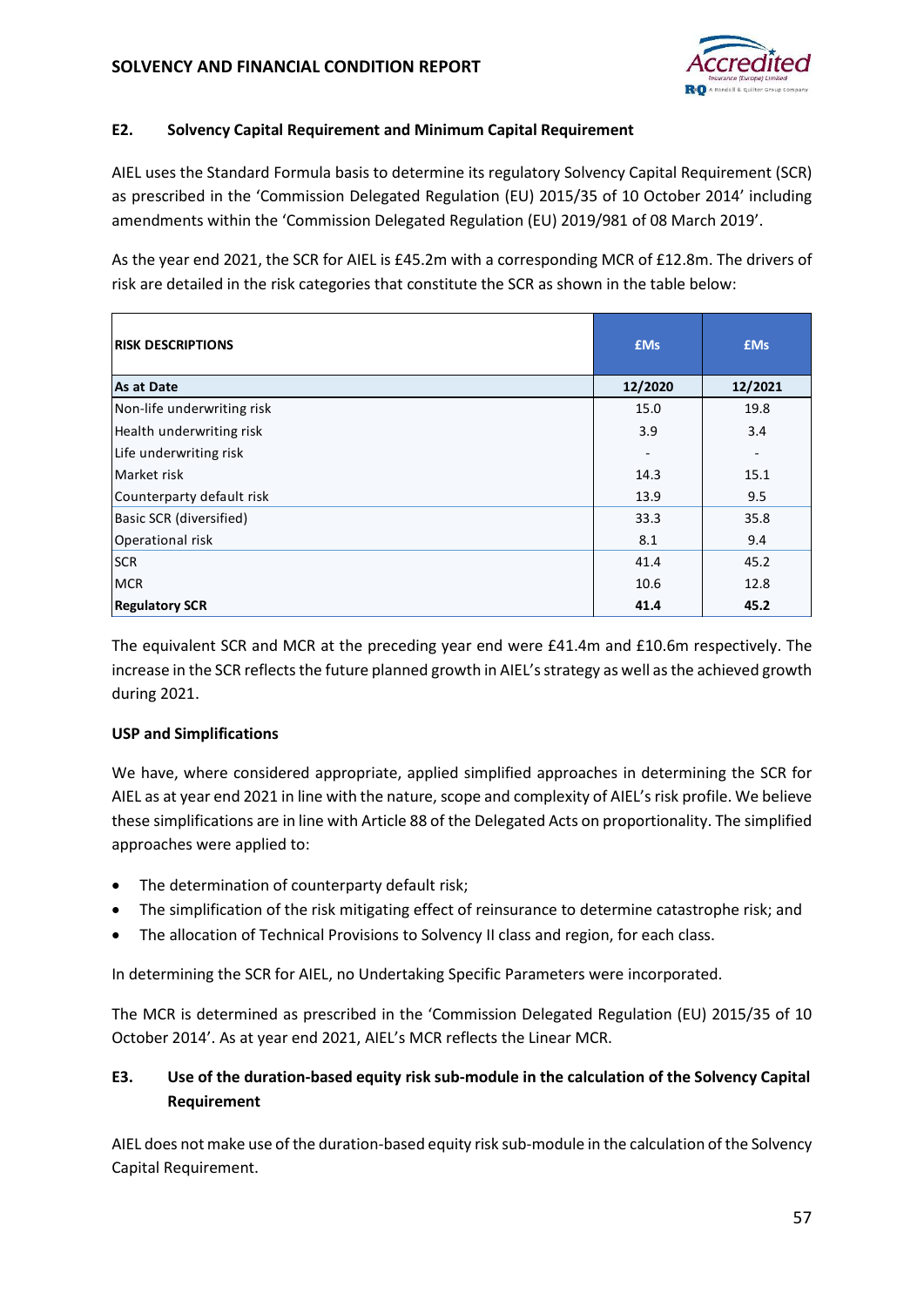

#### **E4. Differences between the standard formula and any internal model used**

AIEL has chosen to determine its Solvency Capital Requirements using the Standard Formula and does not implement an Internal Model.

### **E5. Non-compliance with the Minimum Capital Requirement and non-compliance with the Solvency Capital Requirement**

AIEL was compliant with the MCR and the SCR at all times during the period and is also projected to be compliant over the business planning horizon.

### **E6. Any other information**

There is no material information to report.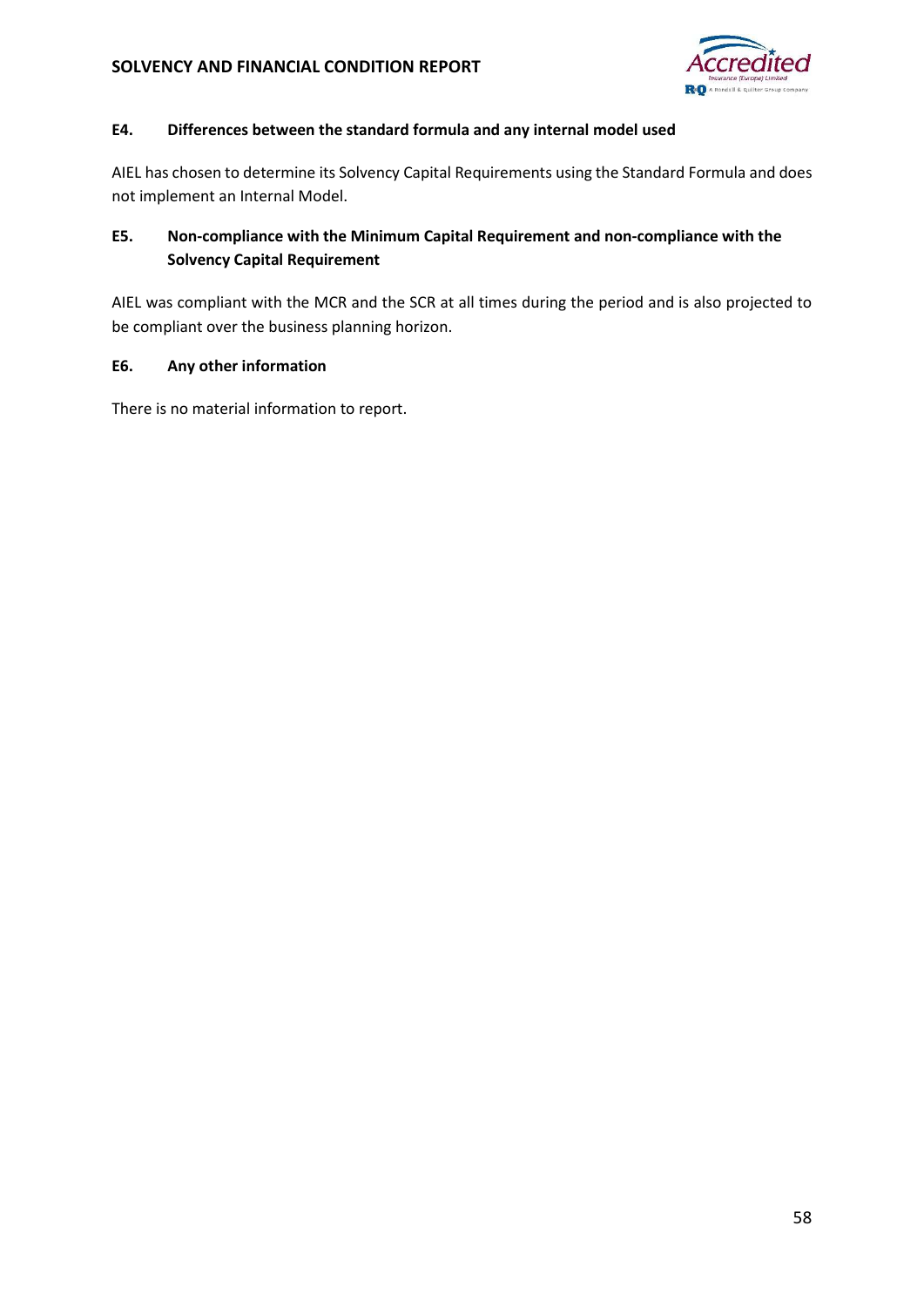

**Appendix 1 – ART Forms**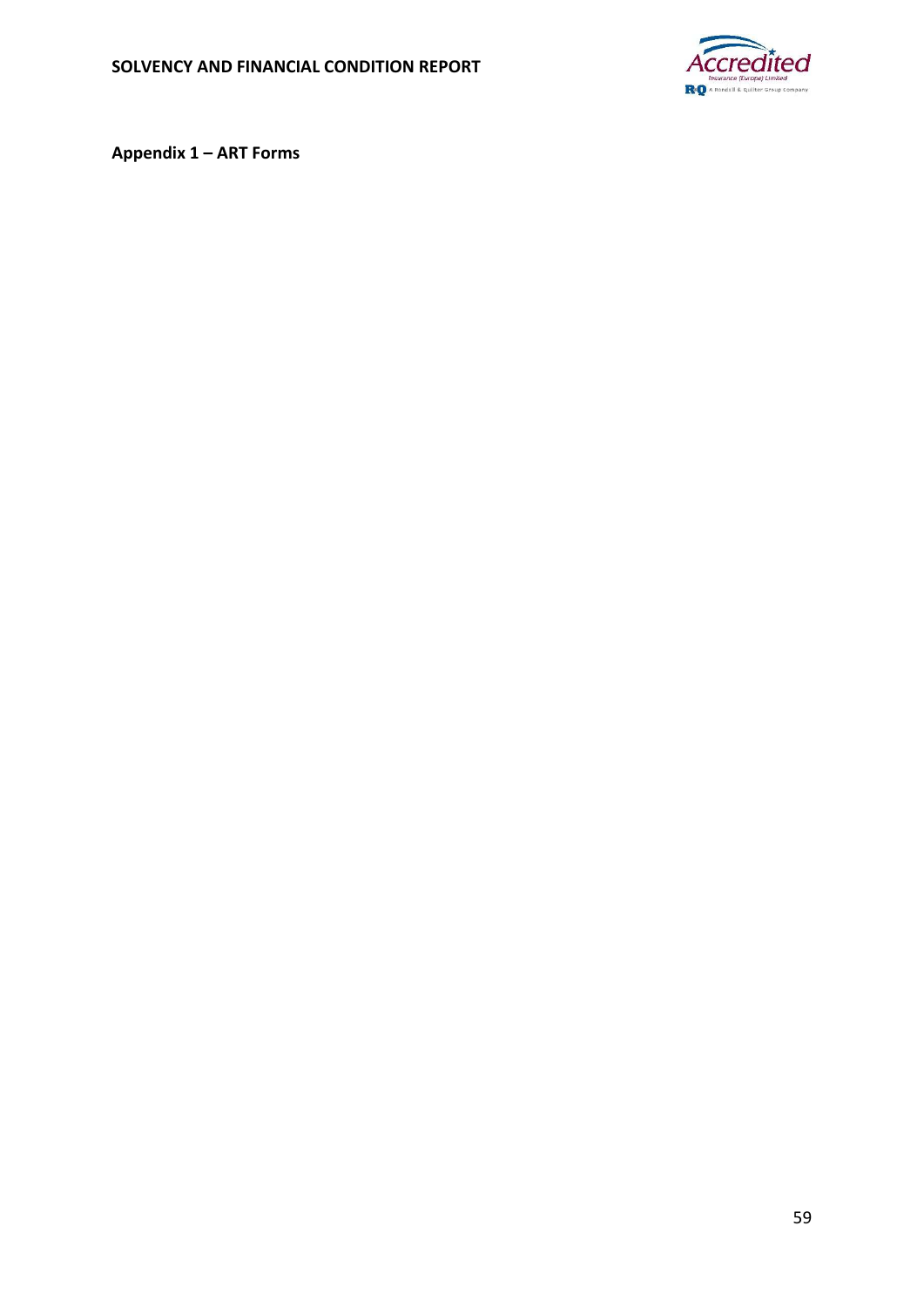# Accredited Insurance (Europe) Limited

Solvency and Financial Condition Report

Disclosures

31 December 2021

(Monetary amounts in GBP thousands)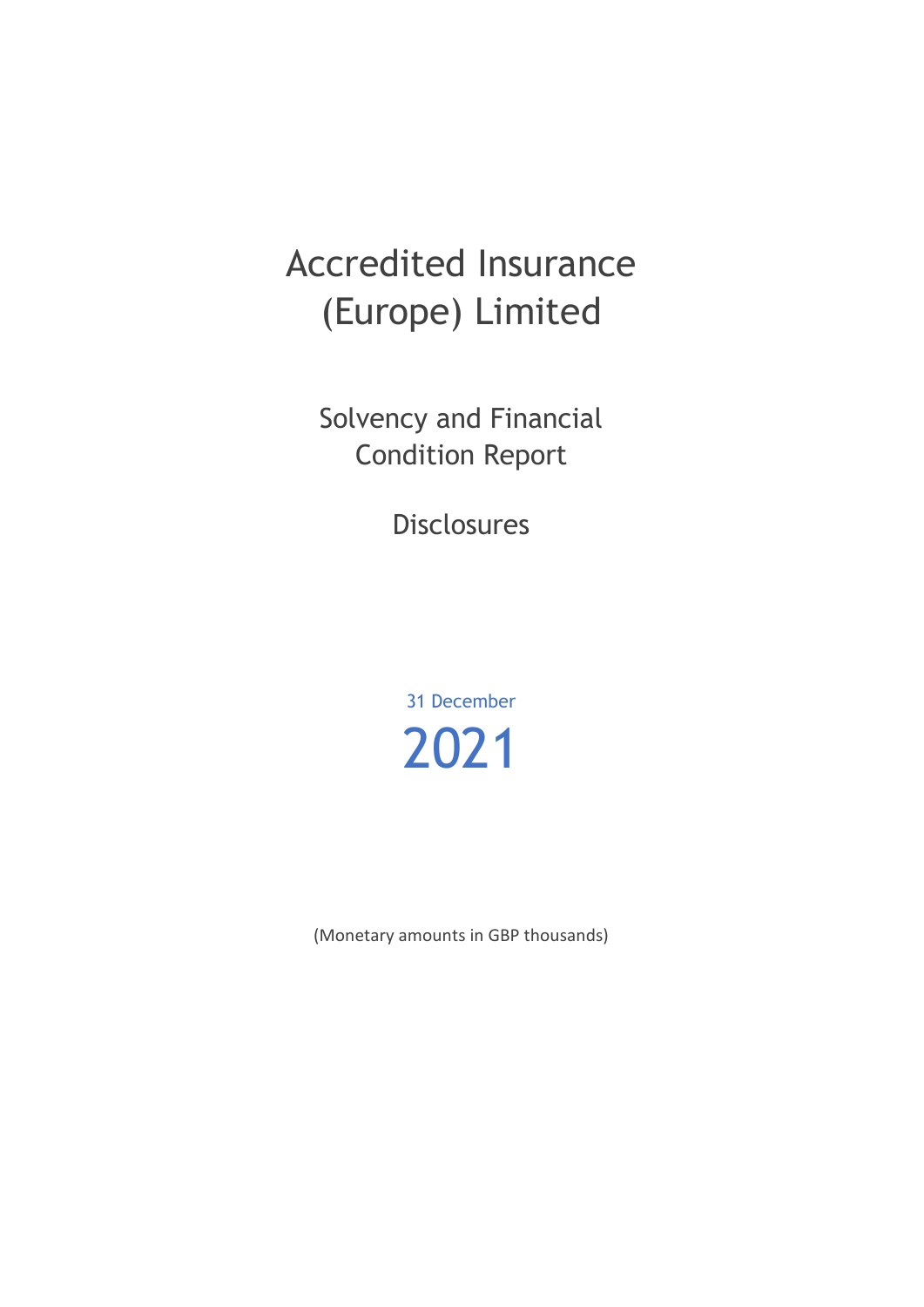#### **General information**

| Undertaking name                                    | Accredited Insurance (Europe) Limited                         |
|-----------------------------------------------------|---------------------------------------------------------------|
| Undertaking identification code                     | 635400CIPL7LGNBO4U90                                          |
| Type of code of undertaking                         | LEI                                                           |
| Type of undertaking                                 | Non-life undertakings                                         |
| Country of authorisation                            | MT                                                            |
| Language of reporting                               | en                                                            |
| Reporting reference date                            | 31 December 2021                                              |
| Currency used for reporting                         | GBP                                                           |
| Accounting standards                                | <b>IFRS</b>                                                   |
| Method of Calculation of the SCR                    | Standard formula                                              |
| Matching adjustment                                 | No use of matching adjustment                                 |
| Volatility adjustment                               | No use of volatility adjustment                               |
| Transitional measure on the risk-free interest rate | No use of transitional measure on the risk-free interest rate |
| Transitional measure on technical provisions        | No use of transitional measure on technical provisions        |
|                                                     |                                                               |

#### **List of reported templates**

S.02.01.02 - Balance sheet

- S.05.01.02 Premiums, claims and expenses by line of business
- S.05.02.01 Premiums, claims and expenses by country
- S.17.01.02 Non-Life Technical Provisions
- S.19.01.21 Non-Life insurance claims
- S.23.01.01 Own Funds

S.25.01.21 - Solvency Capital Requirement - for undertakings on Standard Formula

S.28.01.01 - Minimum Capital Requirement - Only life or only non-life insurance or reinsurance activity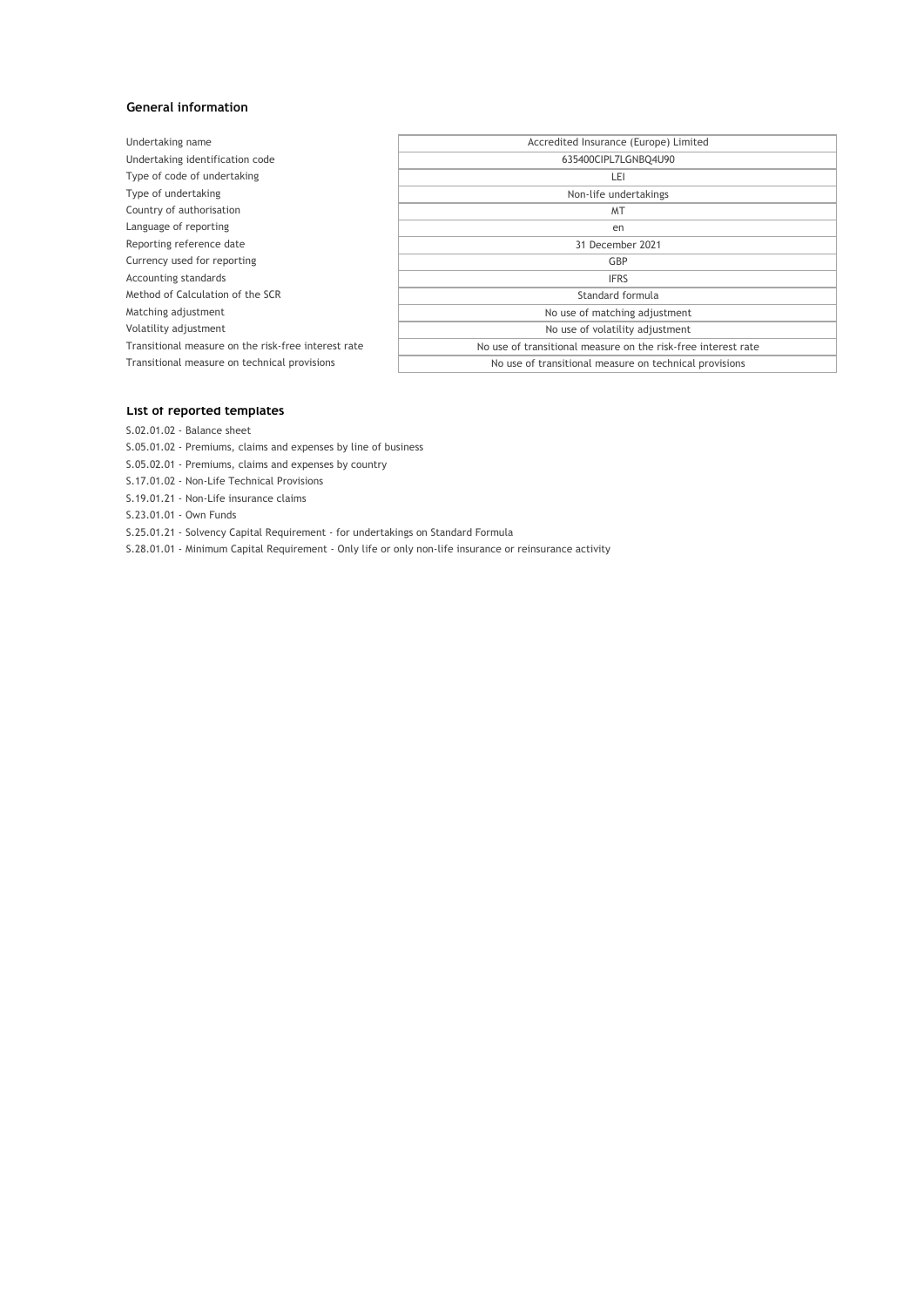## **S.02.01.02 Balance sheet**

|       |                                                                                        | Solvency II<br>value |
|-------|----------------------------------------------------------------------------------------|----------------------|
|       | <b>Assets</b>                                                                          | C0010                |
| R0030 | Intangible assets                                                                      | 0                    |
| R0040 | Deferred tax assets                                                                    | 2,844                |
| R0050 | Pension benefit surplus                                                                | 0                    |
| R0060 | Property, plant & equipment held for own use                                           | 92                   |
| R0070 | Investments (other than assets held for index-linked and unit-linked contracts)        | 129,019              |
| R0080 | Property (other than for own use)                                                      | 1,350                |
| R0090 | Holdings in related undertakings, including participations                             | 7,730                |
| R0100 | Equities                                                                               | 0                    |
| R0110 | Equities - listed                                                                      | 0                    |
| R0120 | Equities - unlisted                                                                    | 0                    |
| R0130 | <b>Bonds</b>                                                                           | 104,539              |
| R0140 | Government Bonds                                                                       | 10,448               |
| R0150 | Corporate Bonds                                                                        | 92,627               |
| R0160 | Structured notes                                                                       | $\overline{0}$       |
| R0170 | Collateralised securities                                                              | 1,464                |
| R0180 | Collective Investments Undertakings                                                    | 15,400               |
| R0190 | <b>Derivatives</b>                                                                     | 0                    |
| R0200 | Deposits other than cash equivalents                                                   | 0                    |
| R0210 | Other investments                                                                      | 0                    |
| R0220 | Assets held for index-linked and unit-linked contracts                                 | 0                    |
| R0230 | Loans and mortgages                                                                    | 38,060               |
| R0240 | Loans on policies                                                                      | 0                    |
| R0250 | Loans and mortgages to individuals                                                     | 0                    |
| R0260 | Other loans and mortgages                                                              | 38,060               |
| R0270 | Reinsurance recoverables from:                                                         | 181,256              |
| R0280 | Non-life and health similar to non-life                                                | 181,256              |
| R0290 | Non-life excluding health                                                              | 172,113              |
| R0300 | Health similar to non-life                                                             | 9,142                |
| R0310 | Life and health similar to life, excluding index-linked and unit-linked                | 0                    |
| R0320 | Health similar to life                                                                 | 0                    |
| R0330 | Life excluding health and index-linked and unit-linked                                 | 0                    |
| R0340 | Life index-linked and unit-linked                                                      | 0                    |
| R0350 | Deposits to cedants                                                                    | 8,261                |
| R0360 | Insurance and intermediaries receivables                                               | 15,736               |
| R0370 | Reinsurance receivables                                                                | 48,850               |
| R0380 | Receivables (trade, not insurance)                                                     | 5,705                |
| R0390 | Own shares (held directly)                                                             | $\vert 0 \vert$      |
| R0400 | Amounts due in respect of own fund items or initial fund called up but not yet paid in | 0                    |
| R0410 | Cash and cash equivalents                                                              | 15,665               |
| R0420 | Any other assets, not elsewhere shown                                                  | 0                    |
| R0500 | <b>Total assets</b>                                                                    | 445,489              |

ī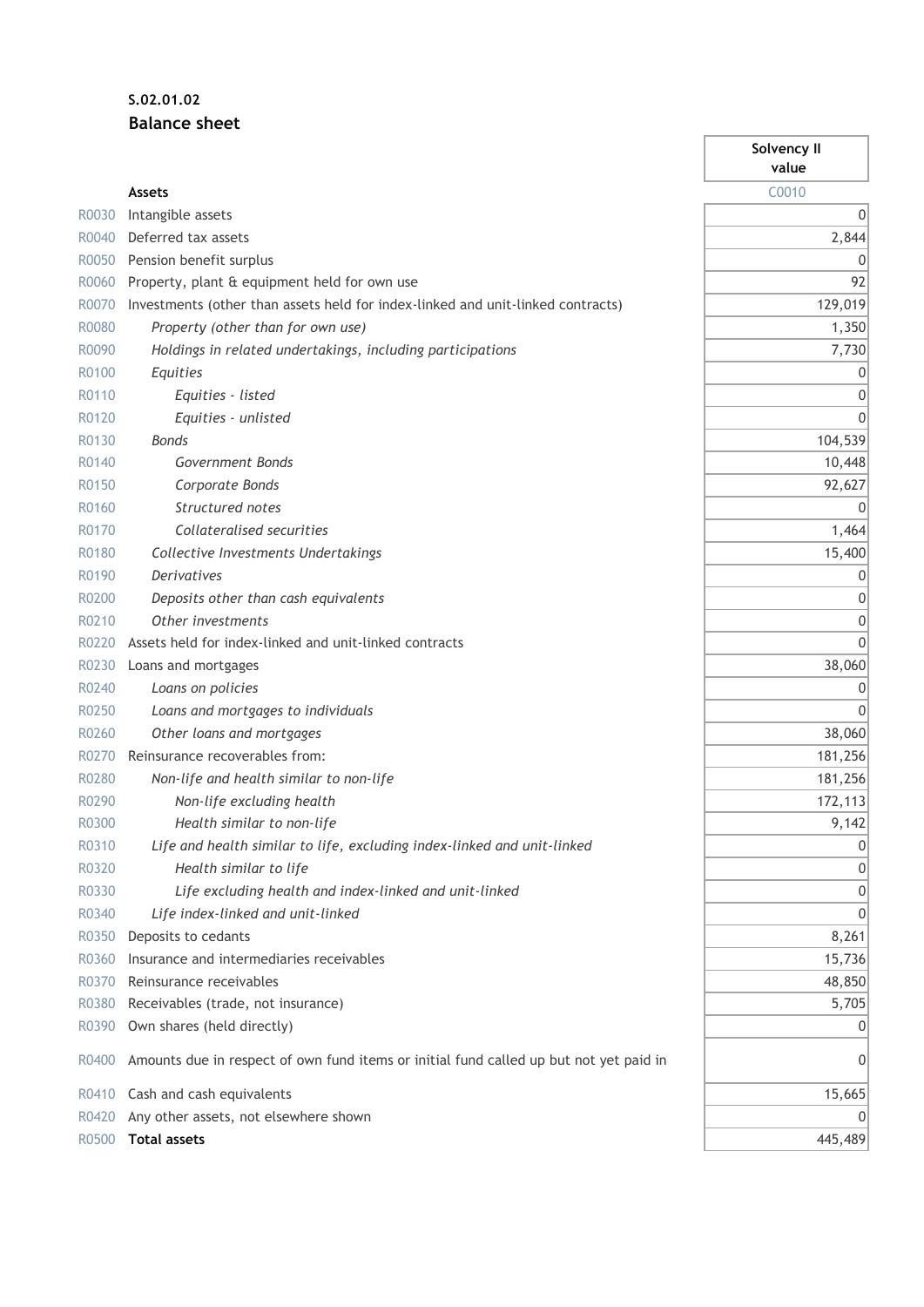## **S.02.01.02 Balance sheet**

|                   |                                                                                 | Solvency II<br>value |
|-------------------|---------------------------------------------------------------------------------|----------------------|
|                   | <b>Liabilities</b>                                                              | C0010                |
| R0510             | Technical provisions - non-life                                                 | 259,971              |
| R0520             | Technical provisions - non-life (excluding health)                              | 237,867              |
| R0530             | TP calculated as a whole                                                        | 0                    |
| R0540             | <b>Best Estimate</b>                                                            | 227,746              |
| R0550             | Risk margin                                                                     | 10,121               |
| R0560             | Technical provisions - health (similar to non-life)                             | 22,104               |
| R0570             | TP calculated as a whole                                                        | 0                    |
| R0580             | <b>Best Estimate</b>                                                            | 20,316               |
| R0590             | Risk margin                                                                     | 1,787                |
| R0600             | Technical provisions - life (excluding index-linked and unit-linked)            | 0                    |
| R0610             | Technical provisions - health (similar to life)                                 | 0                    |
| R0620             | TP calculated as a whole                                                        | 0                    |
| R0630             | <b>Best Estimate</b>                                                            | 0                    |
| R0640             | Risk margin                                                                     | 0                    |
| R0650             | Technical provisions - life (excluding health and index-linked and unit-linked) | 0                    |
| R0660             | TP calculated as a whole                                                        | 0                    |
| R0670             | <b>Best Estimate</b>                                                            | 0                    |
| R0680             | Risk margin                                                                     | 0                    |
| R0690             | Technical provisions - index-linked and unit-linked                             | 0                    |
| R0700             | TP calculated as a whole                                                        | 0                    |
| R0710             | <b>Best Estimate</b>                                                            | 0                    |
| R0720             | Risk margin                                                                     | 0                    |
| R0740             | Contingent liabilities                                                          | 6                    |
| R0750             | Provisions other than technical provisions                                      | 335                  |
| R0760             | Pension benefit obligations                                                     | 0                    |
| R0770             | Deposits from reinsurers                                                        | 0                    |
| R0780             | Deferred tax liabilities                                                        | 0                    |
| R0790             | Derivatives                                                                     | 0                    |
| R0800             | Debts owed to credit institutions                                               | 0                    |
| R0810             | Financial liabilities other than debts owed to credit institutions              | 0                    |
| R0820             | Insurance & intermediaries payables                                             | 31,492               |
| R0830             | Reinsurance payables                                                            | 48,648               |
| R0840             | Payables (trade, not insurance)                                                 | 5,988                |
| R0850             | Subordinated liabilities                                                        | 20,683               |
| R0860             | Subordinated liabilities not in BOF                                             |                      |
| R0870             | Subordinated liabilities in BOF                                                 | 20,683               |
| R0880             | Any other liabilities, not elsewhere shown                                      | 1,641                |
| R0900             | <b>Total liabilities</b>                                                        | 368,764              |
|                   |                                                                                 |                      |
| R <sub>1000</sub> | <b>Excess of assets over liabilities</b>                                        | 76,725               |

 $\overline{\phantom{a}}$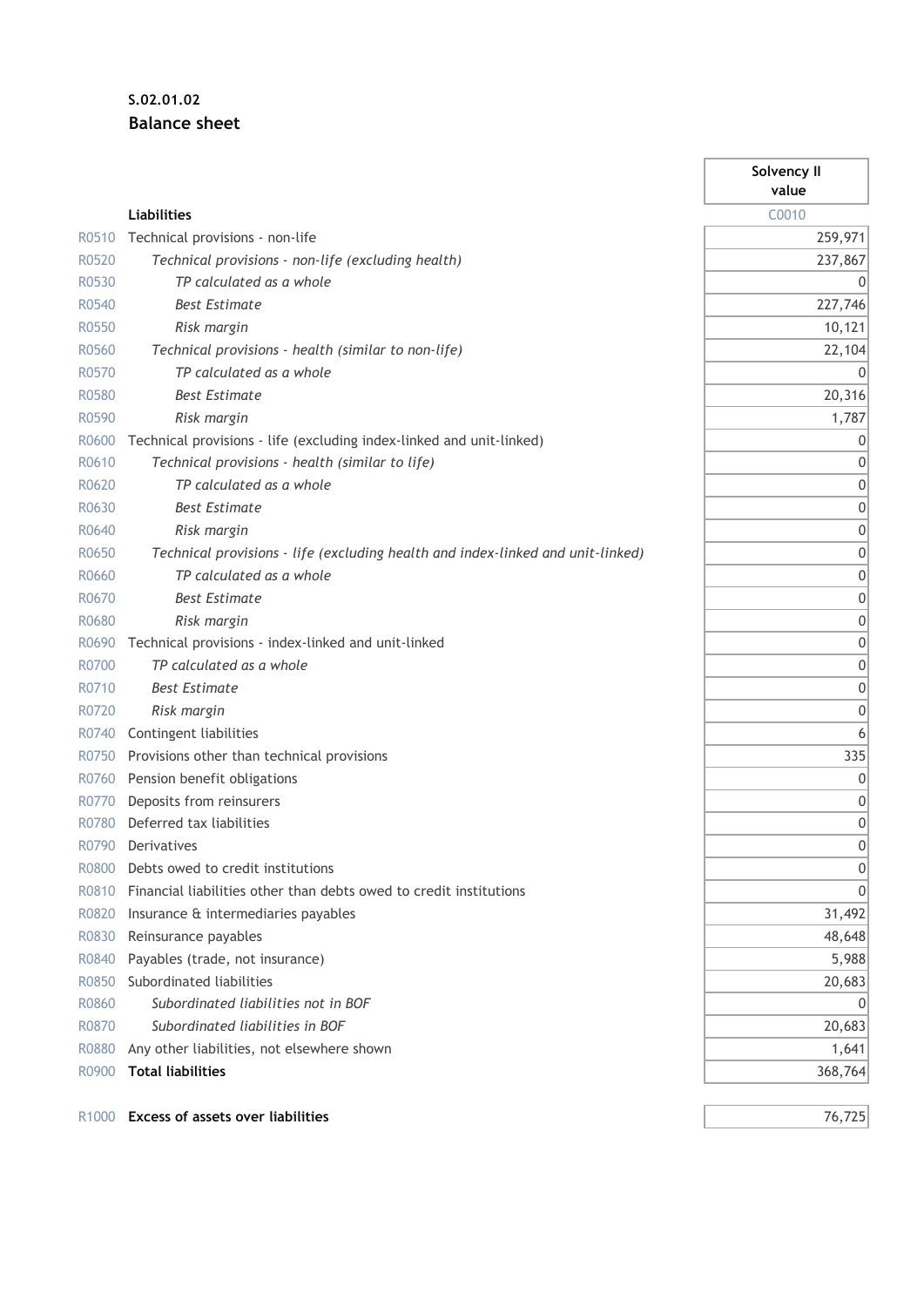#### **S.05.01.02 Premiums, claims and expenses by line of business**

#### **Non-life**

|           |                                                     | Line of Business for: non-life insurance and reinsurance obligations (direct business and accepted proportional reinsurance) |                                   |                                       |                                         |                          |                                                   |                                                      |                                   |                                       | Line of business for: accepted non-proportional<br>reinsurance |            |                         |        |          |                                      |          |          |
|-----------|-----------------------------------------------------|------------------------------------------------------------------------------------------------------------------------------|-----------------------------------|---------------------------------------|-----------------------------------------|--------------------------|---------------------------------------------------|------------------------------------------------------|-----------------------------------|---------------------------------------|----------------------------------------------------------------|------------|-------------------------|--------|----------|--------------------------------------|----------|----------|
|           |                                                     | Medical<br>expense<br>insurance                                                                                              | Income<br>protection<br>insurance | Workers'<br>compensation<br>insurance | Motor vehicle<br>liability<br>insurance | Other motor<br>insurance | Marine.<br>aviation and<br>transport<br>insurance | Fire and<br>other damage<br>to property<br>insurance | General<br>liability<br>insurance | Credit and<br>suretyship<br>insurance | Legal<br>expenses<br>insurance                                 | Assistance | Misc. financial<br>loss | Health | Casualty | Marine.<br>aviation and<br>transport | Property | Total    |
|           |                                                     | C0010                                                                                                                        | C0020                             | C0030                                 | C0040                                   | C0050                    | C0060                                             | C0070                                                | C0080                             | C0090                                 | C0100                                                          | C0110      | C0120                   | C0130  | C0140    | C0150                                | C0160    | C0200    |
|           | <b>Premiums written</b>                             |                                                                                                                              |                                   |                                       |                                         |                          |                                                   |                                                      |                                   |                                       |                                                                |            |                         |        |          |                                      |          |          |
|           | R0110 Gross - Direct Business                       |                                                                                                                              | 3 <sup>1</sup>                    | $-2$                                  | 130,095                                 | 62,741                   | 261                                               | 51,290                                               | 79,626                            | 10,206                                | 53,398                                                         |            | 2,271                   |        |          |                                      |          | 389,890  |
|           | R0120 Gross - Proportional reinsurance accepted     | $\cap$                                                                                                                       | 22                                | 3,327                                 | 5,895                                   | 317                      | 1,876                                             | 10,229                                               | 2,162                             | 15                                    |                                                                |            | 3,375                   |        |          |                                      |          | 27,219   |
|           | R0130 Gross - Non-proportional reinsurance accepted |                                                                                                                              |                                   |                                       |                                         |                          |                                                   |                                                      |                                   |                                       |                                                                |            |                         |        | 34       | 97                                   | 238      | 370      |
|           | R0140 Reinsurers' share                             |                                                                                                                              | 0                                 | 0                                     | 99,743                                  | 73,605                   | $\overline{0}$                                    | 44,169                                               | 76,281                            | 8,757                                 | 51,154                                                         |            | 2,271                   |        |          | $\Omega$                             |          | 355,982  |
| R0200 Net |                                                     |                                                                                                                              | 25                                | 3,325                                 | 36,247                                  | $-10,547$                | 2,137                                             | 17,351                                               | 5,506                             | 1,463                                 | 2,244                                                          |            | 3,375                   |        | 34       | 97                                   | 238      | 61,496   |
|           | <b>Premiums earned</b>                              |                                                                                                                              |                                   |                                       |                                         |                          |                                                   |                                                      |                                   |                                       |                                                                |            |                         |        |          |                                      |          |          |
|           | R0210 Gross - Direct Business                       |                                                                                                                              |                                   | $-2$                                  | 118, 152                                | 56,755                   | 261                                               | 48,621                                               | 44,280                            | 8,751                                 | 2,347                                                          |            | 1,953                   |        |          |                                      |          | 281,120  |
|           | R0220 Gross - Proportional reinsurance accepted     |                                                                                                                              | 22                                | 3,327                                 | 5,895                                   | 317                      | 1,876                                             | 10,229                                               | 2,162                             | 15                                    | $\Omega$                                                       |            | 3,375                   |        |          |                                      |          | 27,219   |
|           | R0230 Gross - Non-proportional reinsurance accepted |                                                                                                                              |                                   |                                       |                                         |                          |                                                   |                                                      |                                   |                                       |                                                                |            |                         |        | 34       | 97                                   | 238      | 370      |
|           | R0240 Reinsurers' share                             |                                                                                                                              |                                   | $\Omega$                              | 90,677                                  | 68,995                   |                                                   | 42,684                                               | 41,301                            | 7,526                                 | 2.612                                                          |            | 1,953                   |        | $\Omega$ | $\Omega$                             |          | 255,749  |
| R0300 Net |                                                     |                                                                                                                              | 25                                | 3,325                                 | 33,369                                  | $-11,924$                | 2,137                                             | 16,166                                               | 5,140                             | 1,240                                 | $-265$                                                         |            | 3,375                   |        | 34       | 97                                   | 238      | 52,959   |
|           | <b>Claims incurred</b>                              |                                                                                                                              |                                   |                                       |                                         |                          |                                                   |                                                      |                                   |                                       |                                                                |            |                         |        |          |                                      |          |          |
|           | R0310 Gross - Direct Business                       |                                                                                                                              | 0                                 | 7,580                                 | 81,580                                  | 24,810                   | $-1,706$                                          | 40,679                                               | 19,296                            | 380                                   | 2,161                                                          |            | 2,475                   |        |          |                                      |          | 177,254  |
|           | R0320 Gross - Proportional reinsurance accepted     |                                                                                                                              | 48                                | $-8,974$                              | $-1,569$                                | 756                      | 4,245                                             | 11,386                                               | 3,657                             | 12                                    | $\Omega$                                                       |            | 413                     |        |          |                                      |          | 9,973    |
|           | R0330 Gross - Non-proportional reinsurance accepted |                                                                                                                              |                                   |                                       |                                         |                          |                                                   |                                                      |                                   |                                       |                                                                |            |                         |        | 52       | 598                                  | 177      | 827      |
|           | R0340 Reinsurers' share                             |                                                                                                                              | $\Omega$                          | $-1,029$                              | 72,465                                  | 22,310                   | $-90$                                             | 36,619                                               | 18,337                            | 302                                   | 1,945                                                          |            | 36                      |        | 35       |                                      | $-22$    | 150,914  |
| R0400 Net |                                                     |                                                                                                                              | 48                                | $-366$                                | 7.546                                   | 3.255                    | 2,628                                             | 15,446                                               | 4,616                             | 90                                    | 216                                                            |            | 2,851                   |        | 17       | 593                                  | 199      | 37,140   |
|           | Changes in other technical provisions               |                                                                                                                              |                                   |                                       |                                         |                          |                                                   |                                                      |                                   |                                       |                                                                |            |                         |        |          |                                      |          |          |
|           | R0410 Gross - Direct Business                       |                                                                                                                              |                                   | $\overline{0}$                        | $\mathbf 0$                             |                          |                                                   |                                                      |                                   | $\Omega$                              | $\Omega$                                                       |            |                         |        |          |                                      |          | 0        |
|           | R0420 Gross - Proportional reinsurance accepted     |                                                                                                                              | $\Omega$                          | 0                                     | $\Omega$                                |                          |                                                   |                                                      | $\cap$                            | $\Omega$                              | $\Omega$                                                       |            |                         |        |          |                                      |          | $\Omega$ |
|           | R0430 Gross - Non-proportional reinsurance accepted |                                                                                                                              |                                   |                                       |                                         |                          |                                                   |                                                      |                                   |                                       |                                                                |            |                         |        |          |                                      |          |          |
|           | R0440 Reinsurers' share                             |                                                                                                                              |                                   | 0                                     | 0                                       |                          |                                                   |                                                      | $\Omega$                          | 0                                     | 0 <sup>1</sup>                                                 |            |                         |        |          |                                      |          |          |
| R0500 Net |                                                     |                                                                                                                              | $\Omega$                          | 0                                     | 0                                       | $\Omega$                 |                                                   | $\Omega$                                             | $\Omega$                          | 0                                     | 0                                                              |            | $\Omega$                |        | $\Omega$ | $\Omega$                             | $\Omega$ | $\Omega$ |
|           | R0550 Expenses incurred                             | $\Omega$                                                                                                                     | 2                                 | 510                                   | 1,217                                   | $-3,228$                 | 235                                               | 3,046                                                | $-1,453$                          | $-76$                                 | $-602$                                                         |            | $-67$                   |        | 45       | 20 <sup>1</sup>                      | 15       | $-336$   |
|           | R1200 Other expenses                                |                                                                                                                              |                                   |                                       |                                         |                          |                                                   |                                                      |                                   |                                       |                                                                |            |                         |        |          |                                      |          |          |

R1200 **Other expenses** R1300 **Total expenses** -336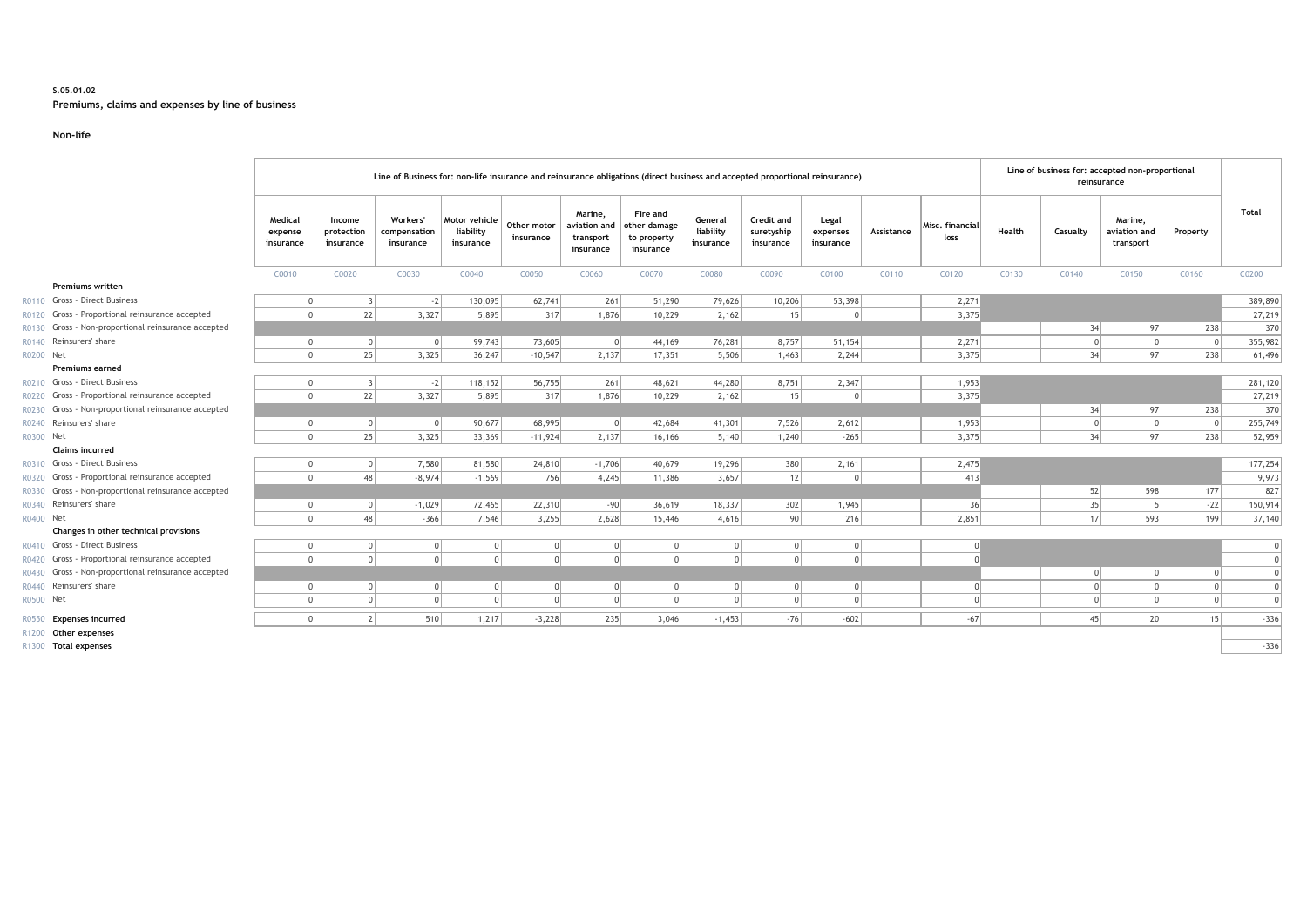#### **S.05.02.01 Premiums, claims and expenses by country**

#### **Non-life**

|                   |                                                 | C0010               | C0020                                                   | C0030                | C0040        | C0050                                                                              | C0060     | C0070                           |
|-------------------|-------------------------------------------------|---------------------|---------------------------------------------------------|----------------------|--------------|------------------------------------------------------------------------------------|-----------|---------------------------------|
|                   |                                                 | <b>Home Country</b> | Top 5 countries (by amount of gross premiums written) - | non-life obligations |              | Top 5 countries (by amount of gross<br>premiums written) - non-life<br>obligations |           | Total Top 5 and<br>home country |
| R0010             |                                                 |                     | GB                                                      | ΙE                   | <b>NL</b>    | DE                                                                                 | <b>ES</b> |                                 |
|                   |                                                 | C0080               | C0090                                                   | C0100                | C0110        | C0120                                                                              | C0130     | C0140                           |
|                   | <b>Premiums written</b>                         |                     |                                                         |                      |              |                                                                                    |           |                                 |
| R0110             | Gross - Direct Business                         |                     | 289,401                                                 | 33,569               | 17,946       | 33,913                                                                             | 6,023     | 380,852                         |
| R0120             | Gross - Proportional reinsurance accepted       |                     | $\Omega$                                                | $\mathbf 0$          | $\Omega$     | $\mathbf{0}$                                                                       | 0         |                                 |
| R0130             | Gross - Non-proportional reinsurance accepted   |                     | $\Omega$                                                | $\mathbf{0}$         | $\Omega$     | $\Omega$                                                                           | $\Omega$  |                                 |
| R0140             | Reinsurers' share                               |                     | 263,323                                                 | 31,673               | 16,325       | 33,913                                                                             | 5,432     | 350,667                         |
| R0200             | Net                                             | 0                   | 26,078                                                  | 1,896                | 1,620        | $\overline{0}$                                                                     | 591       | 30,185                          |
|                   | <b>Premiums earned</b>                          |                     |                                                         |                      |              |                                                                                    |           |                                 |
| R0210             | Gross - Direct Business                         |                     | 212,520                                                 | 25,476               | 16,530       | 12,103                                                                             | 5,836     | 272,466                         |
| R0220             | Gross - Proportional reinsurance accepted       |                     | 0                                                       | $\mathbf{0}$         | $\mathbf{0}$ | $\mathbf{0}$                                                                       | 0         |                                 |
| R0230             | Gross - Non-proportional reinsurance accepted   |                     | $\Omega$                                                | $\Omega$             | $\Omega$     | $\Omega$                                                                           | $\Omega$  |                                 |
| R0240             | Reinsurers' share                               |                     | 194,626                                                 | 23,874               | 15,070       | 12,103                                                                             | 5,238     | 250,911                         |
| R0300 Net         |                                                 | 0                   | 17,894                                                  | 1,602                | 1,460        | $\overline{0}$                                                                     | 598       | 21,554                          |
|                   | <b>Claims incurred</b>                          |                     |                                                         |                      |              |                                                                                    |           |                                 |
| R0310             | Gross - Direct Business                         |                     | 131,206                                                 | 8,741                | 17,329       | 6,305                                                                              | 233       | 163,813                         |
|                   | R0320 Gross - Proportional reinsurance accepted |                     | $\Omega$                                                | $\mathbf 0$          | $\mathbf{0}$ | $\Omega$                                                                           | 0         |                                 |
| R0330             | Gross - Non-proportional reinsurance accepted   |                     | $\Omega$                                                | $\Omega$             | $\Omega$     | $\Omega$                                                                           | 0         |                                 |
| R0340             | Reinsurers' share                               |                     | 116,823                                                 | 8,267                | 15,861       | 6,305                                                                              | 209       | 147,465                         |
| R0400 Net         |                                                 | $\vert$ 0           | 14,383                                                  | 474                  | 1,468        | $\overline{0}$                                                                     | 24        | 16,349                          |
|                   | Changes in other technical provisions           |                     |                                                         |                      |              |                                                                                    |           |                                 |
|                   | R0410 Gross - Direct Business                   |                     |                                                         |                      |              |                                                                                    |           |                                 |
| R0420             | Gross - Proportional reinsurance accepted       |                     |                                                         |                      |              |                                                                                    |           |                                 |
| R0430             | Gross - Non-proportional reinsurance accepted   |                     |                                                         |                      |              |                                                                                    |           |                                 |
| R0440             | Reinsurers' share                               |                     |                                                         |                      |              |                                                                                    |           |                                 |
| R0500 Net         |                                                 | 0                   | $\Omega$                                                | 0                    | 0            | $\overline{0}$                                                                     | 0         |                                 |
| R0550             | <b>Expenses incurred</b>                        |                     | $-354$                                                  | $-207$               | $-229$       | $-392$                                                                             | $-161$    | $-1,342$                        |
| R <sub>1200</sub> | Other expenses                                  |                     |                                                         |                      |              |                                                                                    |           |                                 |
|                   | R1300 Total expenses                            |                     |                                                         |                      |              |                                                                                    |           | $-1,342$                        |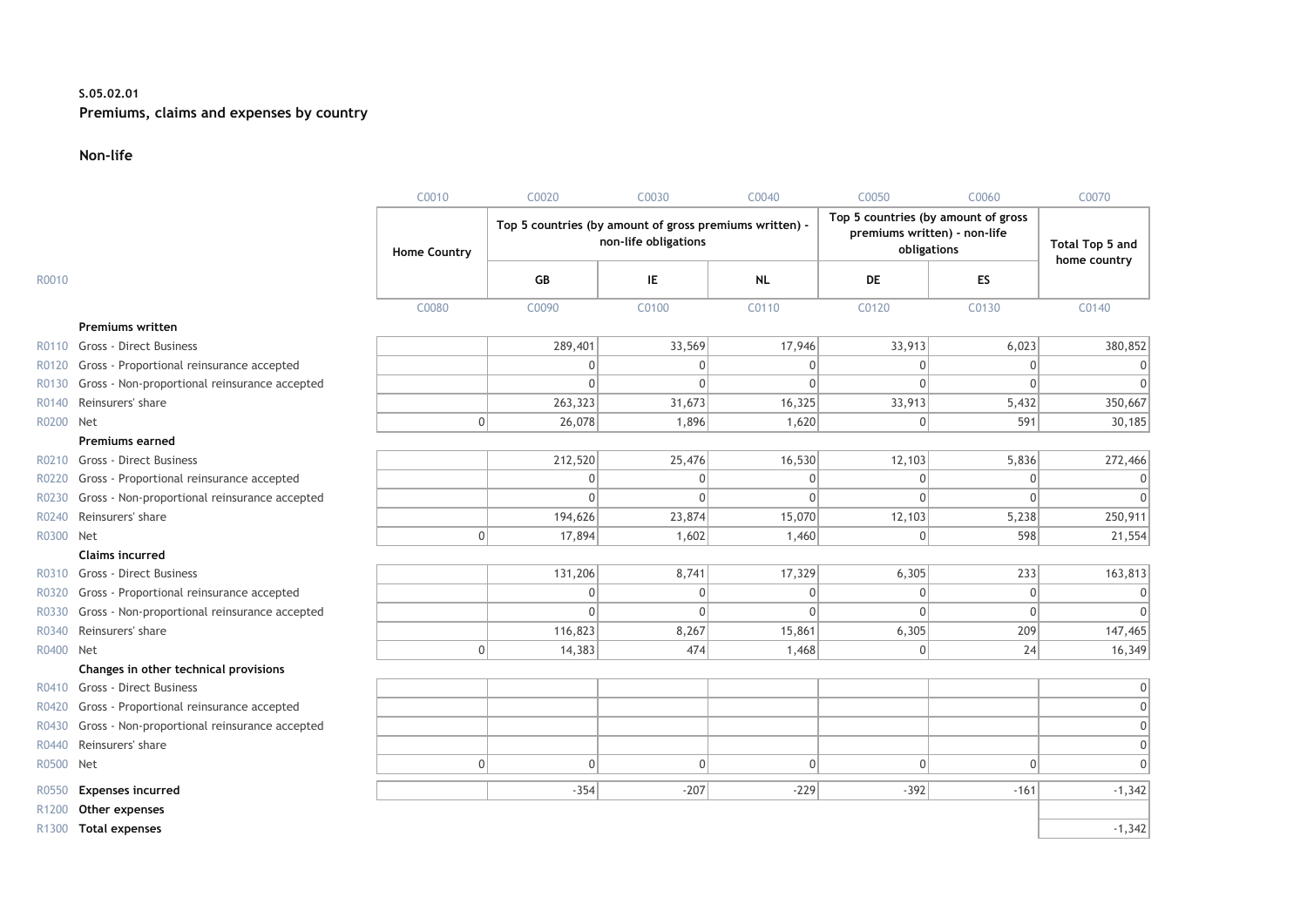#### **S.17.01.02 Non-Life Technical Provisions**

|       |                                                                                                                                                                               |                                 | Direct business and accepted proportional reinsurance |                                       |                                         |                          |                                                   |                                                      |                                   |                                       |                             | Accepted non-proportional reinsurance |                                 |                                               |                                                 |                                                                             |                                                 |                                     |
|-------|-------------------------------------------------------------------------------------------------------------------------------------------------------------------------------|---------------------------------|-------------------------------------------------------|---------------------------------------|-----------------------------------------|--------------------------|---------------------------------------------------|------------------------------------------------------|-----------------------------------|---------------------------------------|-----------------------------|---------------------------------------|---------------------------------|-----------------------------------------------|-------------------------------------------------|-----------------------------------------------------------------------------|-------------------------------------------------|-------------------------------------|
|       |                                                                                                                                                                               | Medical<br>expense<br>insurance | Income<br>protection<br>insurance                     | Workers'<br>compensation<br>insurance | Motor vehicle<br>liability<br>insurance | Other motor<br>insurance | Marine.<br>aviation and<br>transport<br>insurance | Fire and other<br>damage to<br>property<br>insurance | General<br>liability<br>insurance | Credit and<br>suretyship<br>insurance | Legal expenses<br>insurance | Assistance                            | Miscellaneous<br>financial loss | Non-<br>proportional<br>health<br>reinsurance | Non-<br>proportional<br>casualty<br>reinsurance | Non-<br>proportional<br>marine,<br>aviation and<br>transport<br>reinsurance | Non-<br>proportional<br>property<br>reinsurance | <b>Total Non-Life</b><br>obligation |
|       |                                                                                                                                                                               | C0020                           | C0030                                                 | C0040                                 | C0050                                   | C0060                    | C0070                                             | C0080                                                | C0090                             | C0100                                 | C0110                       | C0120                                 | C0130                           | C0140                                         | C0150                                           | C0160                                                                       | C0170                                           | C0180                               |
|       | R0010 Technical provisions calculated as a whole                                                                                                                              |                                 | $\Omega$                                              | $\cap$                                | $\Omega$                                | $\Omega$                 | $\Omega$                                          |                                                      | $\Omega$                          | $\Omega$                              | $\cap$                      |                                       |                                 |                                               |                                                 |                                                                             |                                                 |                                     |
|       | Total Recoverables from reinsurance/SPV and Finite Re after the<br>R0050 adjustment for expected losses due to counterparty default<br>associated to TP calculated as a whole |                                 |                                                       |                                       |                                         |                          |                                                   |                                                      |                                   |                                       |                             |                                       |                                 |                                               |                                                 |                                                                             |                                                 |                                     |
|       | Technical provisions calculated as a sum of BE and RM                                                                                                                         |                                 |                                                       |                                       |                                         |                          |                                                   |                                                      |                                   |                                       |                             |                                       |                                 |                                               |                                                 |                                                                             |                                                 |                                     |
|       | <b>Best estimate</b>                                                                                                                                                          |                                 |                                                       |                                       |                                         |                          |                                                   |                                                      |                                   |                                       |                             |                                       |                                 |                                               |                                                 |                                                                             |                                                 |                                     |
|       | <b>Premium provisions</b>                                                                                                                                                     |                                 |                                                       |                                       |                                         |                          |                                                   |                                                      |                                   |                                       |                             |                                       |                                 |                                               |                                                 |                                                                             |                                                 |                                     |
| R0060 | Gross                                                                                                                                                                         |                                 | $\Omega$                                              |                                       | 10,735                                  | 652                      | $\Omega$                                          | $-9,049$                                             | $-13,579$                         | 1,125                                 | $-11,727$                   |                                       | $-245$                          |                                               | $-101$                                          | $-60$                                                                       | $-63$                                           | $-22,311$                           |
| R0140 | Total recoverable from reinsurance/SPV and Finite<br>Re after the adjustment for expected losses due to<br>counterparty default                                               |                                 |                                                       |                                       | 10,342                                  | 950                      | $-9$                                              | $-6,037$                                             | $-10,334$                         | 1,316                                 | $-10,658$                   |                                       | $-245$                          |                                               |                                                 |                                                                             |                                                 | $-14,675$                           |
| R0150 | <b>Net Best Estimate of Premium Provisions</b>                                                                                                                                |                                 | $\Omega$                                              | $\cap$                                | 393                                     | $-298$                   | $\mathsf{Q}$                                      | $-3,012$                                             | $-3,245$                          | $-191$                                | $-1.068$                    |                                       | $\Omega$                        |                                               | $-101$                                          | $-60$                                                                       | $-63$                                           | $-7,636$                            |
|       | <b>Claims provisions</b>                                                                                                                                                      |                                 |                                                       |                                       |                                         |                          |                                                   |                                                      |                                   |                                       |                             |                                       |                                 |                                               |                                                 |                                                                             |                                                 |                                     |
| R0160 | Gross                                                                                                                                                                         |                                 |                                                       | 20,311                                | 138,838                                 | 10,325                   | 5,368                                             | 44,552                                               | 39,795                            | 454                                   | 2,223                       |                                       | 300                             |                                               | 6,898                                           | 678                                                                         | 628                                             | 270,374                             |
| R0240 | Total recoverable from reinsurance/SPV and Finite<br>Re after the adjustment for expected losses due to<br>counterparty default                                               |                                 |                                                       | 9,142                                 | 118,192                                 | 8.912                    | 1,046                                             | 31,477                                               | 23,736                            | 352                                   | 1,959                       |                                       | 282                             |                                               | 470                                             | 361                                                                         |                                                 | 195,931                             |
| R0250 | <b>Net Best Estimate of Claims Provisions</b>                                                                                                                                 |                                 | -61                                                   | 11,168                                | 20,646                                  | 1,413                    | 4,321                                             | 13,076                                               | 16,060                            | 102                                   | 264                         |                                       | 18                              |                                               | 6.428                                           | 317                                                                         | 624                                             | 74,443                              |
|       | R0260 Total best estimate - gross                                                                                                                                             |                                 | 6                                                     | 20,311                                | 149,572                                 | 10,977                   | 5,368                                             | 35,504                                               | 26,217                            | 1,579                                 | $-9,504$                    |                                       | 55                              |                                               | 6,796                                           | 618                                                                         | 565                                             | 248,062                             |
|       | R0270 Total best estimate - net                                                                                                                                               |                                 |                                                       | 11,168                                | 21,038                                  | 1,115                    | 4,331                                             | 10,064                                               | 12,815                            | $-89$                                 | $-805$                      |                                       | 18                              |                                               | 6,327                                           | 257                                                                         | 561                                             | 66,807                              |
|       | R0280 Risk margin                                                                                                                                                             |                                 | 1                                                     | 1,787                                 | 3,303                                   | 226                      | 691                                               | 2,092                                                | 2,569                             | 16                                    | 42                          |                                       | $\overline{3}$                  |                                               | 1,028                                           | 51                                                                          | 100                                             | 11,908                              |
|       |                                                                                                                                                                               |                                 |                                                       |                                       |                                         |                          |                                                   |                                                      |                                   |                                       |                             |                                       |                                 |                                               |                                                 |                                                                             |                                                 |                                     |
|       | Amount of the transitional on Technical Provisions<br>R0290 Technical Provisions calculated as a whole                                                                        |                                 | $\Omega$                                              | $\Omega$                              | $\Omega$                                | $\overline{0}$           | $\overline{0}$                                    |                                                      | $\Omega$                          |                                       |                             |                                       | $\Omega$                        |                                               | $\Omega$                                        |                                                                             |                                                 | $\Omega$                            |
|       | R0300 Best estimate                                                                                                                                                           |                                 | 0                                                     | $\Omega$                              | $\Omega$                                | 0                        | $\circ$                                           | $\cap$                                               | $\Omega$                          | 0 <br> 0                              | 0 <br> 0                    |                                       | $\cap$                          |                                               | $\Omega$                                        | $\Omega$                                                                    |                                                 | $\Omega$                            |
|       | R0310 Risk margin                                                                                                                                                             |                                 | $\Omega$                                              |                                       | $\Omega$                                | $\Omega$                 | $\Omega$                                          |                                                      |                                   | $\Omega$                              | $\Omega$                    |                                       | $\Omega$                        |                                               | $\Omega$                                        | $\Omega$                                                                    |                                                 |                                     |
|       |                                                                                                                                                                               |                                 |                                                       |                                       |                                         |                          |                                                   |                                                      |                                   |                                       |                             |                                       |                                 |                                               |                                                 |                                                                             |                                                 |                                     |
|       | R0320 Technical provisions - total                                                                                                                                            |                                 | 7 <sup>1</sup>                                        | 22,097                                | 152,875                                 | 11,203                   | 6,059                                             | 37,595                                               | 28,786                            | 1,595                                 | $-9,462$                    |                                       | 58                              |                                               | 7,825                                           | 669                                                                         | 665                                             | 259,971                             |
|       | Recoverable from reinsurance contract/SPV and<br>R0330 Finite Re after the adjustment for expected losses due to<br>counterparty default - total                              |                                 |                                                       | 9,142                                 | 128,534                                 | 9,861                    | 1,037                                             | 25,440                                               | 13,402                            | 1,668                                 | $-8,699$                    |                                       | 37                              |                                               | 470                                             | 361                                                                         |                                                 | 181,256                             |
| R0340 | Technical provisions minus recoverables from reinsurance/SPV<br>and Finite Re - total                                                                                         |                                 |                                                       | 12,955                                | 24,341                                  | 1,341                    | 5,022                                             | 12,156                                               | 15,384                            | $-73$                                 | $-762$                      |                                       | 21                              |                                               | 7,355                                           | 308                                                                         | 661                                             | 78,715                              |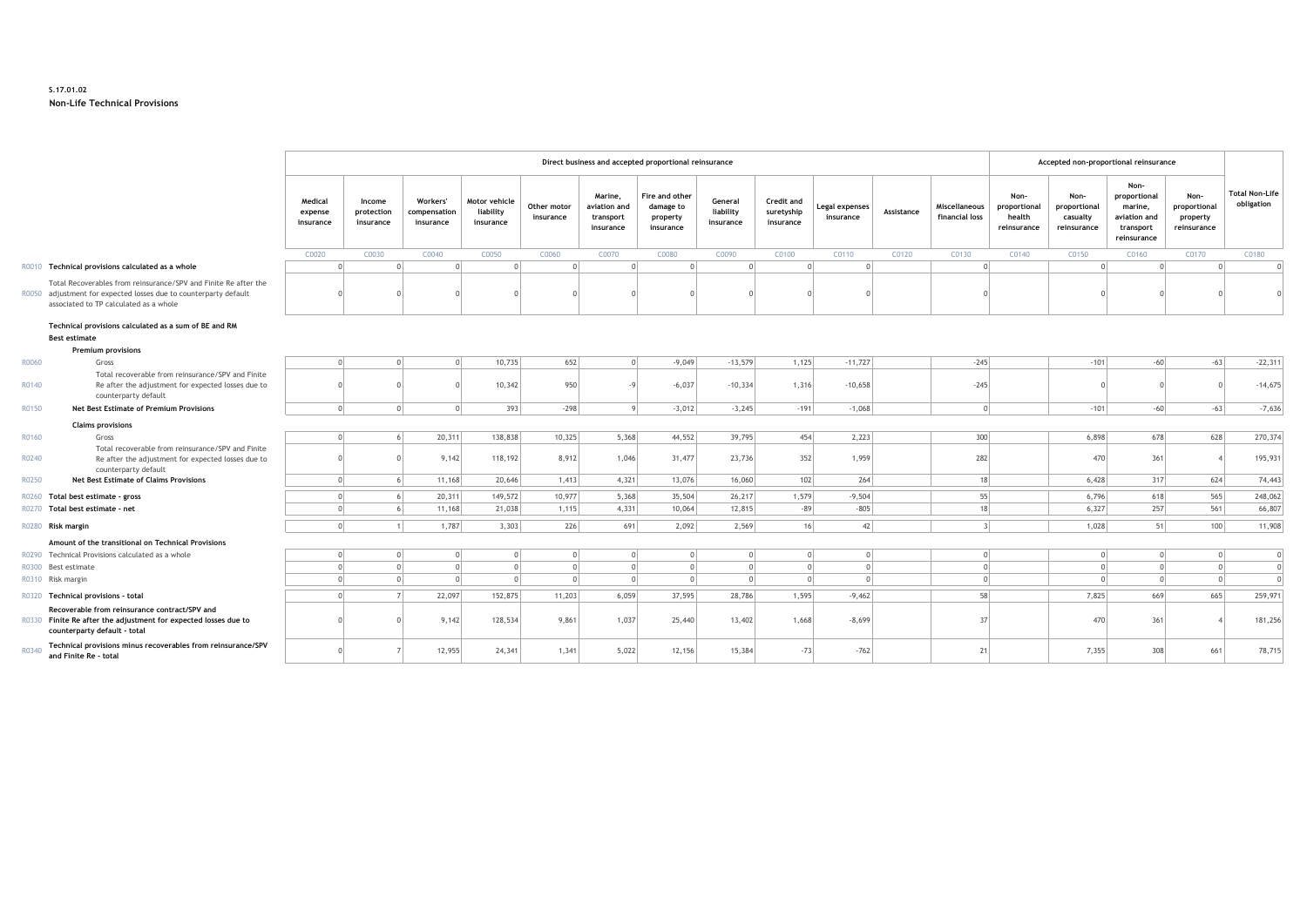#### **S.19.01.21 Non-Life insurance claims**

#### **Total Non-life business**

Z0020 **Accident year / underwriting year**  Underwriting Year

|       |                   | Gross Claims Paid (non-cumulative) |        |                |                |                  |       |                |       |       |       |              |            |              |
|-------|-------------------|------------------------------------|--------|----------------|----------------|------------------|-------|----------------|-------|-------|-------|--------------|------------|--------------|
|       | (absolute amount) |                                    |        |                |                |                  |       |                |       |       |       |              |            |              |
|       |                   | C0010                              | C0020  | C0030          | C0040          | C0050            | C0060 | C0070          | C0080 | C0090 | C0100 | C0110        | C0170      | C0180        |
|       | Year              |                                    |        |                |                | Development year |       |                |       |       |       |              | In Current | Sum of years |
|       |                   | $\mathbf 0$                        |        | $\overline{2}$ | $\overline{3}$ | $\overline{4}$   | 5     | 6              | 7     | 8     | 9     | $10E +$      | year       | (cumulative) |
| R0100 | Prior             |                                    |        |                |                |                  |       |                |       |       |       | 9,443        | 9,443      | 9,443        |
| R0160 | 2012              | 0                                  |        | $\Omega$       | 0              | 35               | 56    | 8 <sup>1</sup> | 537   |       | 443   |              | 443        | 1,079        |
| R0170 | 2013              | 0                                  |        |                | 53             | $-1$             |       | 79             | 1,620 | 93    |       |              | 93         | 1,845        |
| R0180 | 2014              | 0                                  |        | 66             | 73             | 94               | 177   | 13             | 192   |       |       |              | 192        | 614          |
| R0190 | 2015              | 0                                  | 220    | $-1$           | 1,080          | $\overline{0}$   | 703   | 36             |       |       |       |              | 36         | 2,038        |
| R0200 | 2016              | 236                                | 1,369  | 687            | 1,067          | 117              | 2,242 |                |       |       |       |              | 2,242      | 5,718        |
| R0210 | 2017              | 2,645                              | 7,427  | 2,260          | 1,261          | 14,405           |       |                |       |       |       |              | 14,405     | 27,999       |
| R0220 | 2018              | 5,000                              | 14,583 | 10,769         | 37,050         |                  |       |                |       |       |       |              | 37,050     | 67,402       |
| R0230 | 2019              | 20,054                             | 40,206 | 77,125         |                |                  |       |                |       |       |       |              | 77,125     | 137,385      |
| R0240 | 2020              | 22,721                             | 78,923 |                |                |                  |       |                |       |       |       |              | 78,923     | 101,643      |
| R0250 | 2021              | 21,170                             |        |                |                |                  |       |                |       |       |       |              | 21,170     | 21,170       |
| R0260 |                   |                                    |        |                |                |                  |       |                |       |       |       | <b>Total</b> | 241,122    | 376,336      |

|       |                   | <b>Gross Undiscounted Best Estimate Claims Provisions</b> |                |                |        |                  |       |       |                |       |       |         |             |
|-------|-------------------|-----------------------------------------------------------|----------------|----------------|--------|------------------|-------|-------|----------------|-------|-------|---------|-------------|
|       | (absolute amount) |                                                           |                |                |        |                  |       |       |                |       |       |         |             |
|       |                   |                                                           |                |                |        |                  |       |       |                |       |       |         | C0360       |
|       |                   | C0200                                                     | C0210          | C0220          | C0230  | C0240            | C0250 | C0260 | C0270          | C0280 | C0290 | C0300   | Year end    |
|       | Year              |                                                           |                |                |        | Development year |       |       |                |       |       |         | (discounted |
|       |                   | $\mathbf 0$                                               | 1              | 2              | 3      | $\overline{4}$   | 5     | 6     | $\overline{7}$ | 8     | 9     | $10E +$ | data)       |
| R0100 | Prior             |                                                           |                |                |        |                  |       |       |                |       |       | 61,062  | 34,761      |
| R0160 | 2012              | 0                                                         | $\overline{0}$ | $\overline{0}$ | 0      | 0                | 1,337 | 246   | 341            | 431   | 1,705 |         | 1,501       |
| R0170 | 2013              |                                                           | $\overline{0}$ | 0              |        | 3,371            | 369   | 289   | 931            | 1,697 |       |         | 29          |
| R0180 | 2014              | 0                                                         | $\overline{0}$ | $\overline{0}$ | 1,443  | 96               | 345   | 600   | 1,170          |       |       |         | 1,009       |
| R0190 | 2015              |                                                           | $\overline{0}$ | 3,483          | 632    | 581              | 1,452 | 2,837 |                |       |       |         | 240         |
| R0200 | 2016              | 0                                                         | 1,081          | 459            | 3,038  | 3,567            | 1,006 |       |                |       |       |         | 910         |
| R0210 | 2017              | 14,064                                                    | 2,710          | 1,993          | 3,793  | 3,590            |       |       |                |       |       |         | 2,322       |
| R0220 | 2018              | 8,704                                                     | 7,170          | 9,964          | 19,643 |                  |       |       |                |       |       |         | 17,452      |
| R0230 | 2019              | 16,187                                                    | 23,714         | 67,357         |        |                  |       |       |                |       |       |         | 49,143      |
| R0240 | 2020              | 28,579                                                    | 161,513        |                |        |                  |       |       |                |       |       |         | 103,708     |
| R0250 | 2021              | 141,716                                                   |                |                |        |                  |       |       |                |       |       |         | 58,905      |
| R0260 |                   |                                                           |                |                |        |                  |       |       |                |       |       | Total   | 269,979     |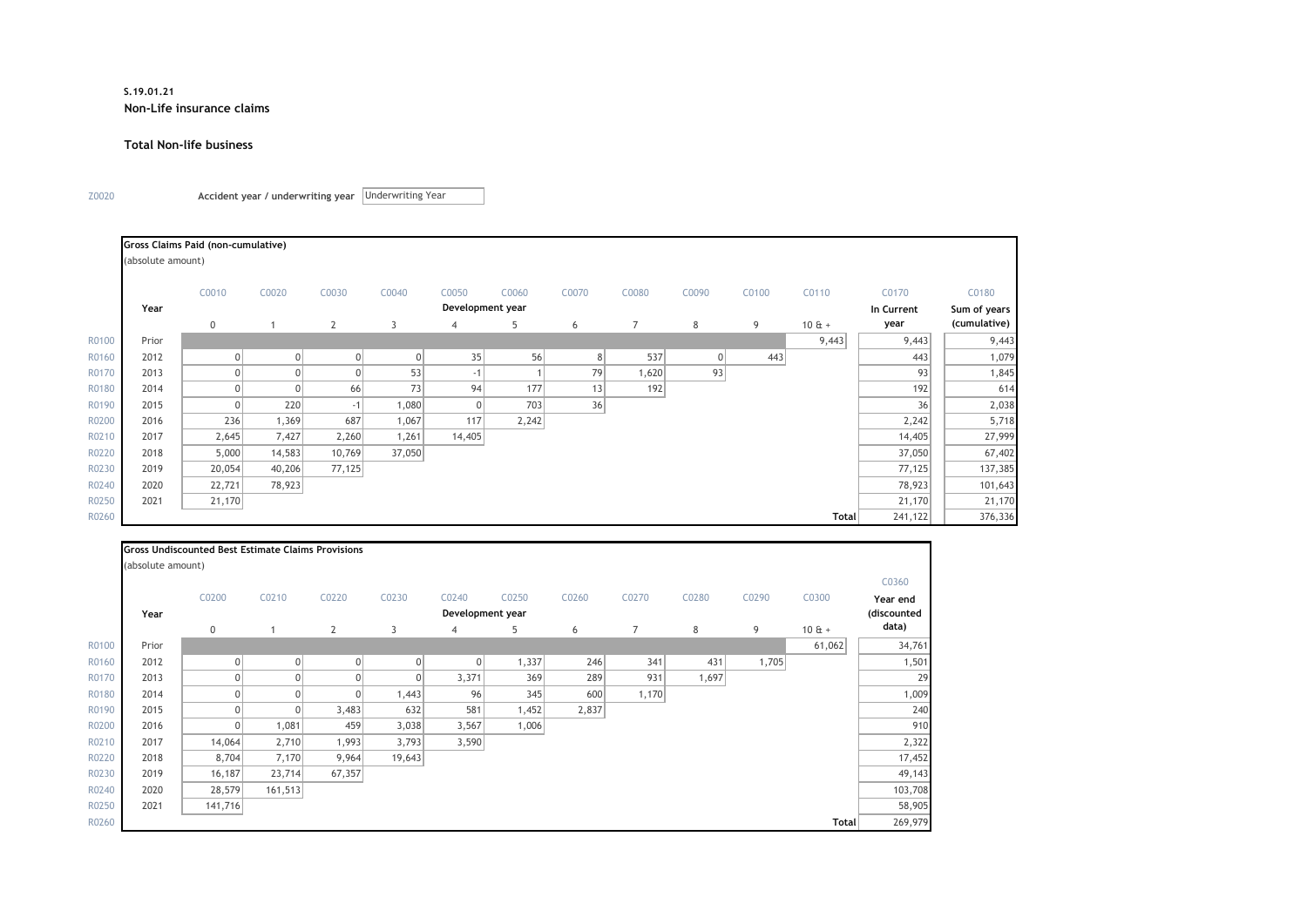#### **S.23.01.01 Own Funds**

#### **Basic own funds before deduction for participations in other financial sector as foreseen in article 68 of Delegated Regulation 2015/35 Total Tier 1**

- R0010 Ordinary share capital (gross of own shares)
- R0030 Share premium account related to ordinary share capital
- R0040 Initial funds, members' contributions or the equivalent basic own-fund item for mutual and mutual-type undertakings
- $R0050$  Subordinated mutual member accounts
- 
- 
- R0110 Share premium account related to preference shares
- R0130 Reconciliation reserve
- 
- R0160 An amount equal to the value of net deferred tax assets
- R0180 Other own fund items approved by the supervisory authority as basic own funds not specified above

#### R0220 Own funds from the financial statements that should not be represented by the reconciliation reserve and do not meet the criteria to be classified as Solvency II own funds

- **R0230 Deductions for participations in financial and credit institutions**
- **R0290 Total basic own funds after deductions**

#### **Ancillary own funds**

- R0300 Unpaid and uncalled ordinary share capital callable on demand 0
- R0310 Unpaid and uncalled initial funds, members' contributions or the equivalent basic own fund item for mutual and mutual type undertakings, callable on demand 0
- R0320 Unpaid and uncalled preference shares callable on demand 0
- R0330 A legally binding commitment to subscribe and pay for subordinated liabilities on demand 0
- $R0340$  Letters of credit and guarantees under Article 96(2) of the Directive 2009/138/EC 0
- R0350 Letters of credit and guarantees other than under Article 96(2) of the Directive 2009/138/EC 0
- R0360 Supplementary members calls under first subparagraph of Article 96(3) of the Directive 2009/138/EC 0
- R0370 Supplementary members calls other than under first subparagraph of Article 96(3) of the Directive 2009/138/EC 0
- 
- 

#### **Available and eligible own funds**

- R0500 Total available own funds to meet the SCR
- R0510 Total available own funds to meet the MCR
- R0540 Total eligible own funds to meet the SCR
- R0550 Total eligible own funds to meet the MCR

- 
- R0620 **Ratio of Eligible own funds to SCR** 207.07%
- R0640 **Ratio of Eligible own funds to MCR** 575.85%

#### **Reconcilliation reserve** C0060

| R0700 |  | Excess of assets over liabilities |
|-------|--|-----------------------------------|
|       |  |                                   |

- R0710 Own shares (held directly and indirectly)
- R0720 Foreseeable dividends, distributions and charges
- R0730 Other basic own fund items
- R0740 Adjustment for restricted own fund items in respect of matching adjustment portfolios and ring fenced funds
- R0760 **Reconciliation reserve** -20,023

#### **Expected profits**

- R0770 Expected profits included in future premiums (EPIFP) Life business
- R0780 Expected profits included in future premiums (EPIFP) Non- life business
- R0790 **Total Expected profits included in future premiums (EPIFP)** 0

|       | Basic own funds before deduction for participations in other financial sector as foreseen in article 68 of Delegated Regulation 2015/35                                     | Total     | Tier 1<br>unrestricted | Tier 1<br>restricted | Tier 2 | Tier 3 |  |
|-------|-----------------------------------------------------------------------------------------------------------------------------------------------------------------------------|-----------|------------------------|----------------------|--------|--------|--|
|       |                                                                                                                                                                             | C0010     | C0020                  | C0030                | C0040  | C0050  |  |
|       | R0010 Ordinary share capital (gross of own shares)                                                                                                                          | 40,175    | 40,175                 |                      |        |        |  |
|       | R0030 Share premium account related to ordinary share capital                                                                                                               |           |                        |                      |        |        |  |
|       | R0040 Initial funds, members' contributions or the equivalent basic own-fund item for mutual and mutual-type undertakings                                                   |           |                        |                      |        |        |  |
|       | R0050 Subordinated mutual member accounts                                                                                                                                   |           |                        |                      |        |        |  |
|       | R0070 Surplus funds                                                                                                                                                         |           |                        |                      |        |        |  |
|       | R0090 Preference shares                                                                                                                                                     |           |                        |                      |        |        |  |
|       | R0110 Share premium account related to preference shares                                                                                                                    |           |                        |                      |        |        |  |
|       | R0130 Reconciliation reserve                                                                                                                                                | $-20,023$ | $-20,023$              |                      |        |        |  |
|       | R0140 Subordinated liabilities                                                                                                                                              | 20,683    |                        |                      | 20,683 |        |  |
|       | R0160 An amount equal to the value of net deferred tax assets                                                                                                               | 2,844     |                        |                      |        | 2.844  |  |
|       | R0180 Other own fund items approved by the supervisory authority as basic own funds not specified above                                                                     | 50,845    | 50,845                 |                      |        |        |  |
| R0220 | Own funds from the financial statements that should not be represented by the reconciliation reserve and do not meet the criteria to be classified as Solvency II own funds |           |                        |                      |        |        |  |
| R0230 | Deductions for participations in financial and credit institutions                                                                                                          |           |                        |                      |        |        |  |
|       | R0290 Total basic own funds after deductions                                                                                                                                | 94,525    | 70,997                 |                      | 20,683 | 2,844  |  |



| 94,525 | 70,997 |   | 20,683 | 2.844 |
|--------|--------|---|--------|-------|
| 91.681 | 70,997 |   | 20,683 |       |
| 93.598 | 70,997 |   | 20,683 | 1,917 |
| 73,552 | 70,997 | υ | 2.555  |       |



| C0060  |
|--------|
| 76,725 |
|        |
|        |
| 93,865 |
| 2,883  |
| ר מח   |

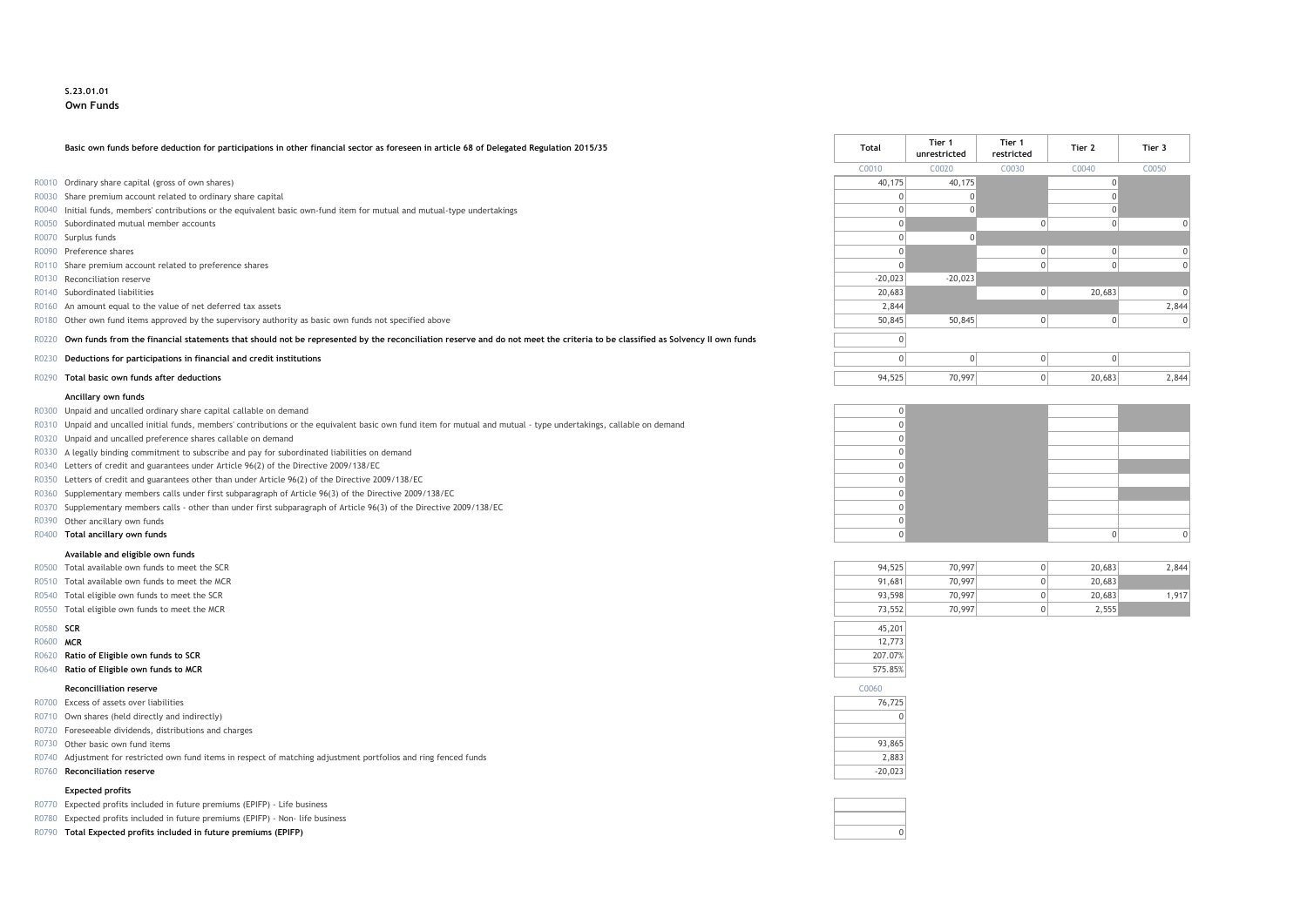#### **S.25.01.21 Solvency Capital Requirement - for undertakings on Standard Formula**

|                |                                                                                             | Gross solvency<br>capital requirement | <b>USP</b>                                                            | <b>Simplifications</b>                                                        |
|----------------|---------------------------------------------------------------------------------------------|---------------------------------------|-----------------------------------------------------------------------|-------------------------------------------------------------------------------|
|                |                                                                                             | C0110                                 | C0090                                                                 | C0120                                                                         |
|                | R0010 Market risk                                                                           | 15,812                                |                                                                       |                                                                               |
| R0020          | Counterparty default risk                                                                   | 9,915                                 |                                                                       |                                                                               |
| R0030          | Life underwriting risk                                                                      | $\Omega$                              |                                                                       |                                                                               |
| R0040          | Health underwriting risk                                                                    | 3,535                                 |                                                                       |                                                                               |
| R0050          | Non-life underwriting risk                                                                  | 20,701                                |                                                                       |                                                                               |
| R0060          | Diversification                                                                             | $-14,156$                             |                                                                       |                                                                               |
| R0070<br>R0100 | Intangible asset risk<br><b>Basic Solvency Capital Requirement</b>                          | $\overline{0}$<br>35,807              | <b>USP Key</b><br>For life underwriting risk:<br>benefits<br>9 - None | 1 - Increase in the amount of annuity                                         |
|                |                                                                                             |                                       |                                                                       |                                                                               |
|                | <b>Calculation of Solvency Capital Requirement</b>                                          | C0100                                 | For health underwriting risk:                                         | 1 - Increase in the amount of annuity                                         |
| R0130          | Operational risk                                                                            | 9,394                                 | benefits                                                              |                                                                               |
| R0140          | Loss-absorbing capacity of technical provisions                                             | $\Omega$                              | premium risk                                                          | 2 - Standard deviation for NSLT health                                        |
| R0150          | Loss-absorbing capacity of deferred taxes                                                   |                                       | premium risk                                                          | 3 - Standard deviation for NSLT health gross                                  |
| R0160          | Capital requirement for business operated in accordance with Art. 4 of Directive 2003/41/EC | $\Omega$                              |                                                                       | 4 - Adjustment factor for non-proportional                                    |
| R0200          | Solvency Capital Requirement excluding capital add-on                                       | 45,201                                | reinsurance                                                           | 5 - Standard deviation for NSLT health                                        |
| R0210          | Capital add-ons already set                                                                 | $\Omega$                              | reserve risk                                                          |                                                                               |
| R0220          | Solvency capital requirement                                                                | 45,201                                | 9 - None                                                              |                                                                               |
|                |                                                                                             |                                       |                                                                       | For non-life underwriting risk:<br>4 - Adjustment factor for non-proportional |
|                | Other information on SCR                                                                    |                                       | reinsurance                                                           |                                                                               |
| R0400          | Capital requirement for duration-based equity risk sub-module                               | $\Omega$                              | premium risk                                                          | 6 - Standard deviation for non-life                                           |
| R0410          | Total amount of Notional Solvency Capital Requirements for remaining part                   | 40,961                                |                                                                       | 7 - Standard deviation for non-life gross                                     |
| R0420          | Total amount of Notional Solvency Capital Requirements for ring fenced funds                | 4,240                                 | premium risk                                                          | 8 - Standard deviation for non-life                                           |
| R0430          | Total amount of Notional Solvency Capital Requirements for matching adjustment portfolios   | $\mathbf{0}$                          | reserve risk                                                          |                                                                               |
| R0440          | Diversification effects due to RFF nSCR aggregation for article 304                         | $\Omega$                              | 9 - None                                                              |                                                                               |
|                | Approach to tax rate                                                                        | C0109                                 |                                                                       |                                                                               |
| R0590          | Approach based on average tax rate                                                          | $\mathbf 0$                           |                                                                       |                                                                               |
|                |                                                                                             |                                       |                                                                       |                                                                               |
|                | Calculation of loss absorbing capacity of deferred taxes                                    | <b>LAC DT</b>                         |                                                                       |                                                                               |
|                |                                                                                             | C0130                                 |                                                                       |                                                                               |
| R0640          | <b>LAC DT</b>                                                                               |                                       |                                                                       |                                                                               |
| R0650          | LAC DT justified by reversion of deferred tax liabilities                                   | $\overline{0}$                        |                                                                       |                                                                               |
| R0660          | LAC DT justified by reference to probable future taxable economic profit                    | $\overline{0}$                        |                                                                       |                                                                               |
| R0670          | LAC DT justified by carry back, current year                                                | $\mathbf{0}$                          |                                                                       |                                                                               |
| R0680          | LAC DT justified by carry back, future years                                                | $\Omega$                              |                                                                       |                                                                               |
|                | R0690 Maximum LAC DT                                                                        | $\mathbf 0$                           |                                                                       |                                                                               |